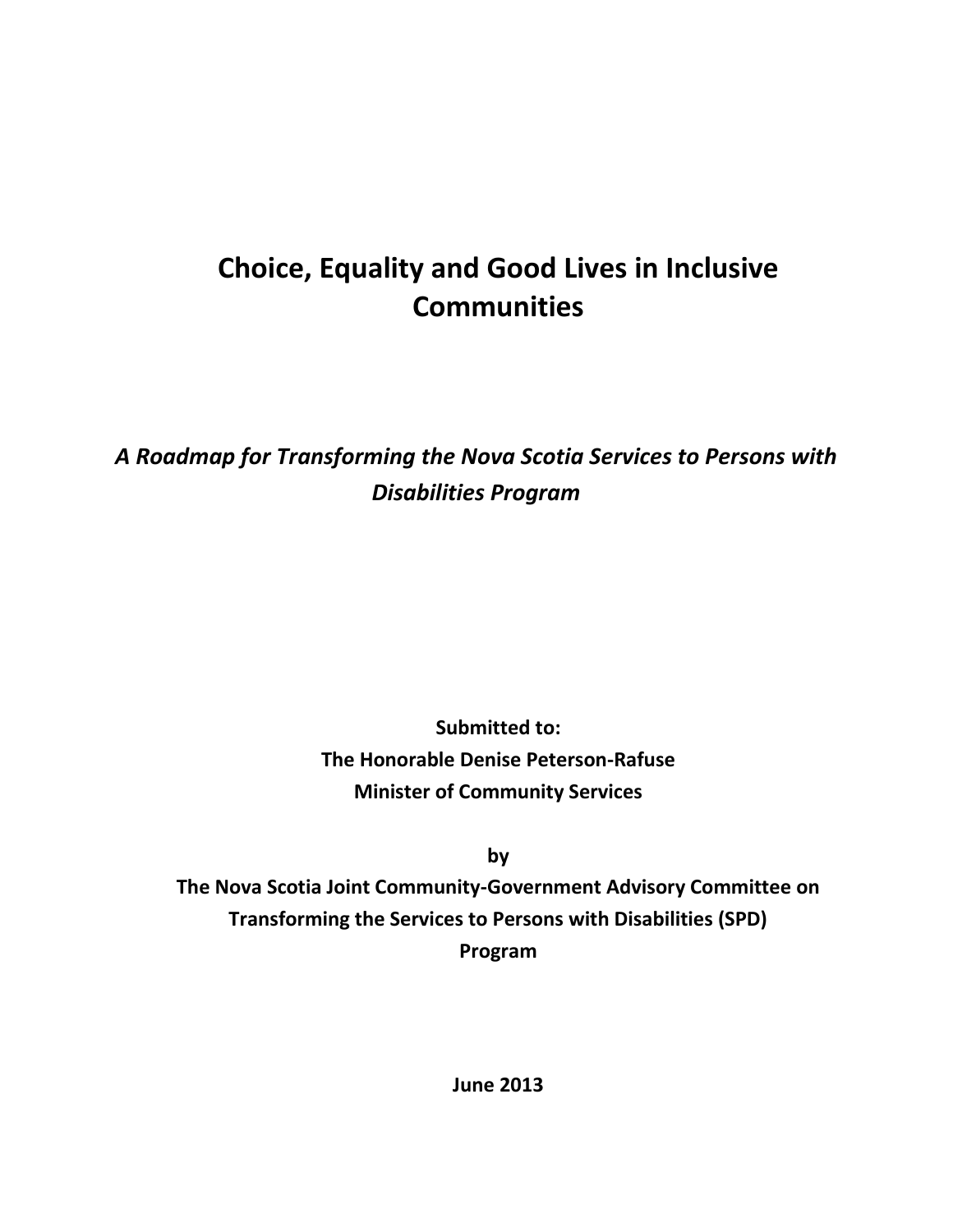The Honourable Denise Peterson-Rafuse

Minister of Community Services

Department of Community Services 8th Floor, Nelson Place 5675 Spring Garden Road P.O. Box 696 Halifax, Nova Scotia B3J 2T7

Dear Minister Peterson-Rafuse,

It is our great honor to submit to you *Choice, Equality and Good Lives in Inclusive Communities: A Roadmap for Transforming the Nova Scotia Services to Persons with Disabilities Program*. We submit this report on behalf of the Nova Scotia Joint Community-Government Advisory Committee on Transforming the Services to Persons with Disabilities (SPD) Program. As Co-Chairs, we believe we have met the terms of reference you established in appointing the Committee in March 2013. In the past five months we have undertaken a systematic review of the SPD program, drawing on the many government and community reports about SPD, research in best practices and the input contributed to the 'Putting People First' consultations by individuals with disabilities, families and service providers. We have been ably supported in our work by the expertise of IRIS – Institute for Research and Development on Inclusion and Society – and are grateful for their assistance throughout this process.

Having analysed the many issues with the program, we have laid out a 'Roadmap' for redesigning the program to meet three main goals:

- $\triangleright$  Greater self-direction, choice and control by people with disabilities and their families
- $\triangleright$  Modernized delivery system for supports and services to advance social and economic inclusion
- $\triangleright$  Increased capacity and involvement of generic community systems in enabling inclusion.

The Roadmap lays out a pragmatic transformation agenda, informed by the principles adopted by the Government of Nova Scotia for creating a system that is: person-focused, abilityfocused, independence-focused, home and community oriented, accessible, responsive and sustainable. We have proposed a five-year time-frame for the planning and groundwork to transform the system of services to persons with disabilities; however, we understand that the full transformation will likely take a decade of change.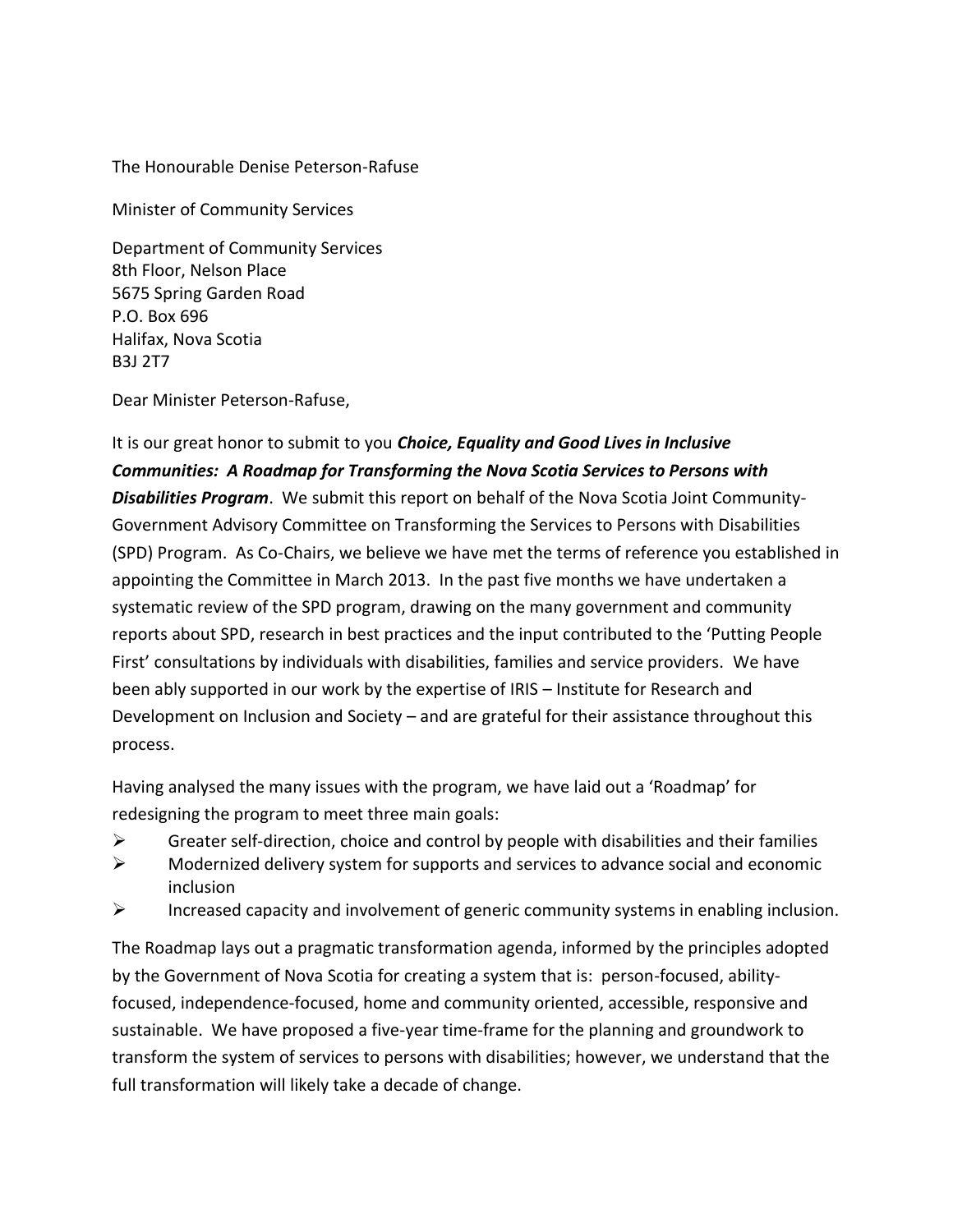While our report points to longstanding issues with the SPD program, we emphasize that there is 'no one to blame' for the challenges we face in ensuring the program provides a solid foundation for enabling the full social and economic inclusion of Nova Scotia's with disabilities. We have been inspired by individuals with disabilities, families, community advocacy organizations, service providers and provincial government officials who are committed to examining the challenges and making the SPD program work. Their collective knowledge, vision and commitment have guided us every step of the way in developing the Roadmap we present to you in the attached report.

Madam Minister, we congratulate you on your foresight and leadership to look critically at the SPD program and to trust in the wisdom of a joint government-community effort to identify the issues, analyse underlying challenges and map a path forward. We hope we have done justice to the promise you made to Nova Scotians in announcing this initiative, and look forward to continued collaboration in moving the agenda forward.

Sincerely

Wendy Lill & Lynn Hartwell

Co-Chairs,

Nova Scotia Joint Community-Government Advisory Committee on Transforming the Services to Persons with Disabilities (SPD) Program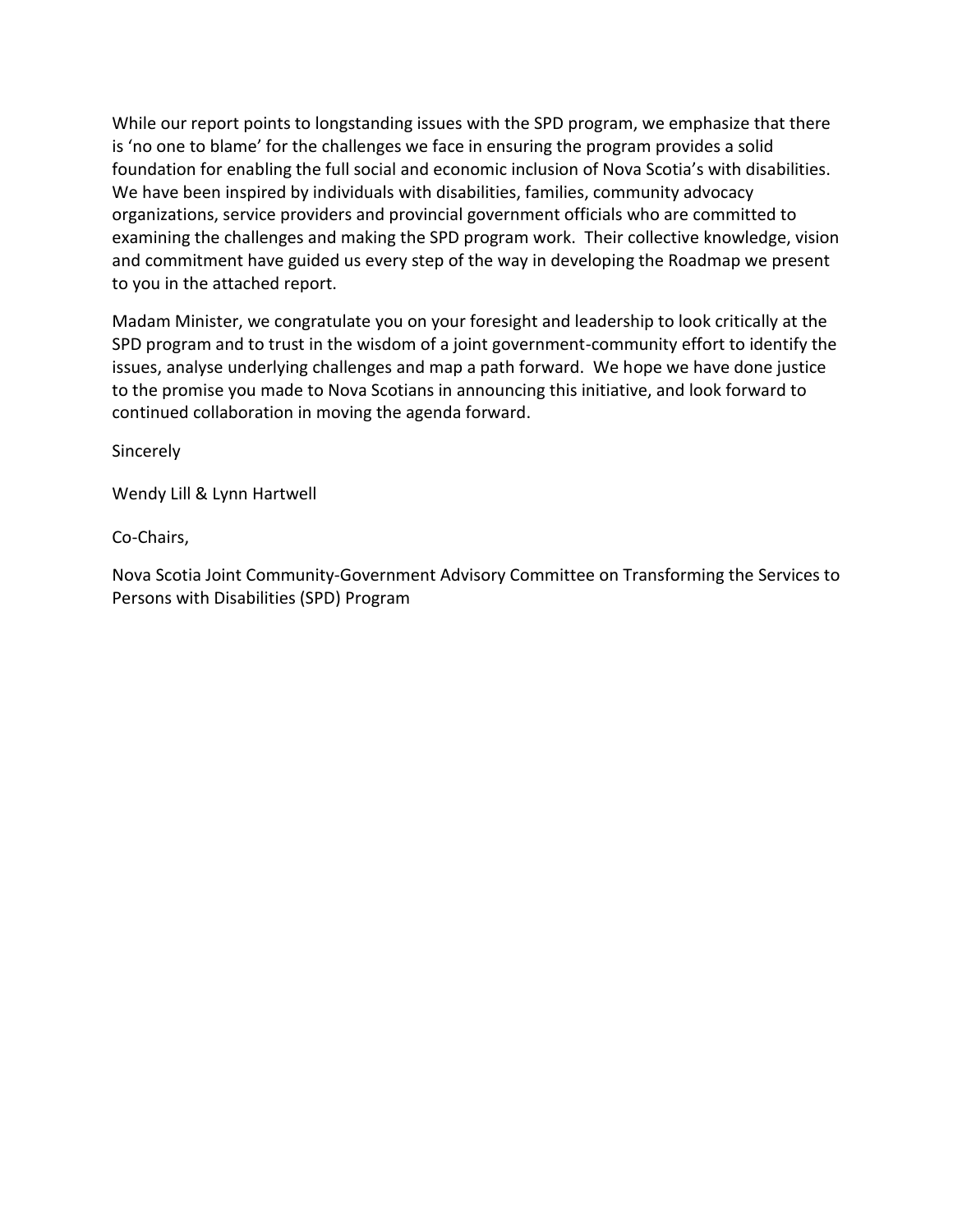|--|

| Goal I:                                                                    |  |
|----------------------------------------------------------------------------|--|
|                                                                            |  |
|                                                                            |  |
|                                                                            |  |
| Equal Recognition of Legal Capacity and Supported Decision Making 16       |  |
| Goal 2:                                                                    |  |
|                                                                            |  |
|                                                                            |  |
|                                                                            |  |
| Goal 3:                                                                    |  |
|                                                                            |  |
|                                                                            |  |
| Coordinated and Integrated Disability-specific and Mainstream Services 35  |  |
| Program Transformation - Mechanisms for Partnership, Innovation and        |  |
|                                                                            |  |
|                                                                            |  |
|                                                                            |  |
| Appendix A – Members of the 'Joint Committee on Transforming the SPD       |  |
| Appendix B - Overview of the Advisory Committee's Work and Methodology .54 |  |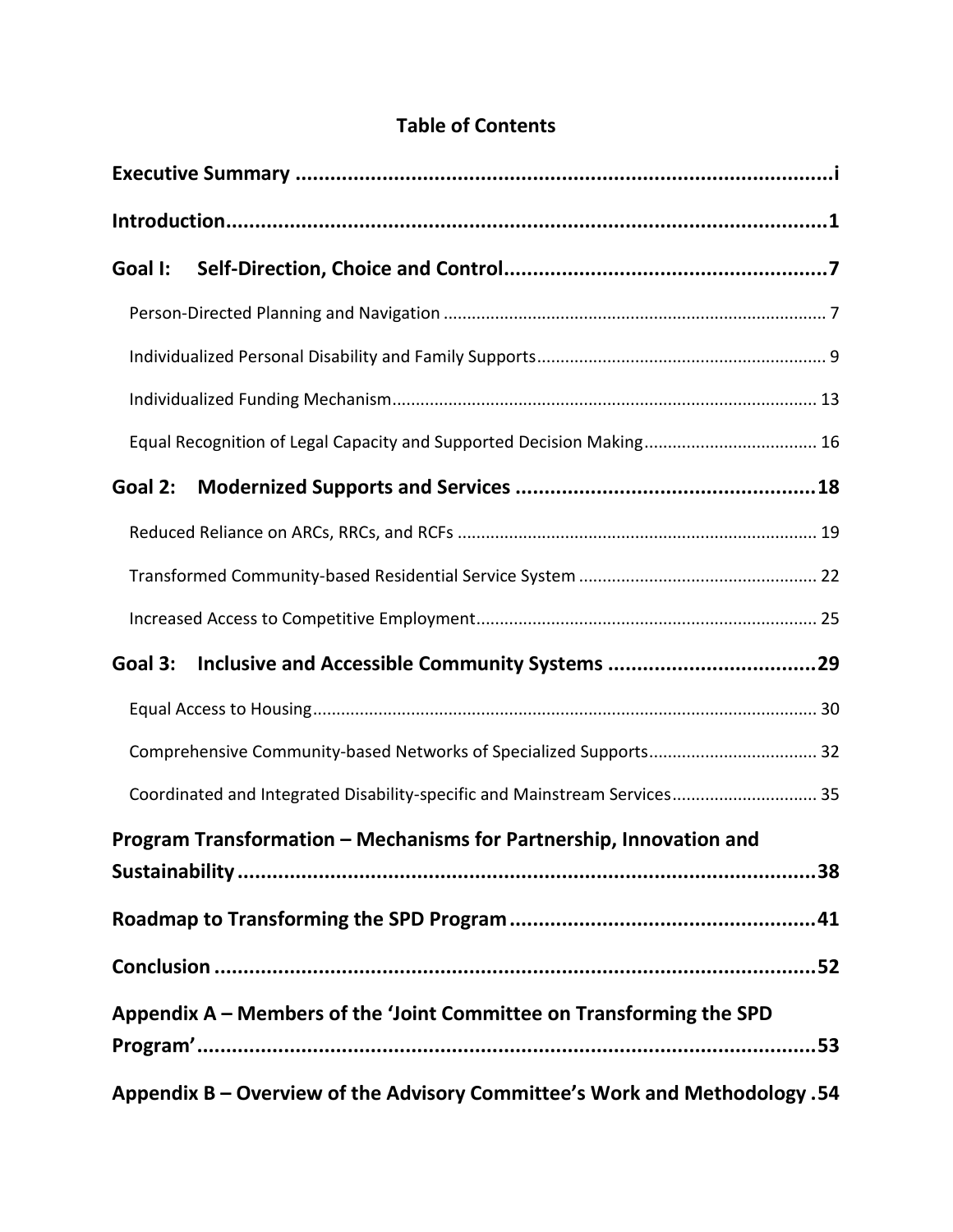## **Executive Summary**

<span id="page-4-0"></span>The 'Joint Community-Government Advisory Committee on Transforming the Services to Persons with Disabilities (SPD) Program' was mandated in March 2013 by the Honourable Denise Patterson-Rafuse, Minister of Community Services, to:

*Develop a roadmap for transformation of the Nova Scotia Services to Persons with Disabilities Program (SPD), guided by the United Nations Convention on the Rights of Persons with Disabilities (CRPD).*

The roadmap was developed based on commitments of the Government of Nova Scotia to reshape the system of supports for persons with disabilities by moving beyond the institutional model to a person-centred, community-based approach, guided by the principles and vision laid out in *Putting People First*, that "Nova Scotians will enjoy good lives of their choosing in inclusive and welcoming communities." In undertaking our analysis of the SPD and in developing recommendations we have been informed by the content and the intent of the United Nations *Convention on the Rights of Persons with Disabilities* which has been ratified by Canada with the full support of the Government of Nova Scotia.

#### **Key Issues to be Addressed**

Our work began with a review of key issues facing people with disabilities, their families, service providers and the broader community in advancing supported living in inclusive communities. Ten main issues were identified:

- Lack of effective person-directed planning supports With an individual planning process for SPD-funded supports largely focused on determining eligibility for existing options rather than responding to individual goals, strengths and needs, the process is not tapping the potential of individuals, families and communities. The result is an inefficient, fragmented and uncoordinated planning process that tends to be overly influenced by available SPD program options and is thus unable to maximize use of generic community resources and trigger innovation in the supports system.
- *Lack of individualized disability supports*  Today, services and supports for people with disabilities and their families are fragmented, often unavailable or unaffordable, not portable across life transitions or locations, and all too often disempowering or stigmatizing to those seeking a modicum of assistance to live in dignity and to be active citizens. All too often the current *range* of options available are not adequate to meet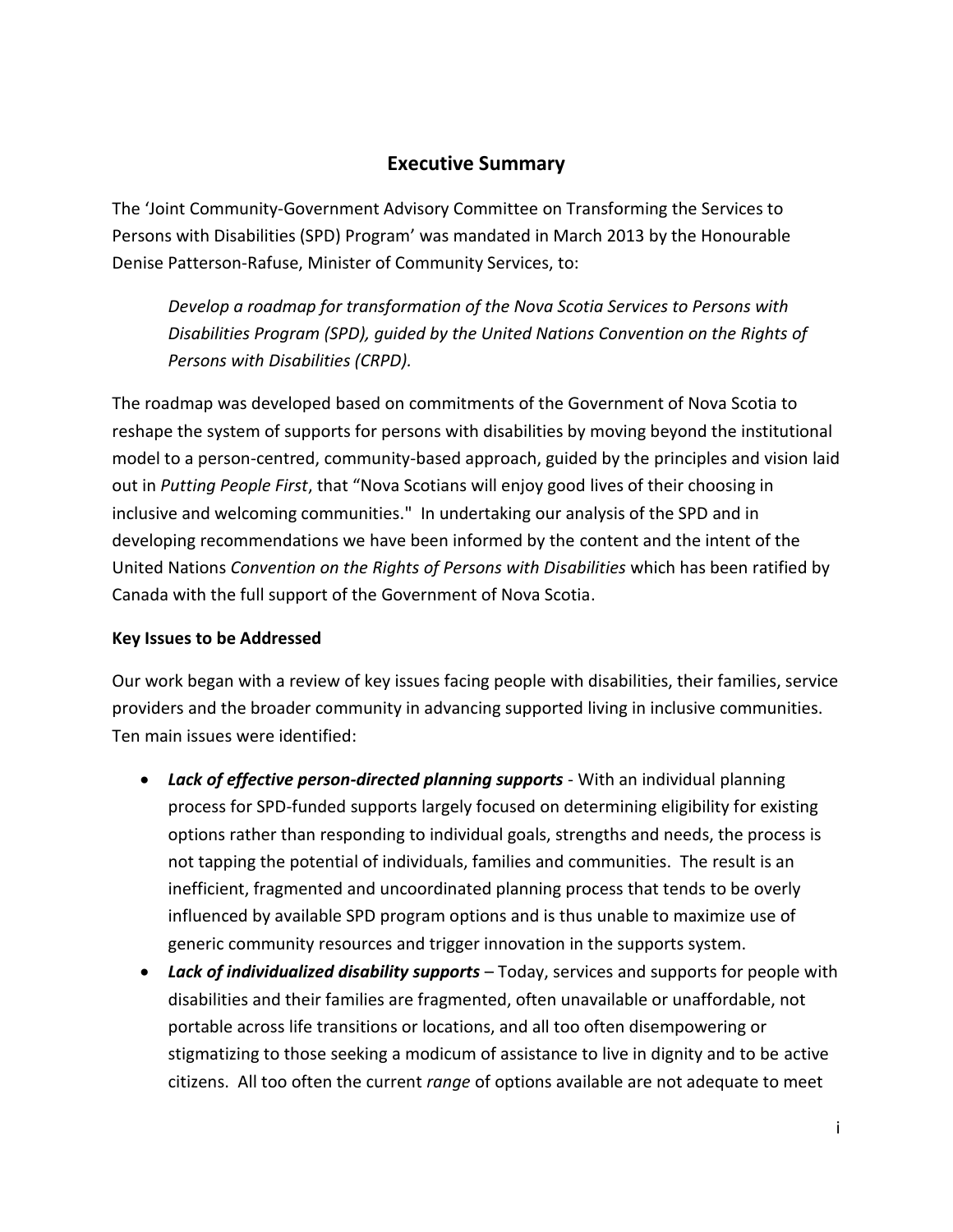individual needs, with a significant gap in options/choices for people who need more than 21 hours of support per week.

- Inflexible funding that leaves little room for self-direction and choice For the most part, the funding mechanisms for the SPD program are not based on principles of selfdetermination and do not provide for sufficient flexibility. The individualized funding currently available through Direct Family Support (DFS) and Independent Living Support (ILS) is simply not adequate. Consequently, more expensive and inflexible options have to be found in more institutionalized environments, thus thwarting social and economic inclusion.
- Legal and policy barriers to making personal decisions and choices Many people with more significant intellectual, cognitive and mental health disabilities are restricted in making personal, health care and property; are isolated and without meaningful choices or the opportunity to develop a vision and direction for their own lives, and to make their own decisions. No robust legal framework for Supported Decision Making is in place to empower individuals to self-direct their lives and maximize opportunities for supported living in the community.
- *Reliance on institutional care*  With some 1,100 people living in large congregate care facilities, Nova Scotia is more likely than other provinces to support people with disabilities in large congregate facilities. Significant public funds continue to be spent on an institutional model – a model that universally has been proven to produce less than quality outcomes for persons with disabilities (in comparison to supported community living) and a model that has been unequivocally rejected by persons with disabilities.
- *Outmoded service delivery system*  The current system Small Option Homes, Group Homes and Developmental Residences is not adequate or appropriate to meet current or future demand. While community service providers are doing their best with limited resources and a largely inflexible system, the reality is that once placement occurs, people essentially remain bound to that residence if they are to maintain their supports, with movement possible only in designated residences as vacancies occur. Nearly 1000 people are on waiting lists services as offered by the SPD program.
- *Barriers to employment*  The employment rate of Nova Scotians with disabilities remains well below that of their counterparts without disabilities. The current array of various vocational and employment programs has simply not been able to assist people with disabilities enter the labour force at a rate anywhere similar to that of non-disabled persons.
- *Restricted housing options*  Nova Scotia has the highest proportion of people with disabilities in the country (20 percent). Along with aging families many of whom have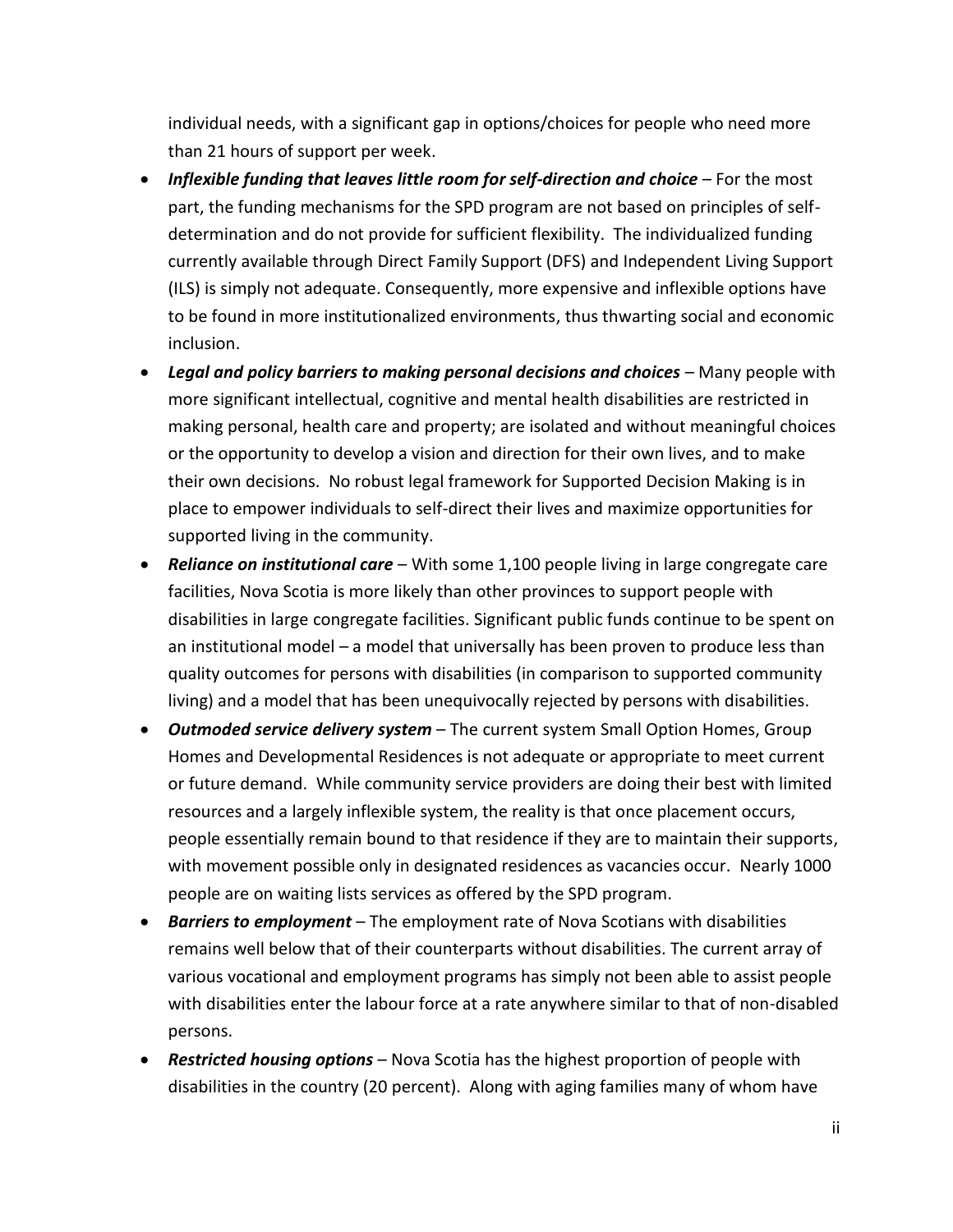been supporting adult children with disabilities long into their adulthood there is pent up demand for housing options to enable adults to live more independently. Add to these factors the high proportion of aging housing stock which poses particular challenges for accessibility and it is clear that new and a much wider array of housing options are required.

- **•** Few options for those with complex health and behavioural support needs People with disabilities who have complex health and behavioural support needs have extremely limited options for living in the community. Currently, there is little option but institutional care for this group. Service providers do not have sufficient access to funding mechanisms or needed expertise, nor have generic health and social service systems been organized to provide needed outreach and response.
- **Lack of integration between disability-specific and generic services Finally, access to** disability-specific services and supports cannot, on its own, enable supported living in inclusive and accessible communities. Yet mainstream community systems present a wide range of barriers to inclusion and participation of people with disabilities in housing, transportation, education, health care, recreation and the labour market. In order to ensure long-term sustainability and effectiveness of investments in supported living in the community mechanisms are needed for integration and coordination among disability-specific and mainstream services.

#### **Goals and Recommendations for Transforming the SPD Program**

While we recognize that the SPD program cannot address all of these issues on its own, it can be designed to make significant headway in their resolution. With these issues in mind, the Advisory Committee recommends three major goals to guide transformation of the SPD program:

- $\triangleright$  Greater self-direction, choice and control by people with disabilities and their families
- $\triangleright$  Modernized delivery system for supports and services to advance social and economic inclusion
- $\triangleright$  Increased capacity and involvement of generic community systems in enabling inclusion

To achieve these three goals and address the key issues that must be confronted, a ten-point transformation plan for the SPD program was designed, with the following elements and recommendations: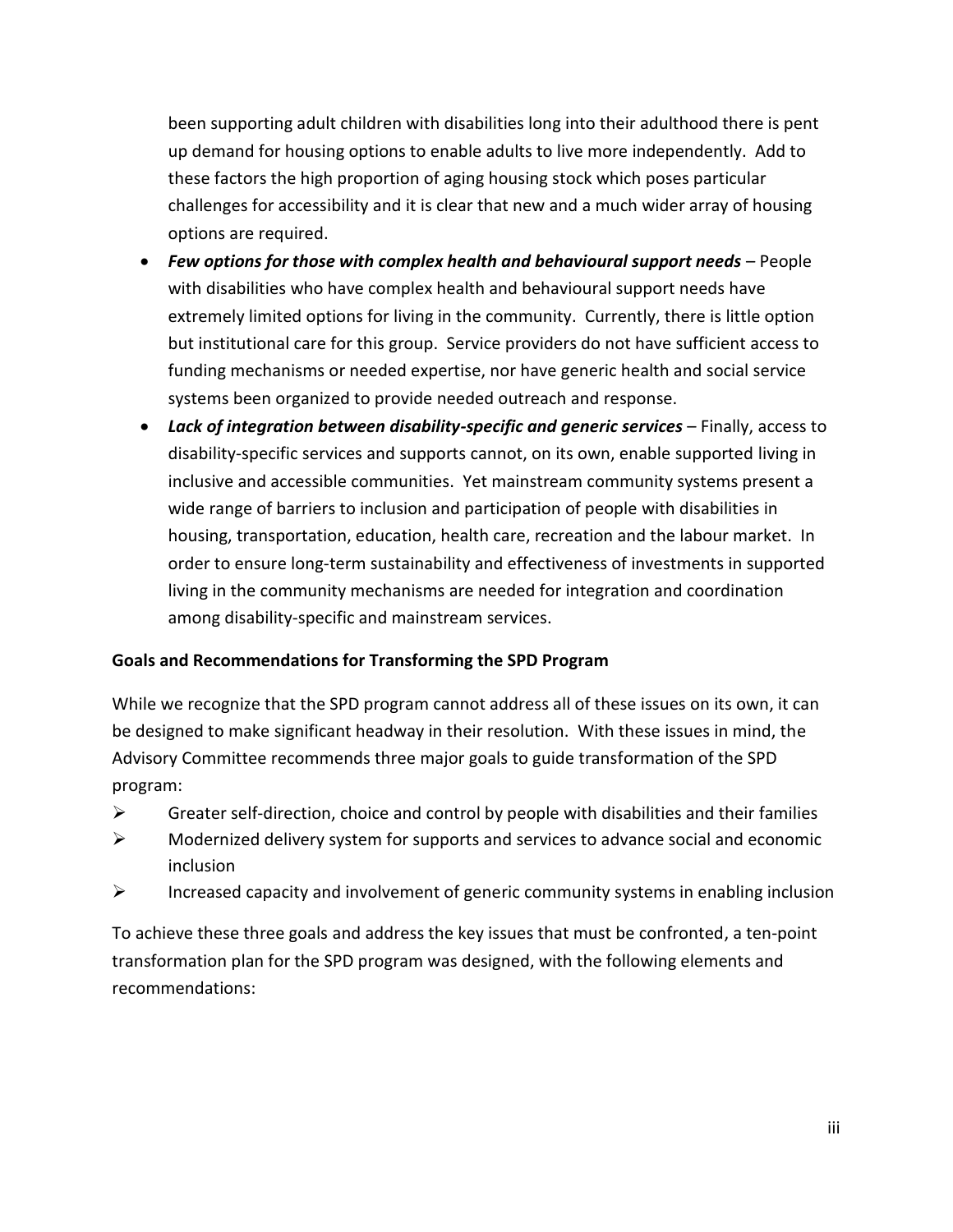1. Person-Directed Planning/Navigation

*Establish person-directed planning and navigation as a process available to all individuals with disabilities and their families across the lifespan.*

2. Individualized Personal Disability and Family Supports

*Establish a 'Disability Supports' (DSP) Program that replaces the current SPD Direct Family Supports for Adults (DFSA), Direct Family Supports for Children (DFSC), Enhanced Family Supports for Children and Adults, and Independent Living Support (ILS) programs.* 

3. Individualized Funding Mechanism

*Establish Individualized Funding (IF) as the funding mechanism for delivering the Disability Supports Program. Individuals and families would have two payment options through Individualized Funding: Direct Funding or Third Party Administrator Funding.*

4. Equal Recognition of Legal Capacity and Supported Decision Making

*Establish a legal framework to promote and protect the right to legal capacity and supported decision making, and adopt related policies and guidelines in all processes of SPD program eligibility determination, assessment, decision making and delivery of funding and supports.*

5. Reduced Reliance of ARCs, RRCs, and RCFs

*Announce a clear commitment and take steps to phasing out, over a multi-year period, use of ARCs, RRCs and RCFs as a response to the residential needs of persons with disabilities, in concurrence with development of necessary community-based alternatives.*

6. Transformed Community-Based Residential Service System

*Redefine roles of current residential service agencies from a primary provision of place-based services to delivering and enabling more individualized supported living arrangements through a person-directed and individualized funding approach.*

7. Increased Access to Competitive Employment

*Adopt an 'Employment Focused' Framework for SPD-funded service providers delivering day programs and employability support services.*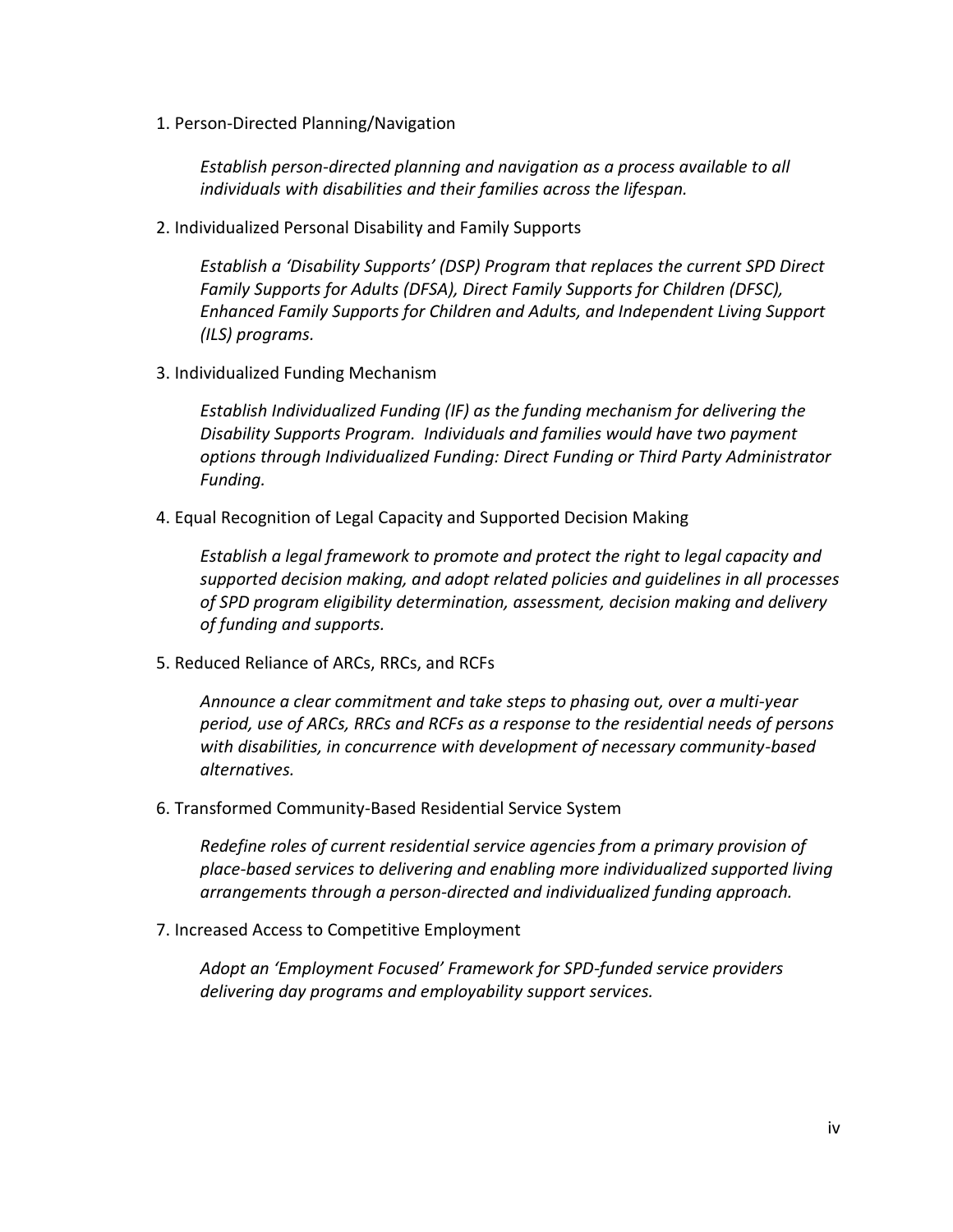8. Equal Access to Housing

*Ensure people with disabilities have access to the full range of affordable and accessible housing in the community that is available to all Nova Scotians including those options created through the provincial Housing Strategy, and by enabling access to needed disability supports regardless of choice of housing.*

9. Comprehensive Community-Based Networks of Specialized Supports

*Establish networks of providers of specialized health and social support services which can respond on a 24/7 basis to individual and family needs in their own homes and communities, and expand capacities of generic health and social service providers to deliver these specialized supports.* 

10. Coordinated and Integrated Disability-Specific and Mainstream Community Services

*Establish provincial and regional-level mechanisms to coordinate and integrate government, disability-specific and mainstream systems in developing community capacity for social and economic inclusion of people with disabilities and their families.*

The Advisory Committee has developed a Transformation Plan and Roadmap to implementing these recommendations over a five-year time frame, with major action steps for each of the ten recommendations being plotted over 2013-14 through 2017-18. In doing so we have been guided by our mandate to create a plan with workable proposals that taps the sense of urgency, and can be managed within a tight fiscal environment with no new major investments in 2013-14. Thus, the roadmap proposes the remainder of this fiscal year as a set-up and design year with major roll-out beginning in 2014-15.

#### **Proposed Mechanisms for Implementation**

We propose a number of mechanisms to implement the Transformation Plan and Roadmap:

- DCS Departmental Leadership The Department of Community Services would play the lead role within the provincial government for designing the Transformation Plan and managing implementation.
- Provincial and Regional SPD Transformation Advisory Groups With stakeholder representation a Provincial SPD Transformation and corresponding Regional SPD Transformation Advisory Groups would provide overall guidance.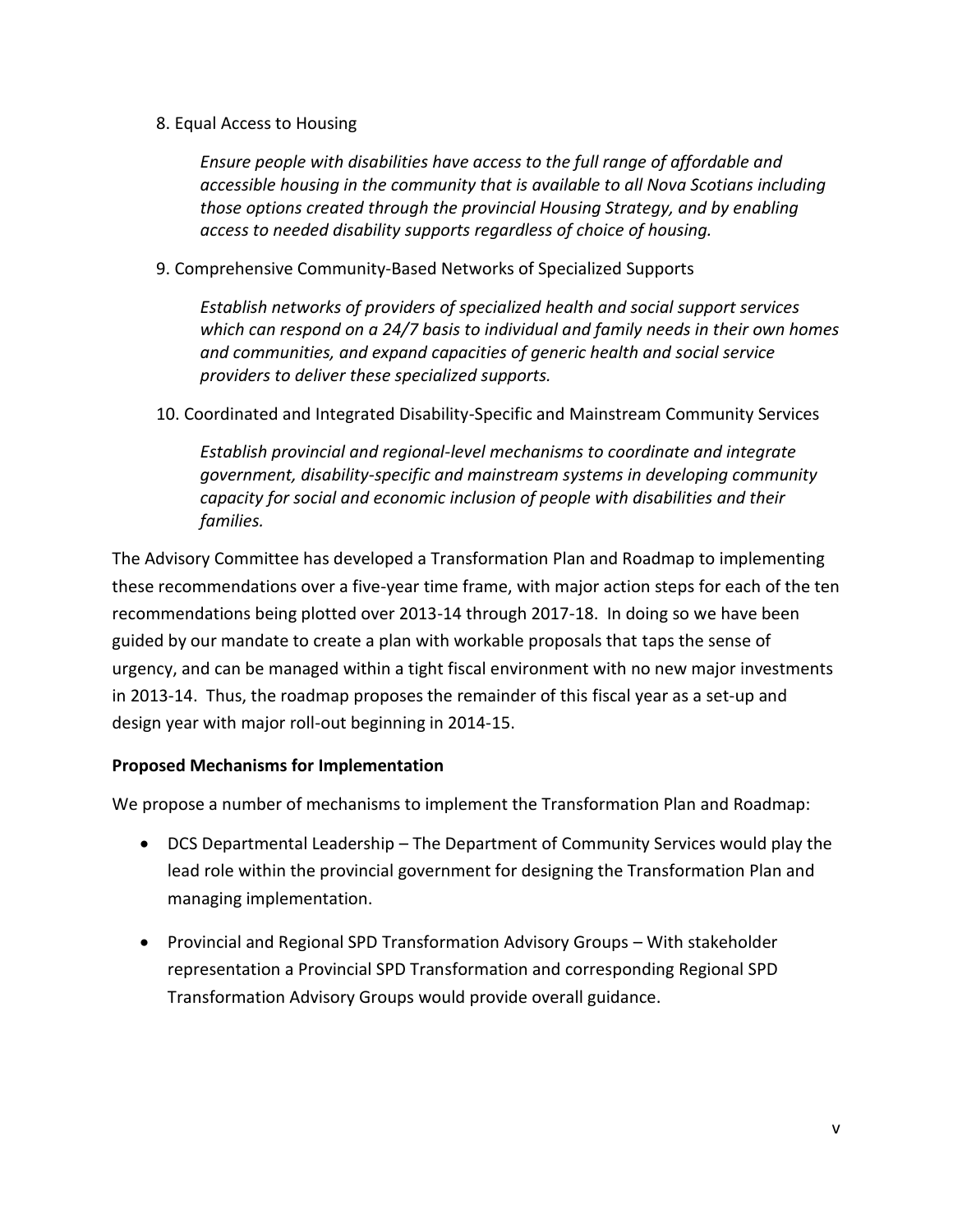- SPD Transformation Project Implementation Team (DCS) Reporting to an Associate Deputy Minister, the Project Implementation Team would be led by the Director of the SPD Program, with a dedicated Project Manager and support staff at the provincial and regional levels.
- Interdepartmental Working Group comprised at the Associate Deputy Minister level from Departments and agencies of Health and Wellness, Housing Nova Scotia, Labour and Advanced Education, Justice and Education.
- Community Advisory and Working Groups for SPD Transformation Advisory and Working Groups should be established to bring key stakeholders together for issuefocused planning on: legal capacity reform, facility restructuring, transformation of the residential services system, managing waitlists, crisis response and development of community-based networks of specialized care, and employment.
- Evaluation of SPD Program Transformation The scale of SPD Program transformation and the multiple dimensions of the change process will require and benefit from an ongoing external evaluation process.
- Communications Strategy In order to build understanding and support for the transformation process by various stakeholders and the general public, effective communications will be needed in announcing the transformation initiative and managing implementation.
- Coherent and Horizontal Policy Development In order to support a transformation of this magnitude, senior officials of key departments of the Government of Nova Scotia should participate in a series of workshops on disability and inclusion based policy analysis.

The Committee recognizes there is much good work and practice to build upon in Nova Scotia and jurisdictions beyond, and we have reviewed these effective policy and practice approaches in our deliberations and in developing the Transformation Plan and Roadmap.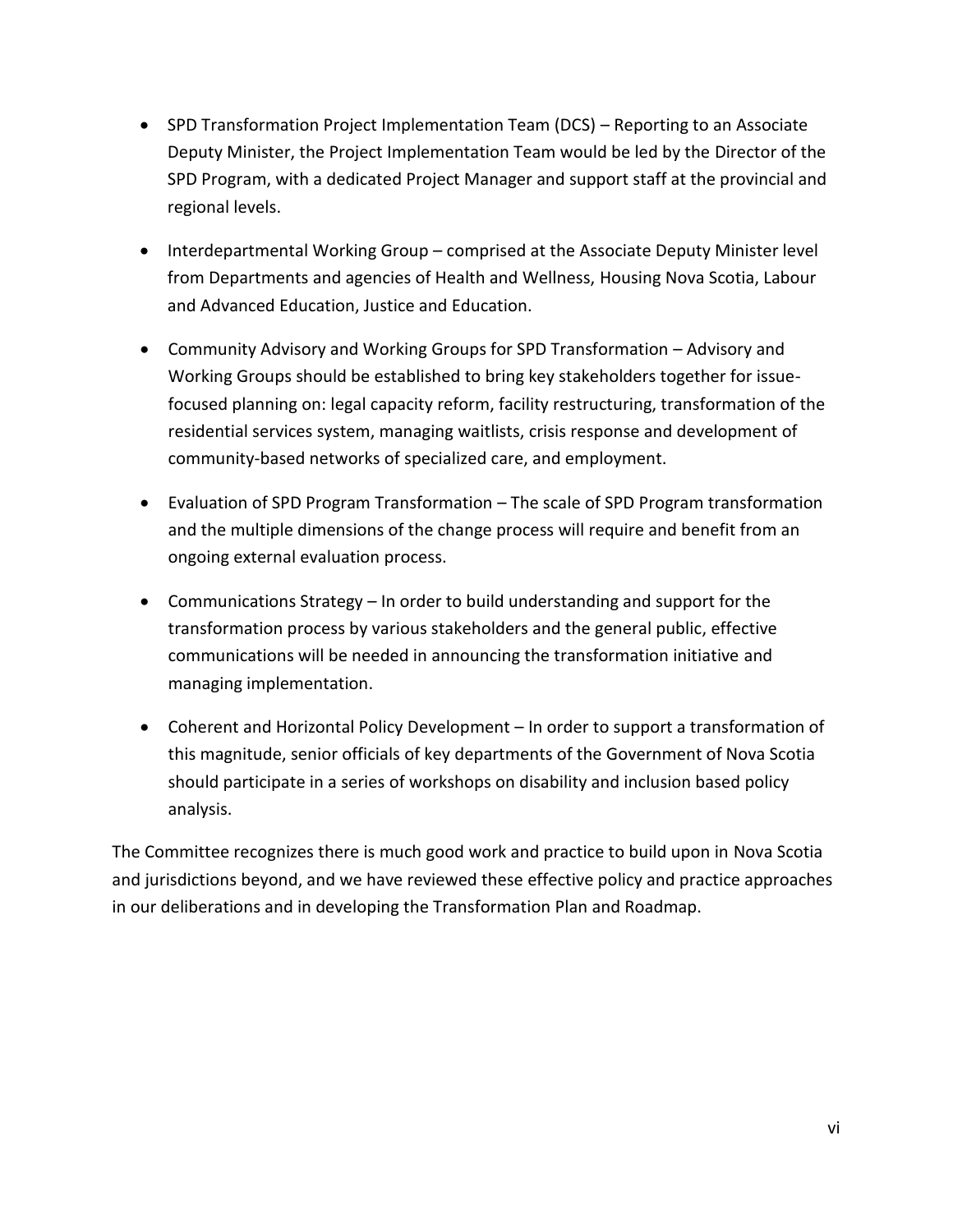## <span id="page-10-0"></span>**Introduction**

In March 2013 the The Honourable Denise Patterson-Rafuse, Minister of Community Services established the 'Joint Community-Government Advisory Committee on Transforming the Services to Persons with Disabilities (SPD) Program.' With representation from the disability community in Nova Scotia, service providers and government representatives, we had a forward-looking yet challenging mandate:

*To develop a roadmap for transformation of the Nova Scotia Services to Persons with Disabilities Program (SPD), guided by the United Nations Convention on the Rights of Persons with Disabilities (CRPD).*

This document presents our proposed Roadmap to Transforming the SPD Program. See Appendix A for a list of the Committee Members who volunteered their time to serve on this committee.

#### **Context for the Advisory Committee's Work**

In developing this roadmap we have been informed by the commitment of Premier Dexter to move "beyond the old institutional framework" to maximize "independence and dignity" and the December 3<sup>rd</sup>, 2012 announcement by Minister Peterson-Rafuse:

- that the province is continuing its work on improving life for persons with disabilities by working towards a more person-centered, home and community based model of supports and services; and
- the intention of the government to engage and involve the expertise of community partners in all aspects of the transformation process, and full acknowledgement and respect for their role.

In addition we have been guided by *Putting People First*, the Government of Nova Scotia's commitment to reshaping the system of supports for people with disabilities. That commitment makes clear a vision for change that has been foundational to our work as a Committee:

*Nova Scotians will enjoy good lives of their choosing in inclusive and welcoming communities.*

As well, the document provides a set of guiding principles which have informed our analysis of key issues and the directions recommended here for transforming the SPD Program, including: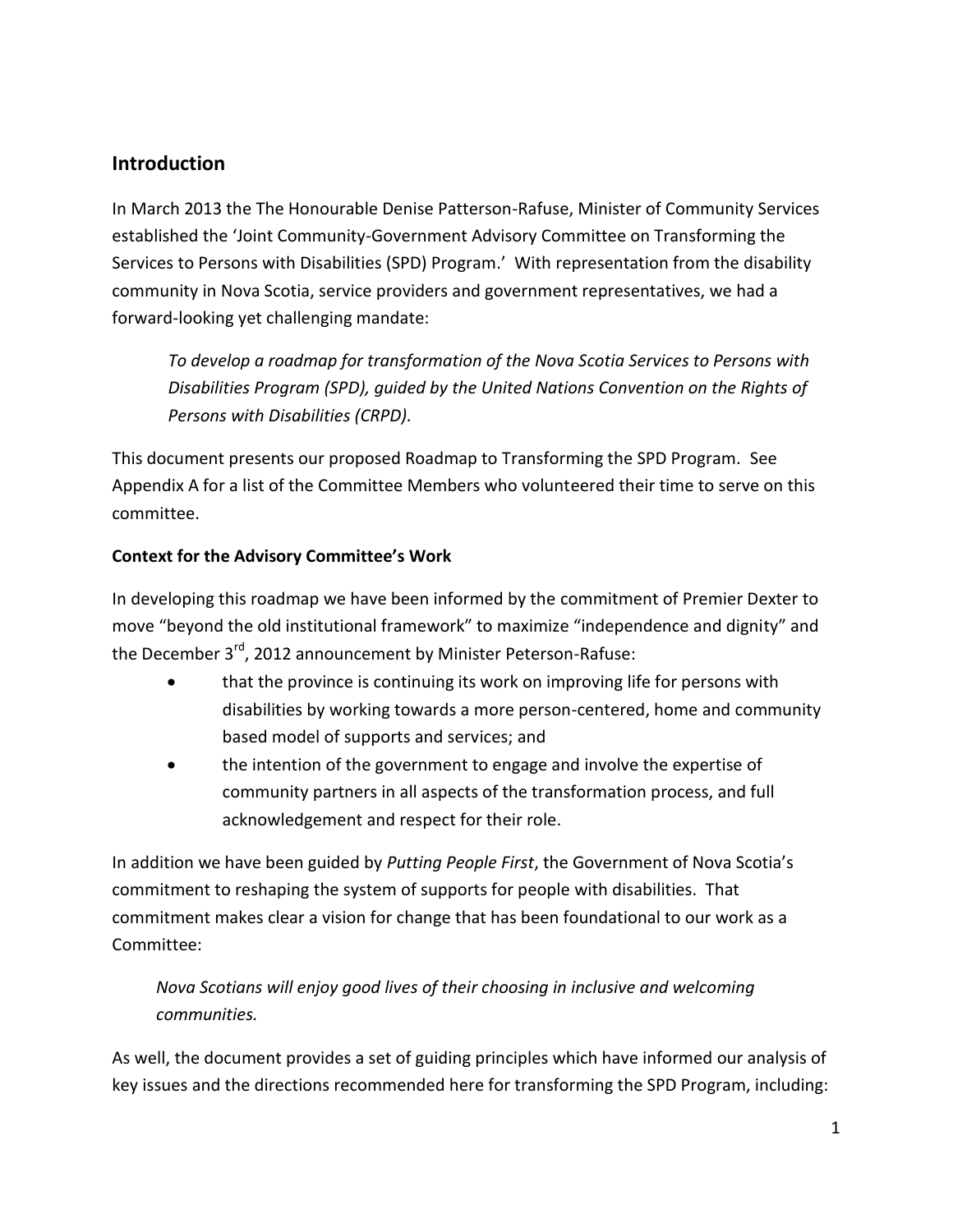*Person-focused*— Individuals and their families will be treated with dignity and respect. Services and supports are responsive to the unique needs, life circumstances and stated goals and preferences of the individual and in the case of infants and children, and their families.

*Ability-focused*—Nova Scotians will have services and supports designed to promote and enhance the individual's abilities towards self-determination, independence and community inclusion.

*Independence-focused*—The individual has the right to maximize self-reliance, including the attainment of gainful employment to help them forge meaningful roles in their communities and society. Supports and services will respect self-determination and the direction of one's own affairs without interference.

*Home and Community Oriented*—Individuals will have community based services and supports enabling them to remain living in their homes and communities rather than in residential, long-term or institutional based facilities.

*Accessible*—All Nova Scotians, regardless of age, social, cultural or economic circumstances will have access to services and supports, which should be coordinated, ideally, through a single entry point.

*Responsive*—An individual's changing needs or circumstances will be met by a flexible and responsive system of services and supports.

*Sustainable*—Resources will be invested strategically to ensure quality services and improved outcomes across the lifespan. New initiatives, programs or services will be accompanied by a business case to protect the ability of future generations to meet their own needs.

From the outset of our deliberations we have given the fullest consideration to both the content and the intent of the United Nations *Convention on the Rights of Persons with Disabilities*. Ratified by Canada in 2010, and with the full support of the Government of Nova Scotia, the Convention affirms and guarantees full citizenship and human rights for persons with disabilities and lays out the necessary conditions for ensuring full enjoyment and exercise of these rights. We believe the Transformation Plan we have laid out will, in large measure, ensure these conditions are put into place in Nova Scotia.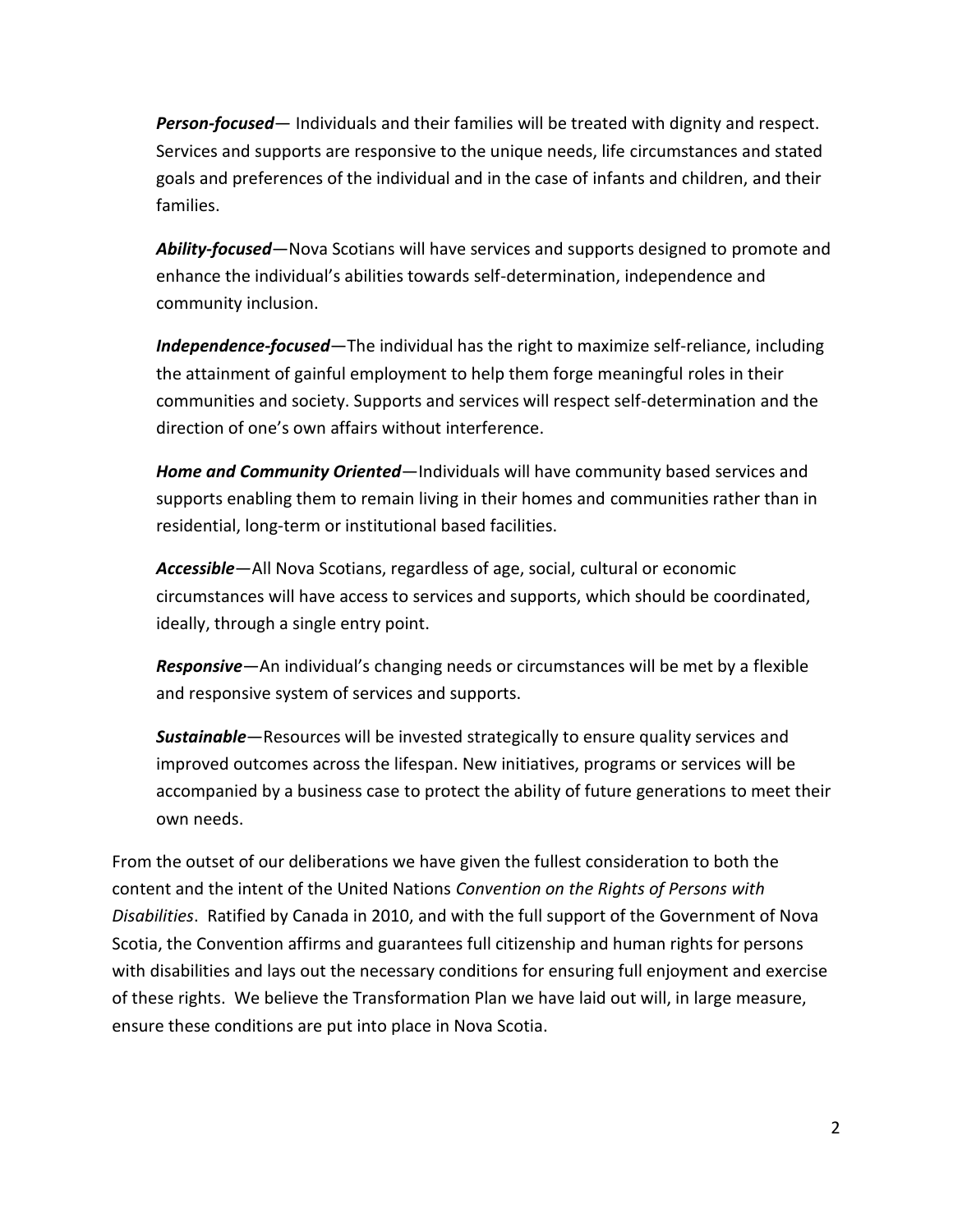See Appendix B for an overview of the methodology that guided the Advisory Committee's work.

#### **Starting Assumptions in Designing the Roadmap**

In designing this Roadmap to Transformation of the SPD Program, we have been inspired and guided by the voices, aspirations, concerns, and frustrations of people with disabilities and their families. The public consultations of the *Putting People First* initiative made clear how urgent it is to respond to current failures of the system for far too many individuals and families.

Our starting assumptions are:

- The *Canadian Charter of Rights and Freedoms*, the Nova Scotia *Human Rights Act* and the UN CRPD guarantee equal rights, respect and dignity in all aspects of life, without discrimination on the basis of disability and require all sectors to take measures to assure that equality.
- All individuals have a unique developmental path, and may require unique interventions and supports to enable equality of outcome – full participation and inclusion.
- All people can be supported to live in community.
- Families should be supported to rear children at home.
- Adults should have opportunity and support to establish lives and homes outside the family home.
- Community systems (education, health care, transportation, labour market, etc.) have obligation to include and value all members .
- Labour force participation should be the expectation for all working age adults
- Government's role will change in a transformed system from delivery to facilitation, partnership and a major (but not necessarily sole) funder.
- Financial sustainability will be achieved through:
	- o reduced reliance on congregate facilities;
	- o increased use of generic community services (reducing need for facilitybased duplication of services);
	- o leveraging current investments in housing and vocational infrastructure;
	- o reduced reliance on high-cost, acute care services (which results from supported living, independence, choice, etc.); and
	- o savings from increased labour force participation of persons with disabilities.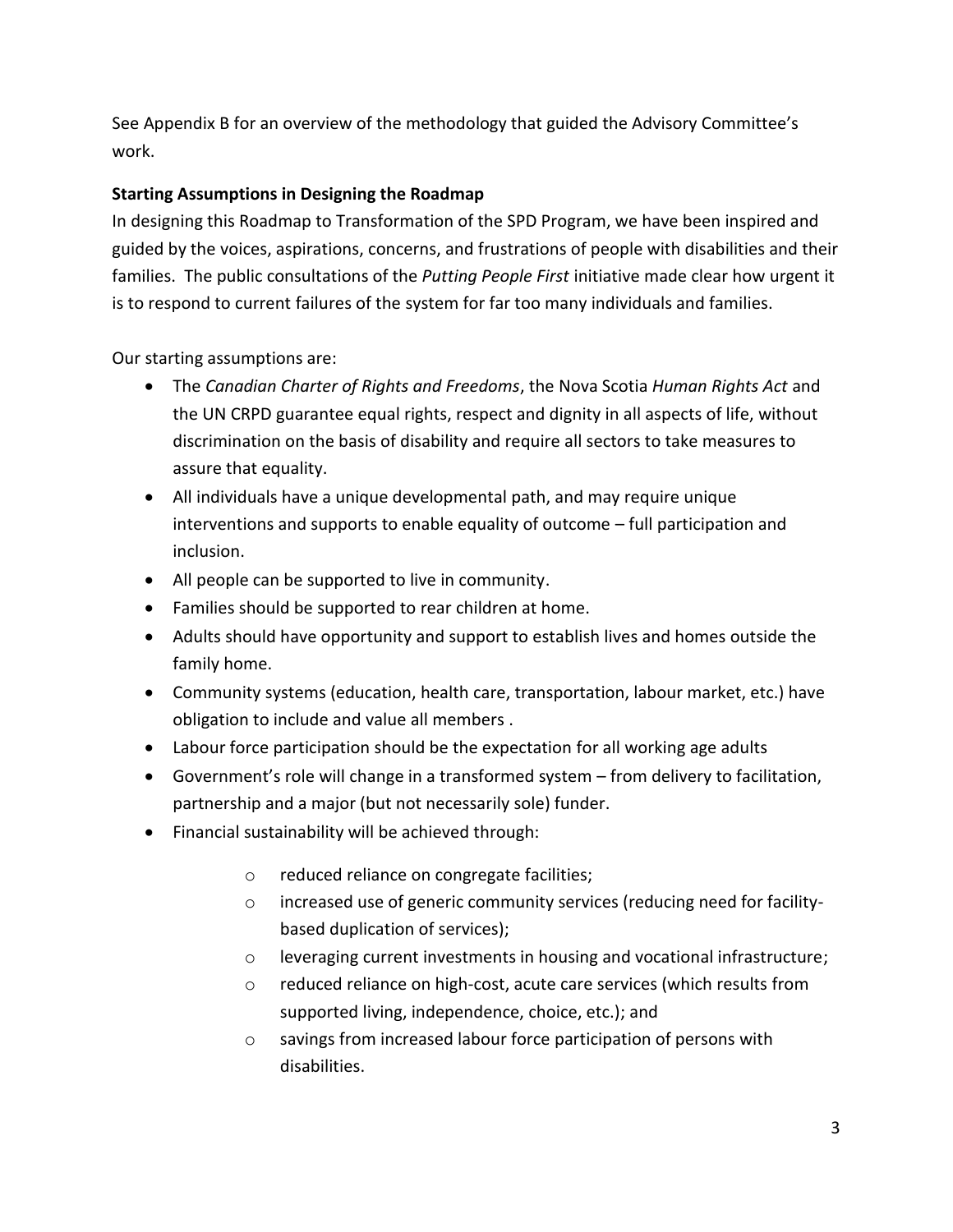#### **Overview of the Roadmap for Transforming the SPD Program**

A 'Roadmap to SPD Transformation' to address the issues we have identified and as discussed in this report requires a clear set of goals. Drawing on existing reports and reviews of the SPD program, research on good practices, the *Putting People First* public consultations and Joint Committee discussions, the following three major goals are proposed for a transformed SPD program:

- $\triangleright$  Greater self-direction, choice and control by people with disabilities and their families
- $\triangleright$  Modernized delivery system of supports and services to advance social and economic inclusion
- $\triangleright$  Increased capacity and involvement of generic community systems in enabling inclusion

To achieve these three goals, ten major elements of a transformation plan for the SPD program were identified, with different elements corresponding primarily to achieving one of the three goals:

#### *Greater self-direction, choice and control by people with disabilities and their families*

- 1. Person-Directed Planning and Navigation
- 2. Individualized Personal Disability and Family Supports
- 3. Individualized Funding Mechanism
- 4. Equal Recognition of Legal Capacity and Supported Decision Making

## *Modernized delivery system for supports and services to advance social and economic inclusion*

- 5. Reduced Reliance of ARCs, RRCs, and RCFs
- 6. Transformed Community-Based Residential Service System
- 7. Increased Access to Competitive Employment

#### *Increased capacity and involvement of generic community systems in enabling inclusion*

- 8. Equal Access to Housing
- 9. Comprehensive Community-Based Networks of Specialized Supports
- 10. Coordinated and Integrated Disability-Specific and Mainstream Services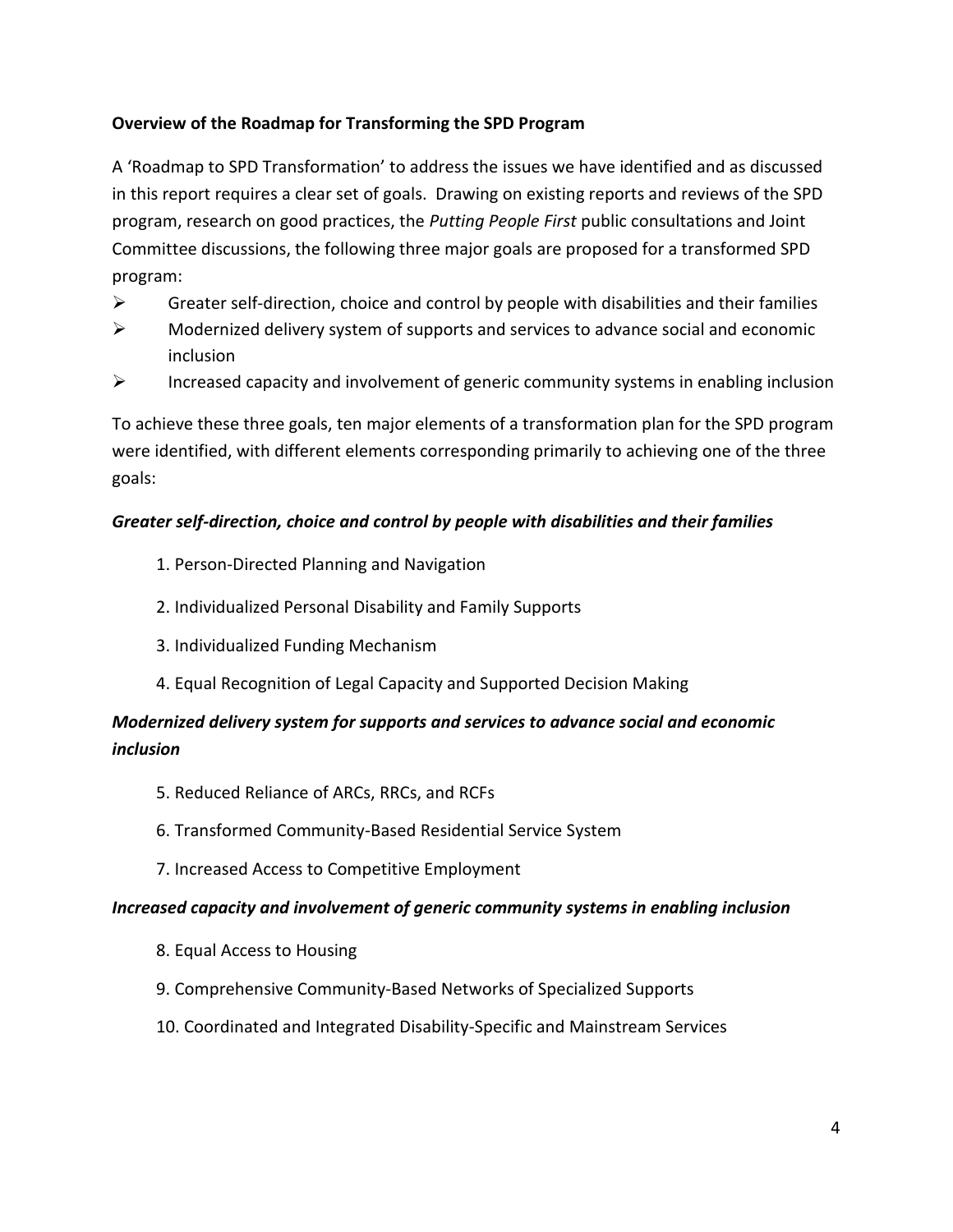The following report discusses each of these goals and elements of the plan to transform the SPD program, the issues they respond to, the rationale and assumptions underlying their choice and design, and proposed action steps for their implementation.

#### **Building on Good Practice in Nova Scotia and Beyond**

In exploring key issues and in reviewing research and good practice, the Committee has also been guided by the recognition that there is much success to be built on in Nova Scotia, and demonstrated good practices in other jurisdictions. With this experience, knowledge and existing commitment we are fully confident that stakeholders can design and implement an effective plan for ensuring access to services and supports that enable good lives for people with disabilities and their families in inclusive communities. In particular, we recognize:

- There has been a long experience and commitment in Nova Scotia to building individualized and person-directed supports and services, which is the main thrust of good practice identified in broader literature we reviewed. Thus, there is much expertise and commitment to build upon in Nova Scotia in designing a roadmap for transformation.
- There are broader factors beyond the scope of the SDP program and those who have shaped its design, managed it, and delivered funded supports under the program – which shape its impact. Budgetary constraints, capacity challenges and the changing needs and desires of persons with disabilities have all been determinative in shaping the current context. It is important to remember, therefore, that there is no one 'to blame' for the wide range of issues and limitations that actors in Nova Scotia have identified. Rather, we sense there is much good will among the actors to work together, not to 'personalize' the issues, and to craft a way forward. Undoubtedly, trusting relationships need to be built and restored. While there are significant challenges ahead, and a very clear sense of frustration by many, there is also a tradition of working together, building bridges and developing a shared vision of the path forward. Those are the most important assets for transforming a system, and we sense there is an abundance of these in Nova Scotia.
- It is also important to note that Nova Scotia is not the only jurisdiction in Canada struggling with the issues identified in this report. There is a sense of urgency across Canada and in other countries around the world about how to shift systems in light of the UN *Convention on the Rights of Persons with Disabilities* and the disability community's long-standing calls for change. The challenge for governments is coming up with the right set of processes and systems to deliver on the promise of human rights commitments. There is no simple or 'tried and true' answer; the most important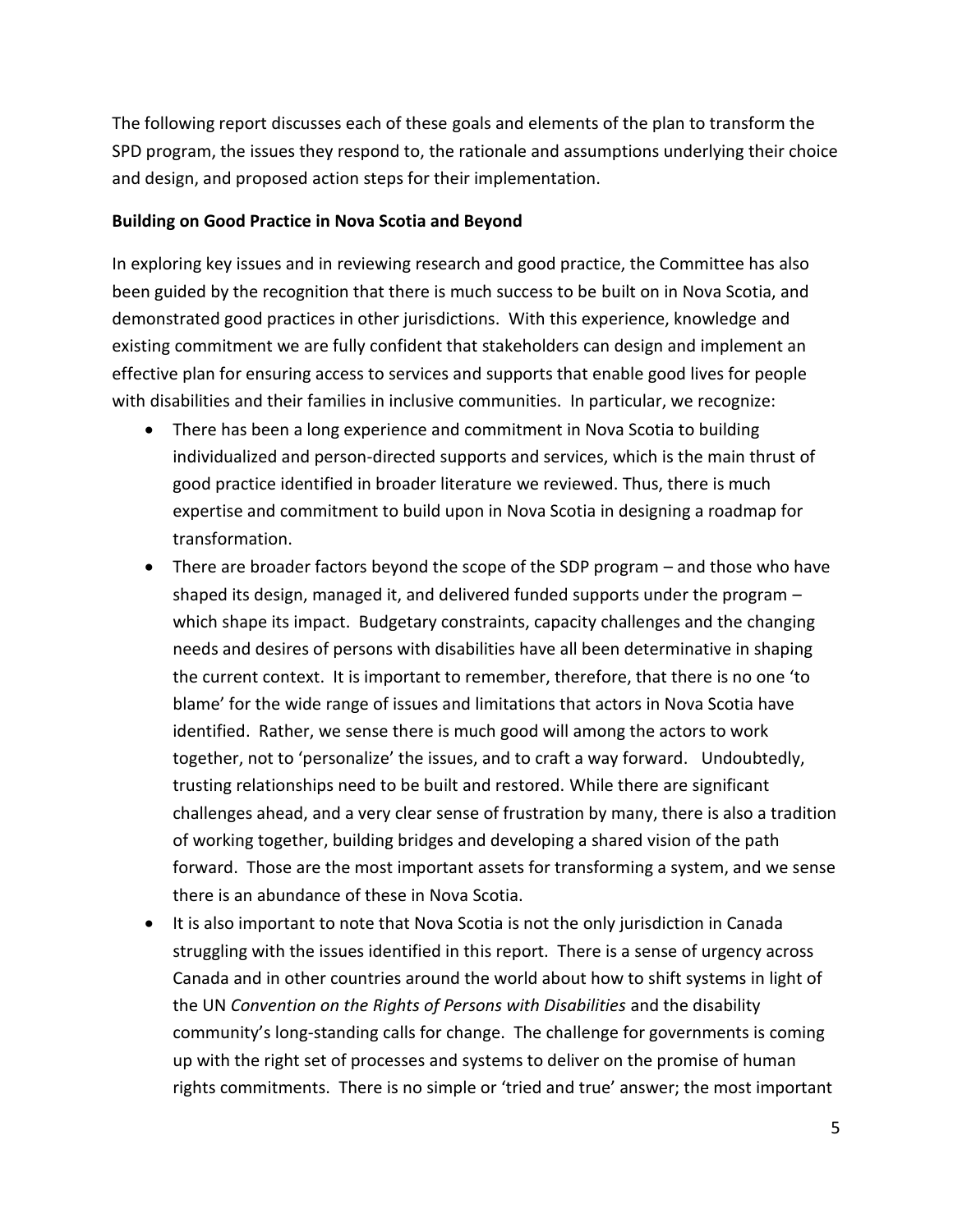thing is to head down the path of transformation, as the Government of Nova Scotia has committed to doing.

Finally, we want to acknowledge the leadership of the Minister of Community Services, senior Departmental officials and those responsible for directing and managing the SPD program for initiating and supporting this exercise. And, we also want to acknowledge the leadership of community members who have persistently identified the challenges to be addressed. The openness and willingness of both government and community to engage in this joint process signals trust and belief in co-learning and co-designing rather than 'top-down' policy making. That kind of shared leadership is essential to the process of transformation ahead, and represents an enormous strength and asset going forward.

#### **Overview of the Report**

The report is divided into the following major sections:

A major section is devoted to each of the three goals identified, the key issues and elements of a transformation plan they speak to, and proposed recommendations and action steps to guide detailed planning and implementation. Together these three goals, and proposed elements and recommendations constitute a ten-point Transformation Plan for the SPD program.

Following the presentation of this 10-point Plan, a section on 'Mechanisms for Partnership, Innovation and Sustainability' proposes a set of mechanisms to activate the key elements as part of an overall transformation planning and implementation process.

The final section of the report presents a 'Roadmap to Transforming the SPD Program' which plots out the proposed action steps for each of the ten elements of the Transformation Plan over a suggested period of five years starting with the fiscal year 2013-14.

Appendix A provides a list of Joint Committee Members, and Appendix B outlines the terms of reference and process we undertook to produce this report.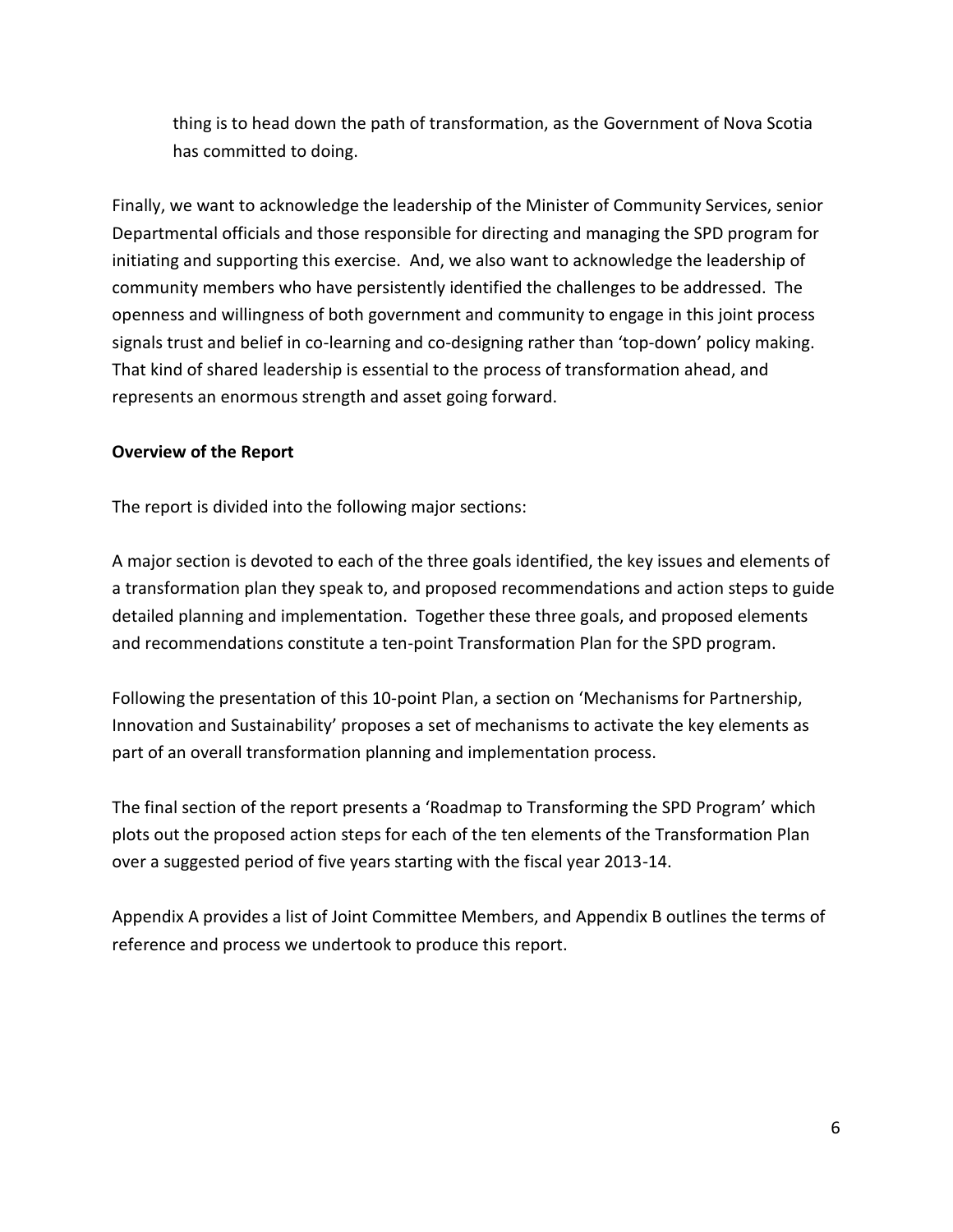## <span id="page-16-0"></span>**Goal I: Self-Direction, Choice and Control**

Individuals and their families have spoken loudly and clearly about their lack of choice in supports and services, that most current options are not person-directed and that institutional placement ends up being favoured over supported living in the community. In order to more fully ensure that individuals and families can in fact self-direct and exercise choice and control in their lives, the Transformation Plan identifies four main elements necessary to achieve this outcome: ensuring access to person-directed planning and navigation support in the community; individual disability supports for both individuals and families; an individualized funding mechanism to empower people to make their own choices; and equal recognition of legal capacity and support decision making.

## <span id="page-16-1"></span>**Person-Directed Planning and Navigation**

#### *The Issue*

With a planning process largely focused on determining eligibility for existing options rather than responding to individual goals, strengths and needs, the current planning process is not tapping the potential of individuals, families and communities. The result is an inefficient, fragmented and uncoordinated planning process that tends to be overly influenced by available SPD program options and is thus unable to maximize use of generic community resources and trigger innovation in the supports system.

#### *What is it*

Person-directed planning is an interactive, dynamic, person-focused and person-directed, ongoing process to give direction to and make decisions about some or all aspects of an individual's life currently and into the future. The process is directed by the individual and is based upon his or her hopes, aspirations, values, goals, strengths and needs for support. An individual's decision-making supporters are included in the process as needed and requested by the individual. Person-directed navigation is an ongoing process of investigating and activating personal, community and publicly-funded resources and community systems to implement the individual's evolving plan in a coordinated, coherent and holistic manner. Planning and navigation may be carried out by the individual, with his or her chosen support network, and/or with planning support agents and navigators designated and funded to conduct these roles.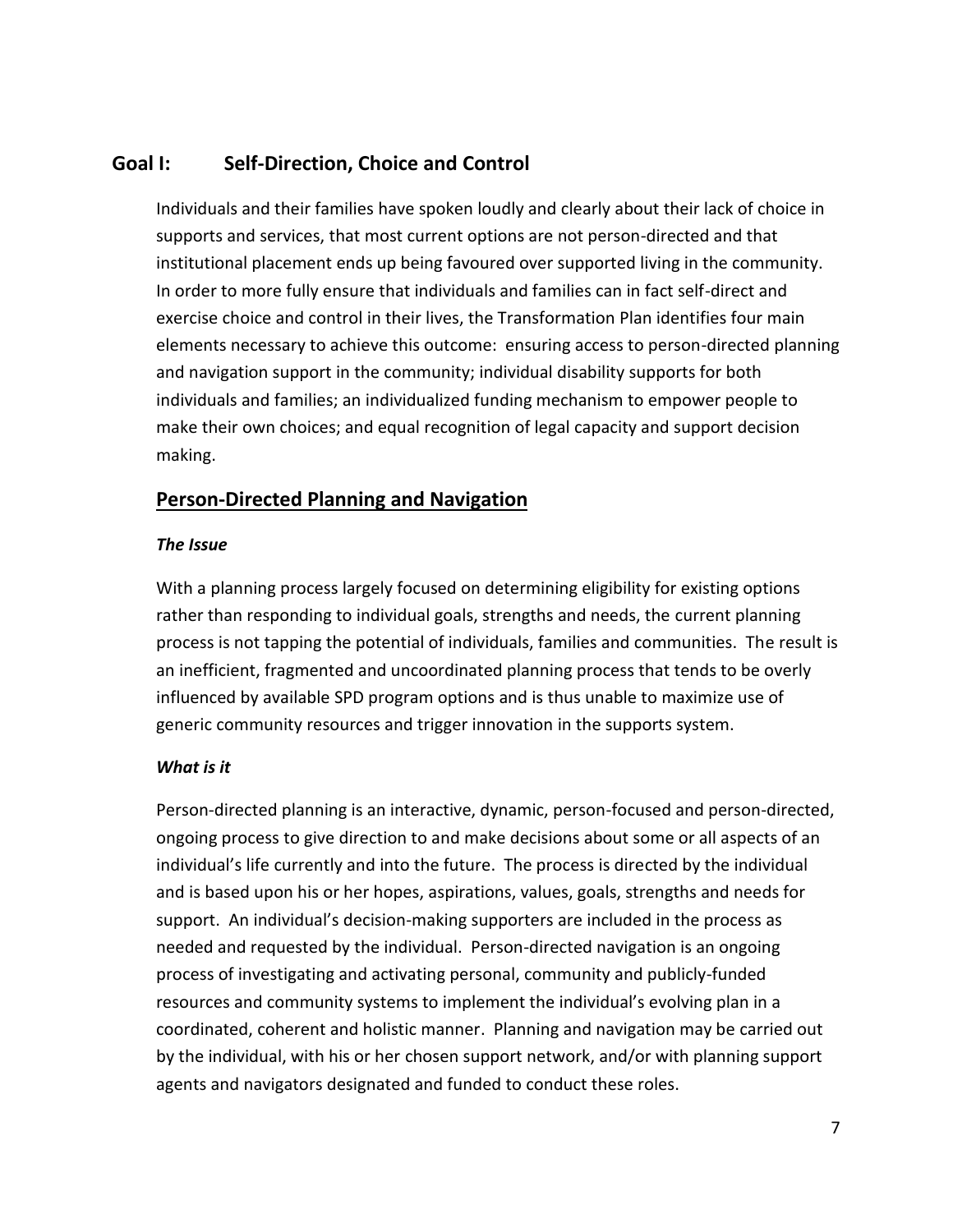#### *Transformation Recommendation #1*

 Establish person-directed planning and navigation as a process available to all individuals with disabilities and their families across the lifespan.

#### *Proposed Actions*

- 1) As of April 1, 2014, implement an 18-month pilot initiative on person-directed planning and navigation in order to determine most effective and efficient delivery mechanism:
	- (a) Central Region Create and fund an independent planning support and navigation function that is by a community-based agency (given numbers on waitlist in the Central Region, it seems most reasonable to add additional planning capacity here). Pilot agency to be secured via a RFP process.
	- (b) Region 2 Restructure role of departmental care coordinators to minimize administrative duties and enable greater emphasis on the planning function.
	- (c) Regions 3 and 4 No change in delivery structure.
- 2) Undertake evaluation of pilot initiatives and comparative analysis with current approach and consider implications for wider-scale implementation of selected models.
- 3) Develop training materials and resources related to principles, standards and practices for person-directed planning and navigation.
- 4) Provide training and orientation in person-directed planning to care coordinators, independent planners/navigators, and residential and vocational providers.
- 5) Develop an online system for access to information and planning resources provided in plain language and accessible formats. Information would be developed for use by individuals, families and planners.
- 6) Initiate person directed planning/navigation process starting with all people on the waiting list and persons currently residing in Residential Care Facilities (RCFs).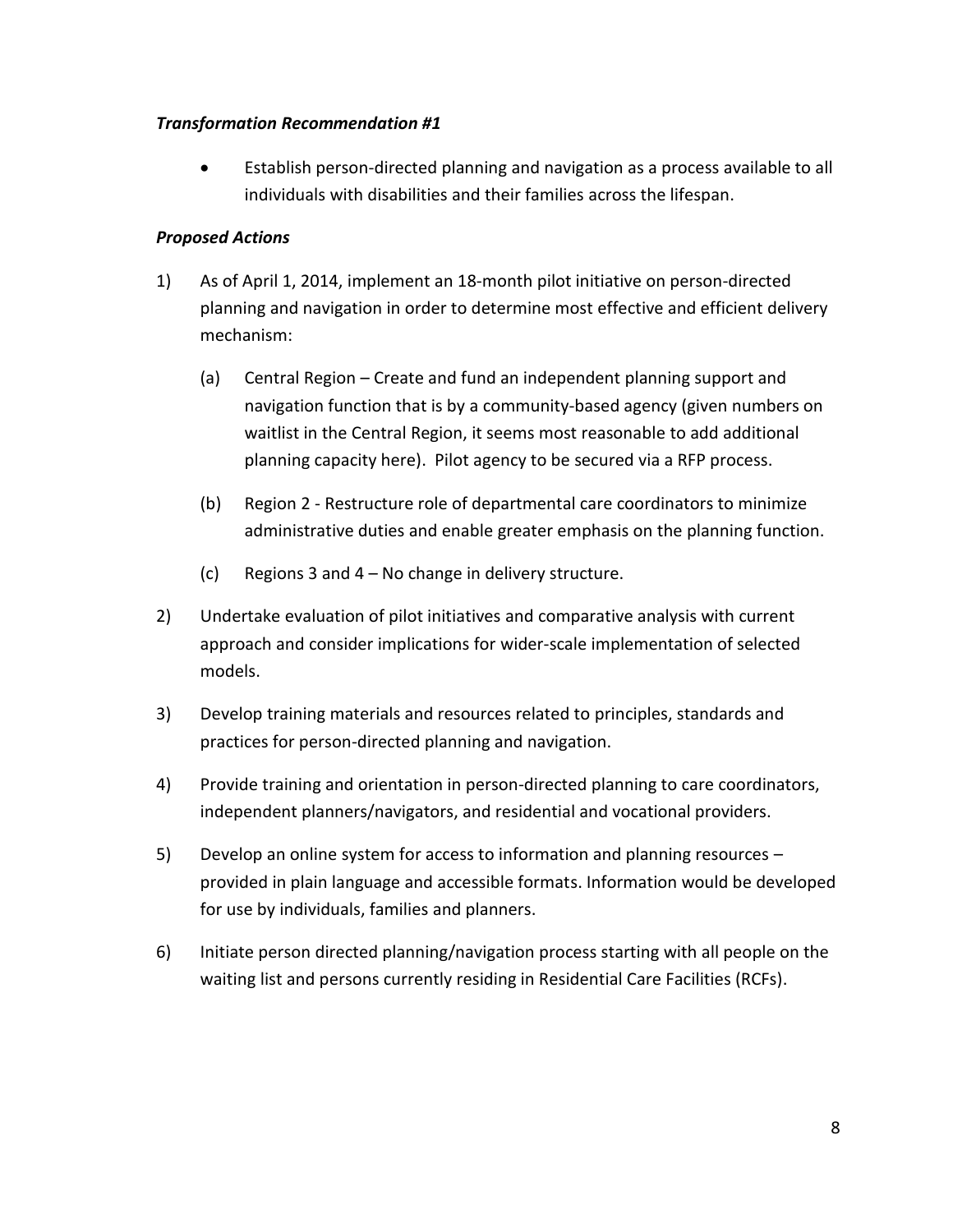#### *Rationale and Assumptions*

- Person-directed planning/navigation accountable to the person and/or family will lead to innovation, use of non-traditional options and increased use of generic community supports.
- Independent planners/navigators may require disability-specific training, taking account of distinct realities of people with intellectual, physical/sensory and mental health disabilities.
- The SPD program should enable person-directed planning/navigation to be undertaken in a variety of ways – from individuals and families doing their own planning (with support from online and print resources), to accessing a community resource centre for necessary support, to having the assistance of an independent planner/navigator.
- New mechanisms for delivering independent planning/navigation need to be tested in order to develop best approaches/models for Nova Scotia context.
- Prioritization for delivery of person-directed planning:
	- Individuals currently on waiting list
	- Those residing in Residential Care Facilities (given recognition in the 2008 review of residential services of the need for alternate arrangements for those individuals residing in this option).
- Person-directed planning/navigation should become the norm for all individuals and families accessing SPD services.

## <span id="page-18-0"></span>**Individualized Personal Disability and Family Supports**

#### *The Issue*

Today, services and supports for people with disabilities and their families are fragmented, often unavailable or unaffordable, not portable across life transitions or locations, and all too often disempowering or stigmatizing to those seeking a modicum of assistance to live in dignity and to be active citizens. All too often the current *range* of options available are not adequate to meet individual needs, with a significant gap in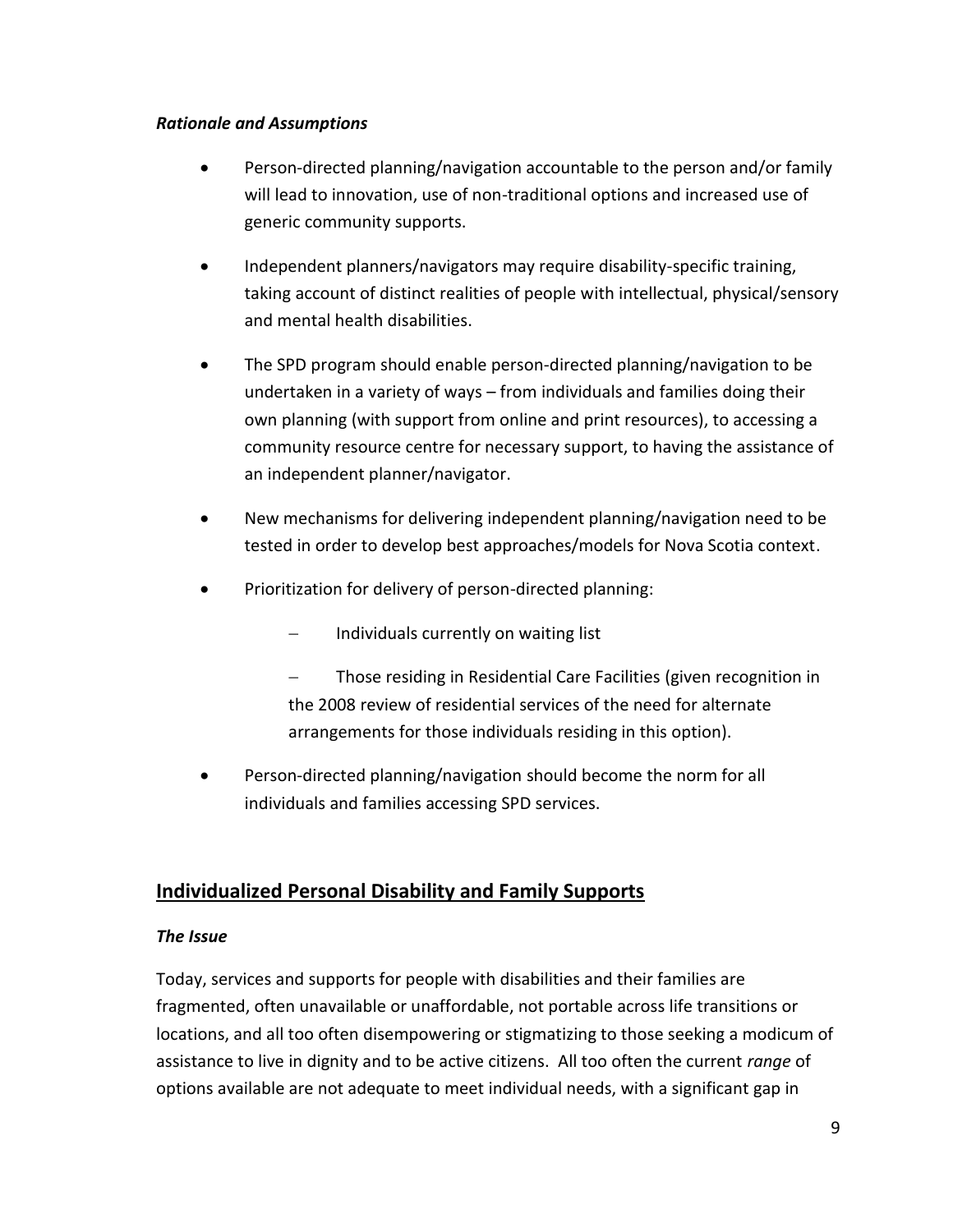options/choices for people who need more than 21 hours of support per week. With funding still largely attached to 'bricks and mortar' rather than to individual support needs and their changing needs and choices, the system is 'gridlocked' and not able to respond flexibly. With an unsustainable over-reliance on aging family caregivers as primary providers of personal disability supports, families are increasingly stressed as caregivers and advocates for their family members. This is not a recipe for sustainability, much less innovation, and responsiveness.

#### *What is it*

*Personal Disability supports* are any good, service or environmental adaptation which assists persons with disabilities to overcome limitations in carrying out activities of daily living, and to participating in the social, economic, political and cultural life of the community. *Personal Family supports* include a range of social, economic, community and personal goods, services and benefits that enable families with a member who has a disability to maintain typical/normative family caring relationships and family wellbeing while advancing the full inclusion, self-determination and citizenship of people with disabilities. As such, there is no fixed list of disability supports – any good or service which responds to the disability-related needs of a particular individual in relation to social and economic inclusion is a disability support.

A system for delivering more individualized, flexible, person-directed and responsive personal disability and family supports is required in order to achieve a vision of social and economic inclusion. Such a system should provide flexible and personalized supports to eligible individuals with disabilities and/or their families so as to facilitate personal development; to overcome disability related barriers; enable participation in community activities; and allow for full inclusion and supported living in community.

#### *Transformation Recommendation #2*

 Establish a 'Disability Supports' (DSP) Program that replaces the current SPD Direct Family Supports for Adults (DFSA), Direct Family Supports for Children (DFSC), Enhanced Family Supports for Children and Adults, and Independent Living Support (ILS) programs.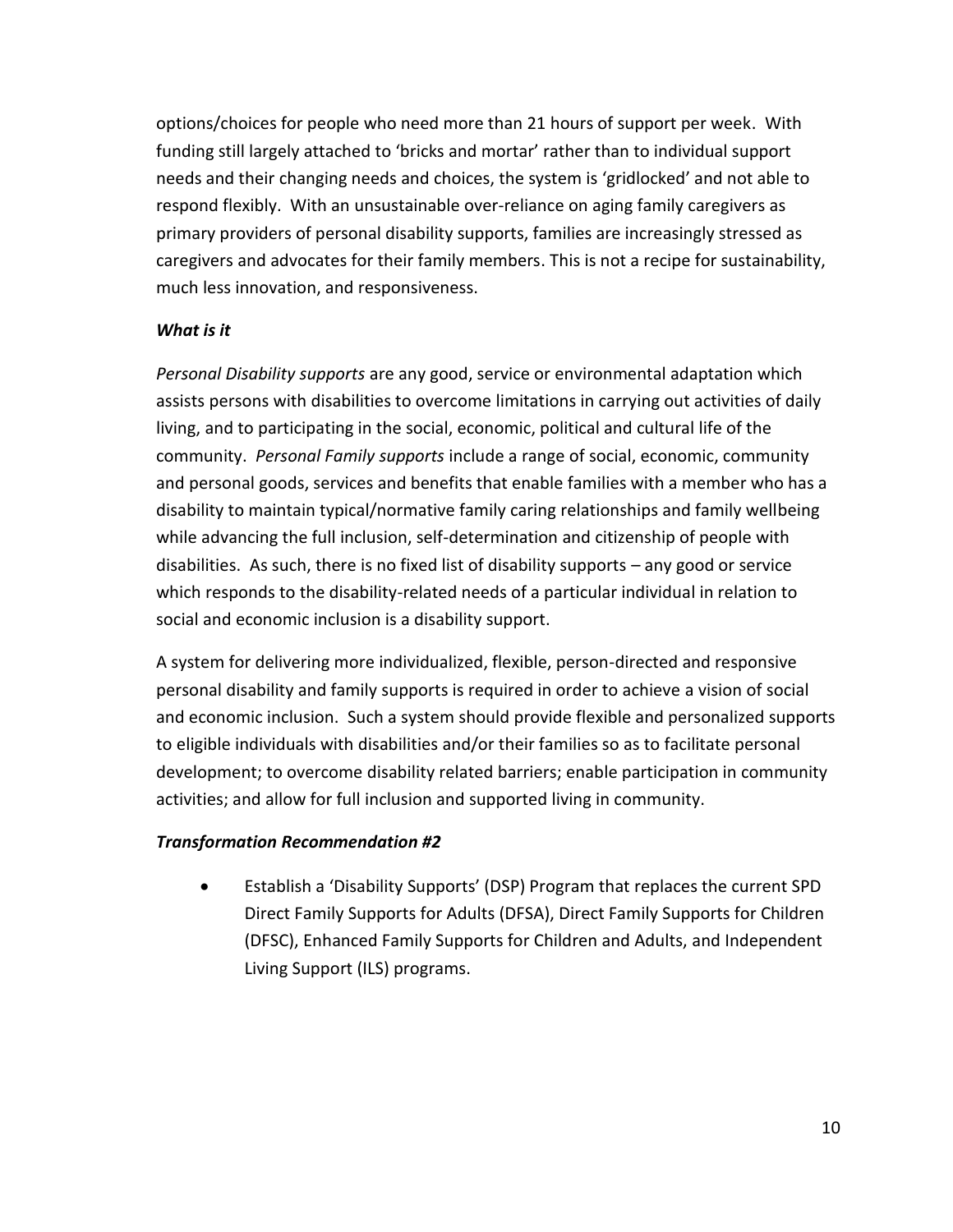#### *Proposed Actions*

- 1) Design, and implement as of April 1 2015, a Disability Supports Program. Features would include:
	- (a) A maximum monthly amount for disability and family supports that would enable adults with disabilities to establish supported living (the current maximum is widely recognized as being inadequate);
	- (b) Mechanism to approve exceptions to monthly maximum in extraordinary circumstances;
	- (c) Funding levels that apply equally to children and adults, and equally applicable for use within family home or by individual in own home outside of nuclear family;
	- (d) Provision for supports to secure respite;
	- (e) Requests for funding identified within the context of a person-directed plan;
	- (f) Funds made available via an individualized funding mechanism (outlined below in C.).
- 2) Review need for aids and devices and capacity of current delivery system, and identify how best to address gaps through the PDFS program.
- 3) Increase/reallocate funds to this program area as of April, 2015.

#### *Rationale and Assumptions*

- In many situations, families need additional assistance (beyond that provided by the family) to support a family member with a disability and to maximize his or her potential for full inclusion.
- Individuals with disabilities often need additional assistance to participate in all aspects of family and community life.
- Financial support provided within DSP would not provide a basic living allowance (for which other programs exist) or duplicate existing funding sources. The financial component of DSP would pertain only to disability-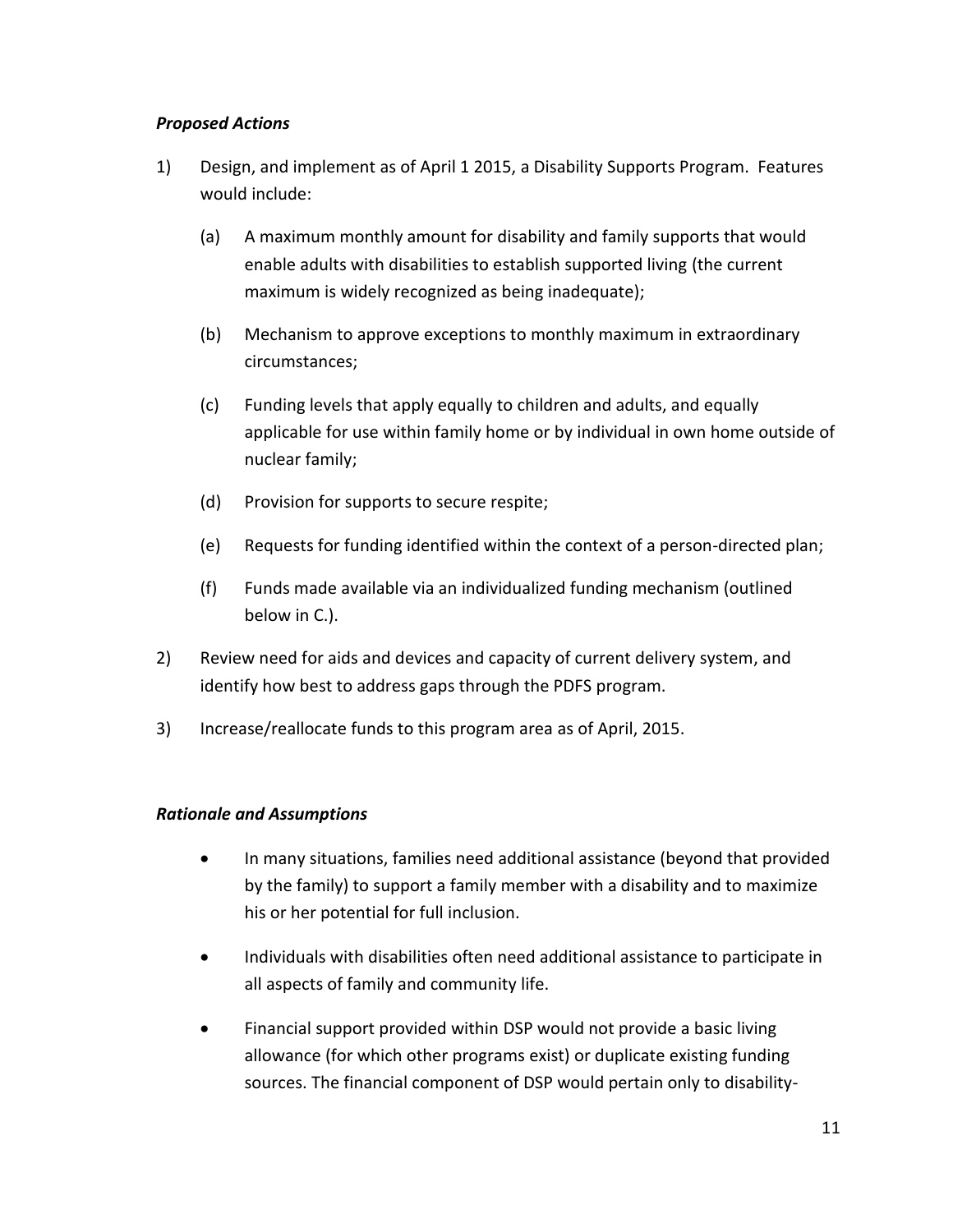related costs: to fund services and supports necessary to enable an individual with a disability to live as independently as possible or to help a family with extraordinary child-rearing support needs directly related to their child's disability.

- Program eligibility would be for all individuals and families with disabilityrelated support needs. However, provision of funding support via the program would consider the financial capacity of the family (for children) or the individual (in the case of adults) to contribute via the application of an income test. This income testing would fully consider the additional costs of disability-related supports and thus eligibility would be based on net rather than gross income.
- The DSP program should be designed to enable people with disabilities to transition to adulthood and independence according to their own aspirations (i.e. living at home with family or establishing their own home outside the nuclear family).
- The current design of the SPD Direct Family Supports (DFS) and Independent Living Supports (ILS) programs does not provide adequate resources, flexibility and responsiveness to individual and family needs to secure inclusive outcomes. To do so, the current program design would need to be shifted from reliance on 'place-based options' to provision of individualized disability and family supports as identified through person-directed planning.
- The inadequacies of the current program design often result in individuals and families seeking facility-based options because of inability to obtain adequate resources to stay within the family home, or to develop more acceptable/individualized alternatives.
- Availability of a more robust Disability Supports program will reduce demand for traditional, facility-based options and thus lead to more innovative, individualized and cost-effective options.
- Individuals on the SPD waitlist and living in RCFs who receive person-directed planning/navigation and who choose new arrangements for personal disability and family supports as a result, would access the new Disability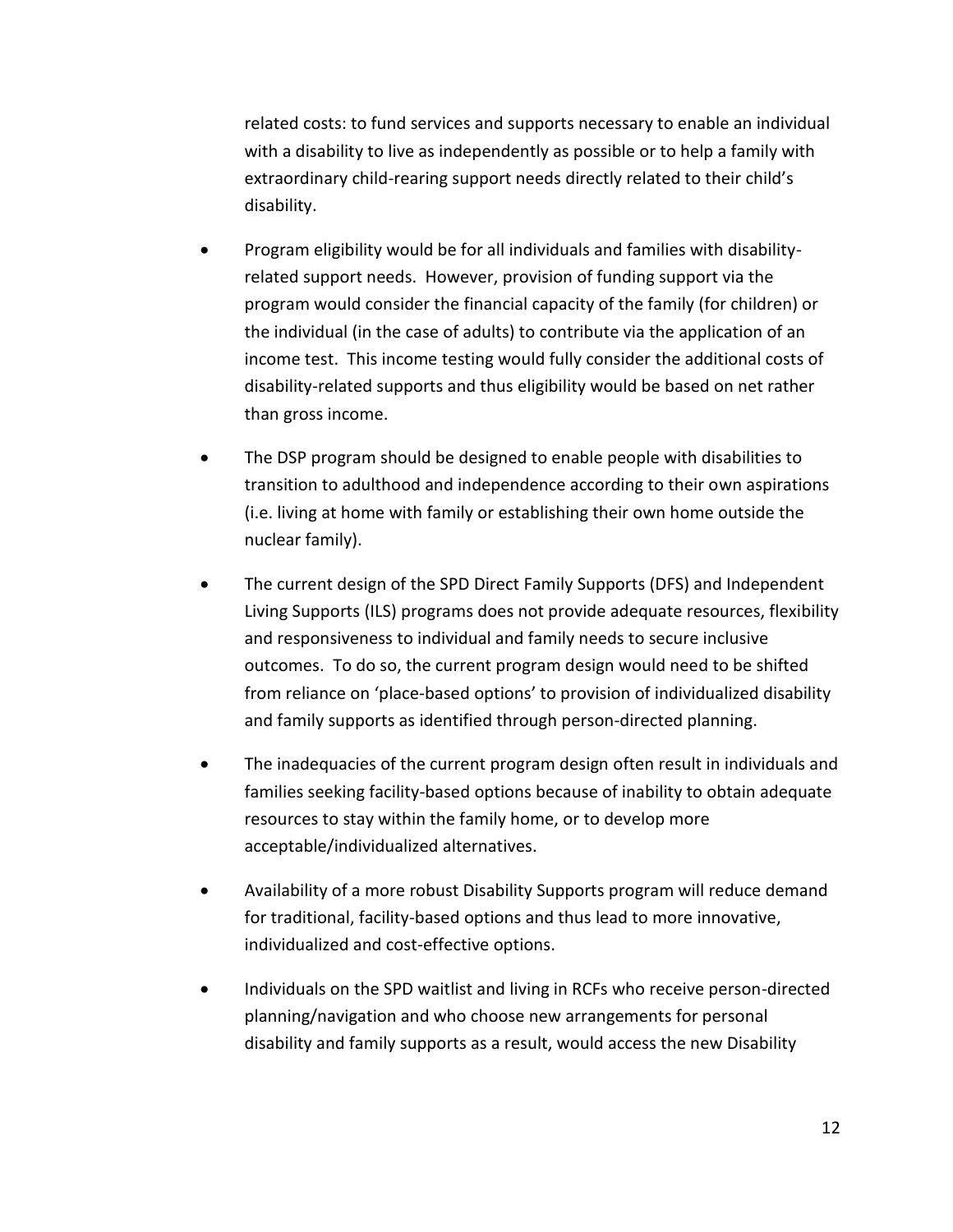Supports program for this purpose, and would utilize individualized funding as provided by that program.

 It is anticipated that a number of the individuals currently on the waitlist who are residing in larger facilities (ARCs/RRCs and some developmental residences and group homes) may, in order to facilitate transition to supported living in the community, require funds in excess of the prescribed monthly maximum in the Disability Supports program. Research has shown that such transitions, within an individualized funding approach, result in less expenditure than associated with the facility placement.

## <span id="page-22-0"></span>**Individualized Funding Mechanism**

#### *The Issue*

For the most part, the funding mechanisms for the SPD program are not based on principles of self-determination and do not provide for sufficient flexibility. The individualized funding currently available through Direct Family Support (DFS) and Independent Living Support (ILS) is not adequate to purchase appropriate levels of support to maximize independent and supported living in the community. Consequently, more expensive and inflexible options have to be found in more institutionalized environments. With funding largely attached 'bricks and mortar' rather than to people, social and economic inclusion is thwarted more than would otherwise be the case. The consequence is lost opportunity for the innovation, responsiveness and cost-efficiencies that come with individualizing supports.

## *What is it*

Individualized Funding (IF) is a mechanism by which government flows dollars to individuals and families for purchase of individualized social and health supports. Because it generates increased accountability to the 'consumer', individuals and families, and the evidence demonstrating the cost-effectiveness that comes with this more individualized approach to funding, governments are increasingly turning to this funding method over 'Block Funding' whereby governments contract community service agencies to offer services to approved 'clients' of those agencies. Individualized funding provides individuals with disabilities and/or their families with flexible, person-directed payment options for arranging, managing, and paying for a range of disability-related supports and services according to their individual needs and requirements, as detailed within a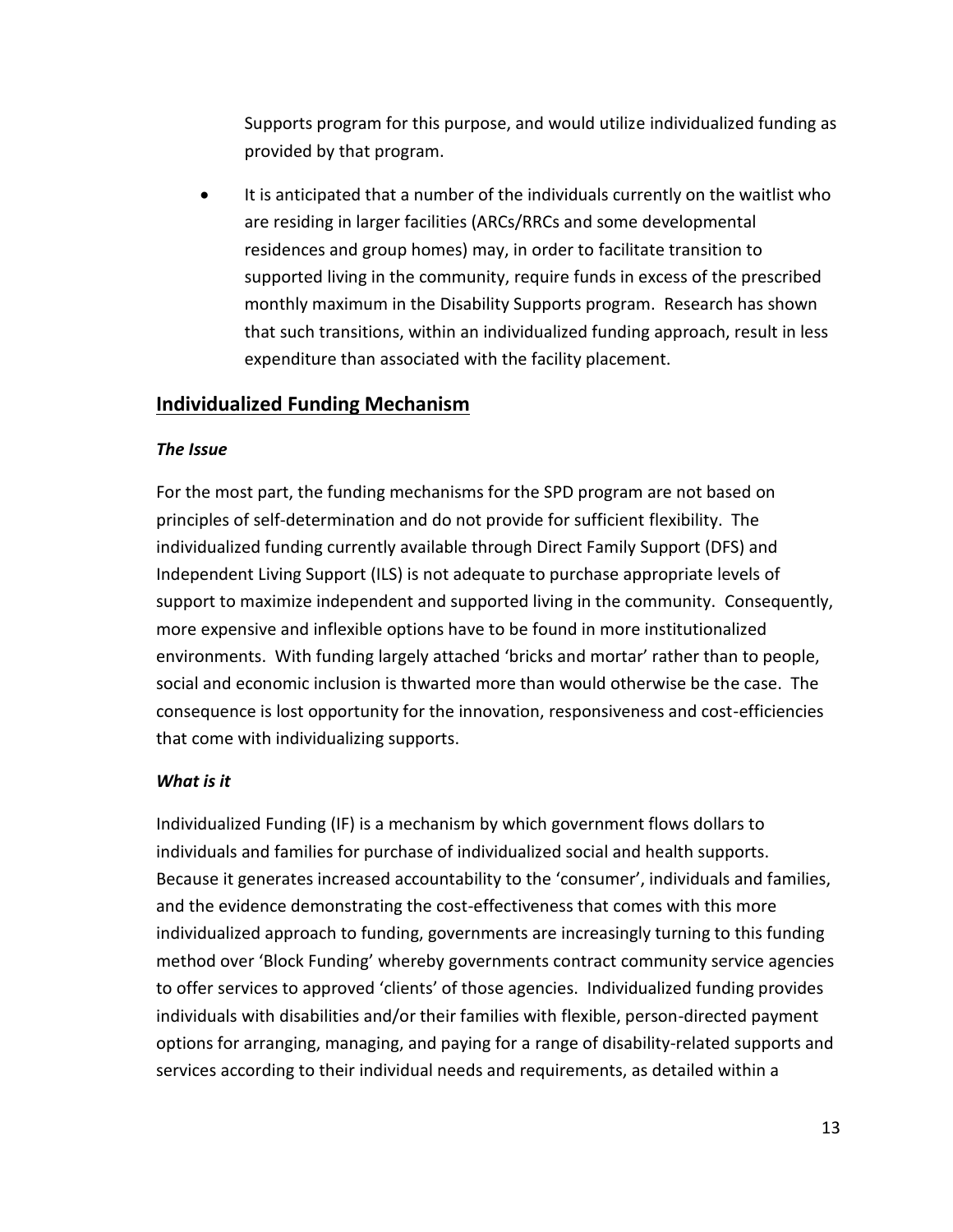person-directed plan to help them achieve supported living in community. Individualized Funding enables individuals and families to create new, innovative service options that support individuals to live in inclusive communities.

#### *Transformation Recommendation #3*

 Establish Individualized Funding (IF) as the funding mechanism for delivering the Disability Supports Program. Individuals and families would have two payment options through Individualized Funding: Direct Funding or Third Party Administrator Funding.

#### *Proposed Actions*

- 1) Develop policy framework to enable individualized funding under the Disability Supports Program via: a) direct payments to individuals and/or families or b) third party fund administrators selected by individuals/families.
- 2) Residential providers and Adult Service Centres develop personal budgets for each of their clients, based on existing operational budgets, and the agency's best assessment of each client's proportional usage of the budget.
- 3) Phase in implementation of expanded individualized funding:
	- (a) Starting April 1, 2014, for individuals and families who access the new Disability Supports Program;
	- (b) Starting April 1, 2015, for current clients of residential and vocational service providers who wish to utilize supports via access to individualized funding – with access to a planner/navigator to assist in developing a plan and making arrangements.

#### *Rationale and Assumptions*

- Research on the delivery mechanisms for services and supports has generally supported policy and practice goals towards greater independence, favouring funding attached to individuals as opposed to services.
- Individualizing relationships between funders and service users builds the capacity for individuals, families and communities to participate more readily in community. With choice and flexibility in the types and ways services are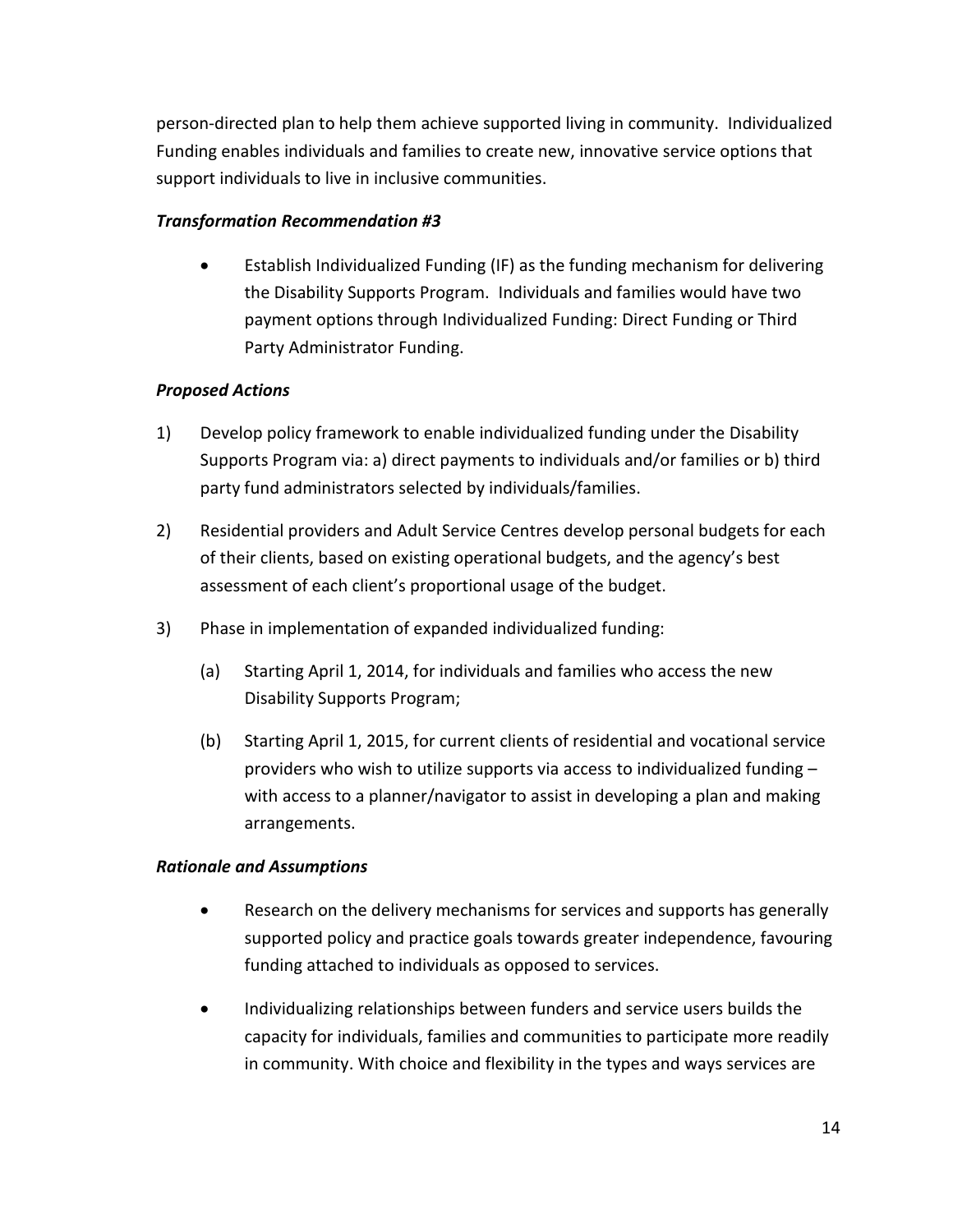received, people are better able to live according to their personal goals and objectives, making it possible to achieve their aspirations as opposed to simply conforming to a set of outcomes typically associated with disability programming.

- The administrative burden of IF can be very onerous for individuals and families, who often lack the time and resources needed to carry out successful support plans. To be effective and usable IF must provide support for administrative functions.
- IF must ensure equity in terms of funding levels across geographic jurisdictions, levels of disability-related need, and demographic factors such as gender and age. An additional system is the provision of information, planning, and management support provided as component of IF systems. This would be seen as accommodating the needs of those who would not otherwise access the IF option.
- In general research findings support a conclusion that if implemented effectively, an individualized funding mechanism need not be any more costly than traditional services and may over time prove to be less costly.
- Individuals and families in Nova Scotia have reported positive outcomes with an individualized funding model as currently made available within the Direct Family Support and the DHW Self-Managed Support-Care Services program.
- Individualized funding is generally recognized as a key and essential mechanism to the full actualization of such concepts as citizenship, selfdetermination and community participation, with an anticipated outcome of providing people with genuine choice and control of their lives.
- Individualized funding contributes to creating a support system that moves away from 'menu selection' and the exclusive use of pre-existing services. This can be best accomplished via an allocation of public money, directly to an individual, or in the case of a child their parents, to meet their disabilityrelated needs.
- Individualized funding (IF) has two fundamental characteristics: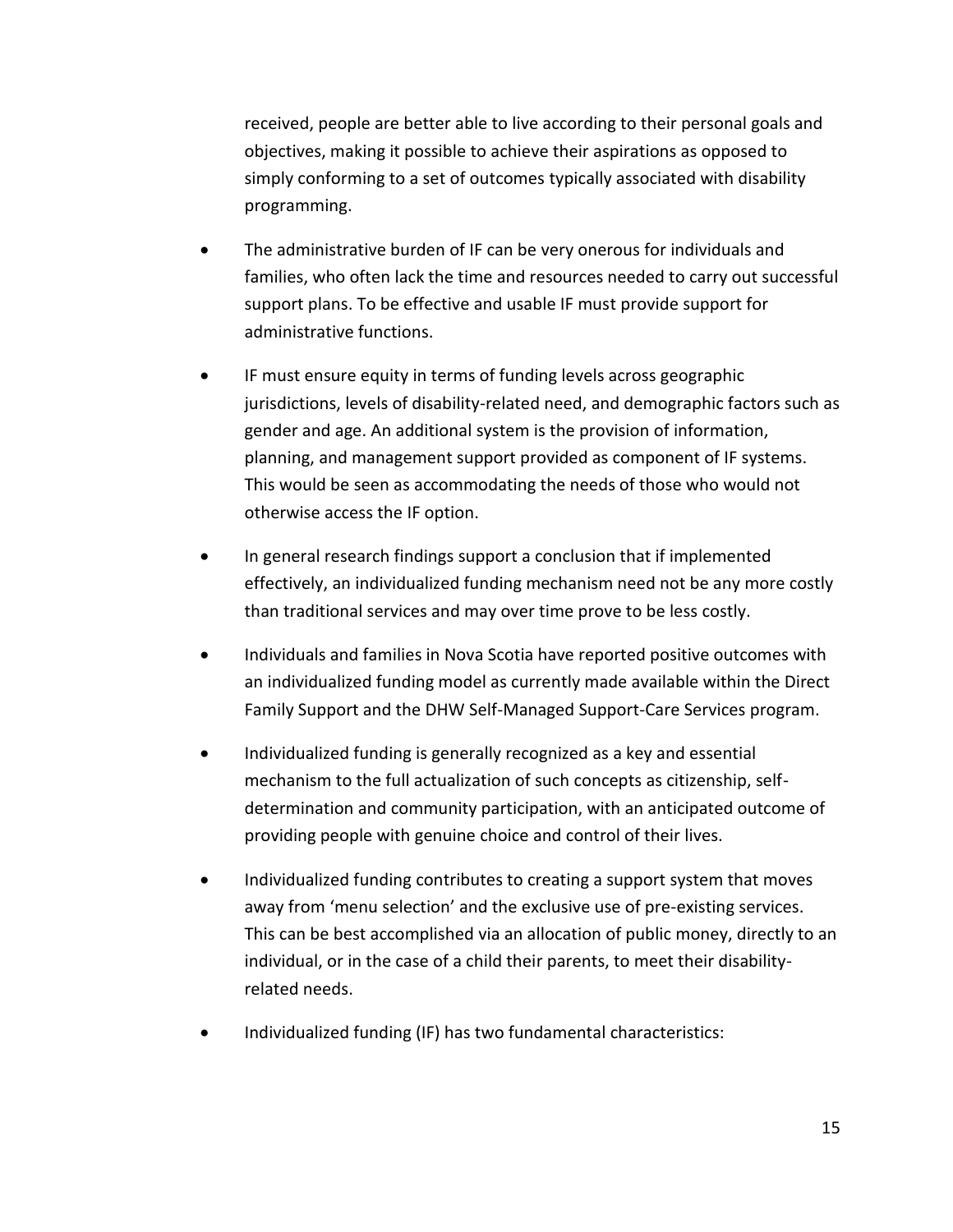The funding amount is determined by direct reference to the individual and/or family's specific needs; and

 The individual or family (in the case of a child), supported by their personal network, determine how funds are spent.

## <span id="page-25-0"></span>**Equal Recognition of Legal Capacity and Supported Decision Making**

#### *The Issue*

Many people with more significant intellectual, cognitive and mental health disabilities are restricted in making personal, health care and property ; are isolated and without meaningful choices or the opportunity to develop a vision and direction for their own lives, and to make their own decisions. Service provision in the disability and older adult sectors is often based on an assumption that because people need supports and care, others should make decisions on their behalf. As people age and their cognitive functioning declines, family, community members, and service providers often respond by restricting the scope of the person's decision making. Individual decision making is restricted in informal ways, and also through formally authorized substitute decision making and guardianship. Current legal, policy and program frameworks require providers of planning supports to undertake 'capacity assessments' in order to determine eligibility for some support programs, in a process that lacks the checks and balances usually associated with such determinations. No robust legal framework for Supported Decision Making is in place that would provide individuals and families a means to enhance capacity to make decisions and thereby maximize opportunities for supported living in the community.

#### *What is it*

Legal capacity includes the 'capacity to act', intended as the capacity and power to engage in a particular undertaking or transaction, to maintain a particular status or relationship with another individual, and more in general to create, modify or extinguish legal relationships. We all draw on the support of others in making our own decisions, either formally or informally. The United Nations *Convention on the Rights of Persons with Disabilities* recognizes the right to legal capacity without discrimination on the basis of disability, and the need for supports to exercise and enjoy this right. Tests of mental and communicative capacities may be used as a kind of functional assessment to determine whether a person needs support to make decisions, or to determine what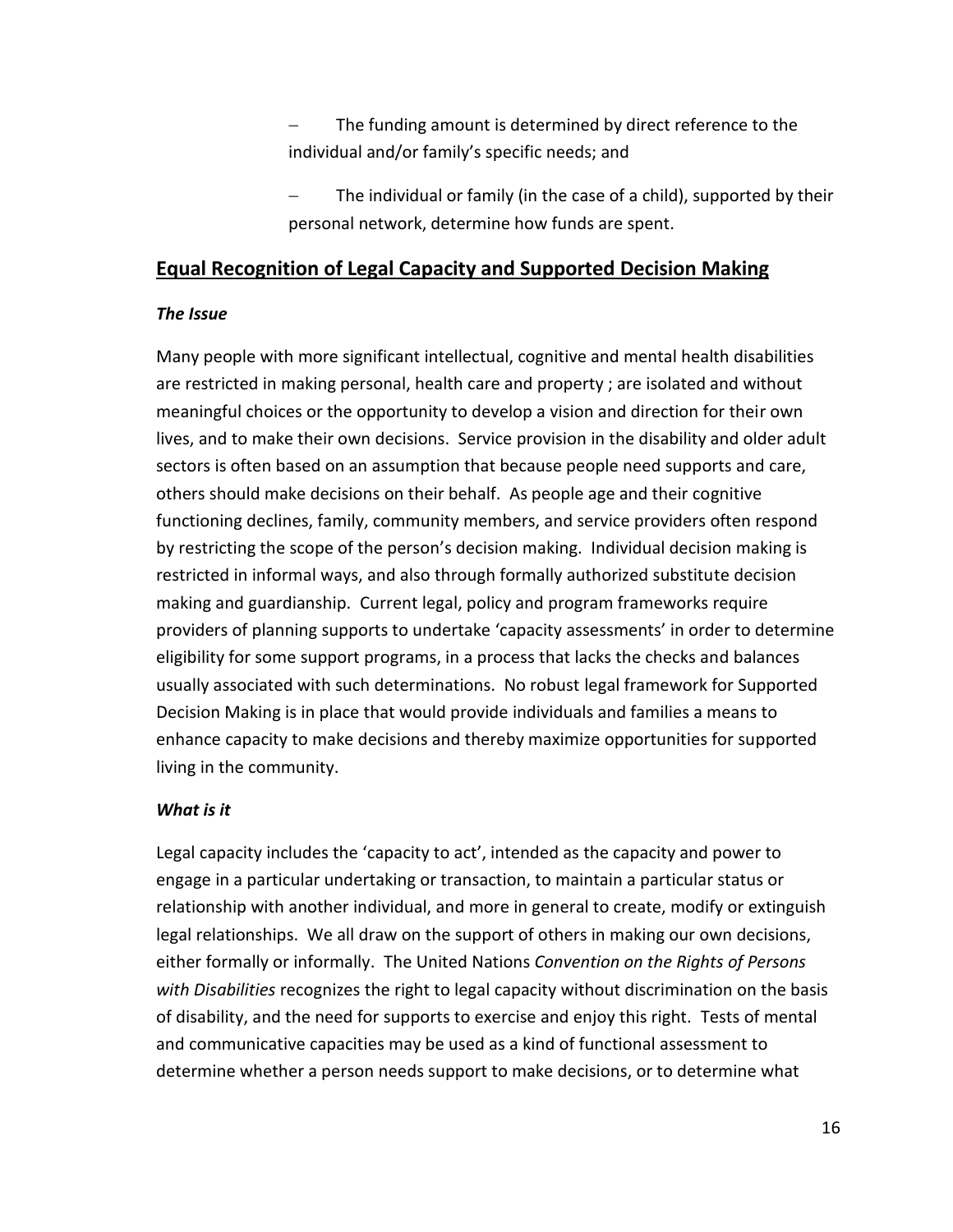kinds of support may be needed. However, the CRPD requires that the need for support can no longer be a reason to remove from a person the right to make his or her own decisions.

#### *Transformation Recommendation #4*

 Establish a legal framework to promote and protect the right to legal capacity and supported decision making, and adopt related policies and guidelines in all processes of SPD program eligibility determination, assessment, decision making and delivery of funding and supports.

#### *Proposed Actions*

- 1) Initiate legislative reform process to establish a legal framework to protect and promote the right to legal capacity and supported decision making.
- 2) Develop policy and practice guidelines for all SPD program elements and contracted agencies which reflect equal recognition of legal capacity and supported decision making.
- 3) Develop training and information resources on legal capacity and supported decision making and deliver to SPD staff, and make available to individuals, families, contracted agencies and other relevant stakeholders.
- 4) In collaboration with Department of Justice and Department of Health and Wellness, establish a Provincial Advisory Group, with key stakeholders to identify issues and explore options for promoting and protecting right to legal capacity.
	- (a) Hold provincial Forum of relevant stakeholders.
	- (b) Undertake review of current legislation affecting legal capacity.
	- (c) Develop supported decision making pilot project.
	- (d) Continue and enhance training of public service and community providers in the area of supported decision making.
- 5) Host national forum on the right to legal capacity and supported decision making.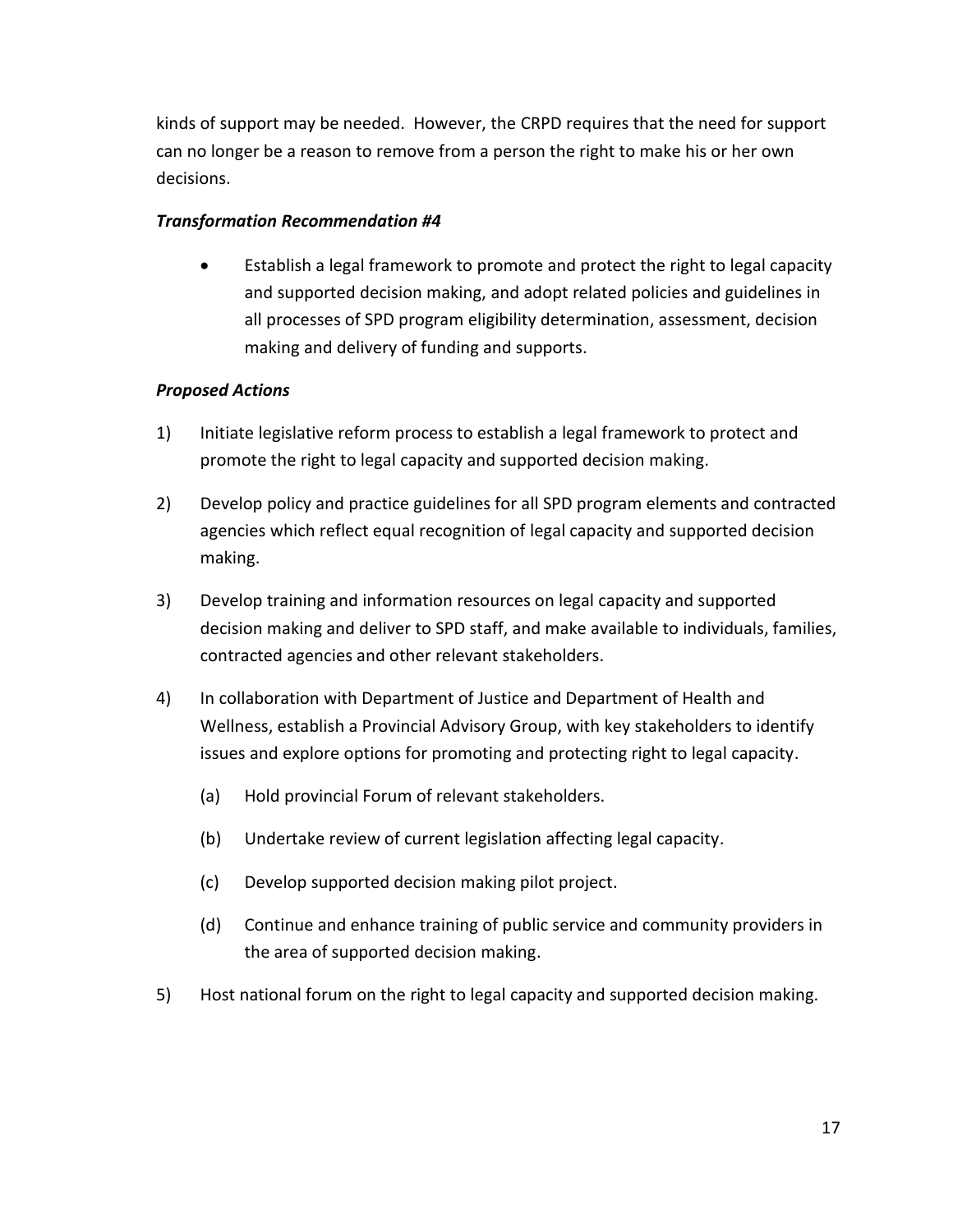#### *Rationale and Assumptions*

 The equal right to legal capacity is founded on the principles recognized in the CRPD of equal respect for dignity, diversity and evolving capacities of all persons; autonomy and self-determination; and participation, inclusion and accessibility in society.

The recognition and respect of a person's 'legal capacity' empowers a person to exercise control over financial/property, health care, and person care and life decisions, and to command respect from others for his or her decisions.

- Having particular mental and communicative capacities cannot be a condition of having one's right to legal capacity respected by others. That a person who has a diagnosed intellectual, cognitive or mental health disability is unable, on his or her own, to understand, appreciate and communicate a decision does not legitimize removing that person's decision-making rights.
- Legislative reform would be required to ensure compliance with UN CRPD in particular reforms to *the Incompetent Persons Act* and the *Adult Protection Act*; and establishment of a legal and regulatory framework for making supported decision making arrangements.
- Existing capacity tests and procedures in the SPD and Home Care program would be replaced with procedures to identify and develop decision-making supports and capabilities.

## <span id="page-27-0"></span>**Goal 2: Modernized Supports and Services**

Many reports and reviews of the disability service system in Nova Scotia have pointed to the urgent need to restructure outmoded delivery in order to better align with known good practices and government policy commitments to social and economic inclusion. Key points of transformation include Nova Scotia's reliance on institutional facilities, large congregate group homes and developmental residences, and segregated day programs and sheltered workshops. Modernizing of systems of residential and vocational services in Nova Scotia will require: reduced reliance on ARCs, RRCs and RCFs; transformation of the community-based residential service system; and a move to increasing access to competitive employment for persons with disabilities.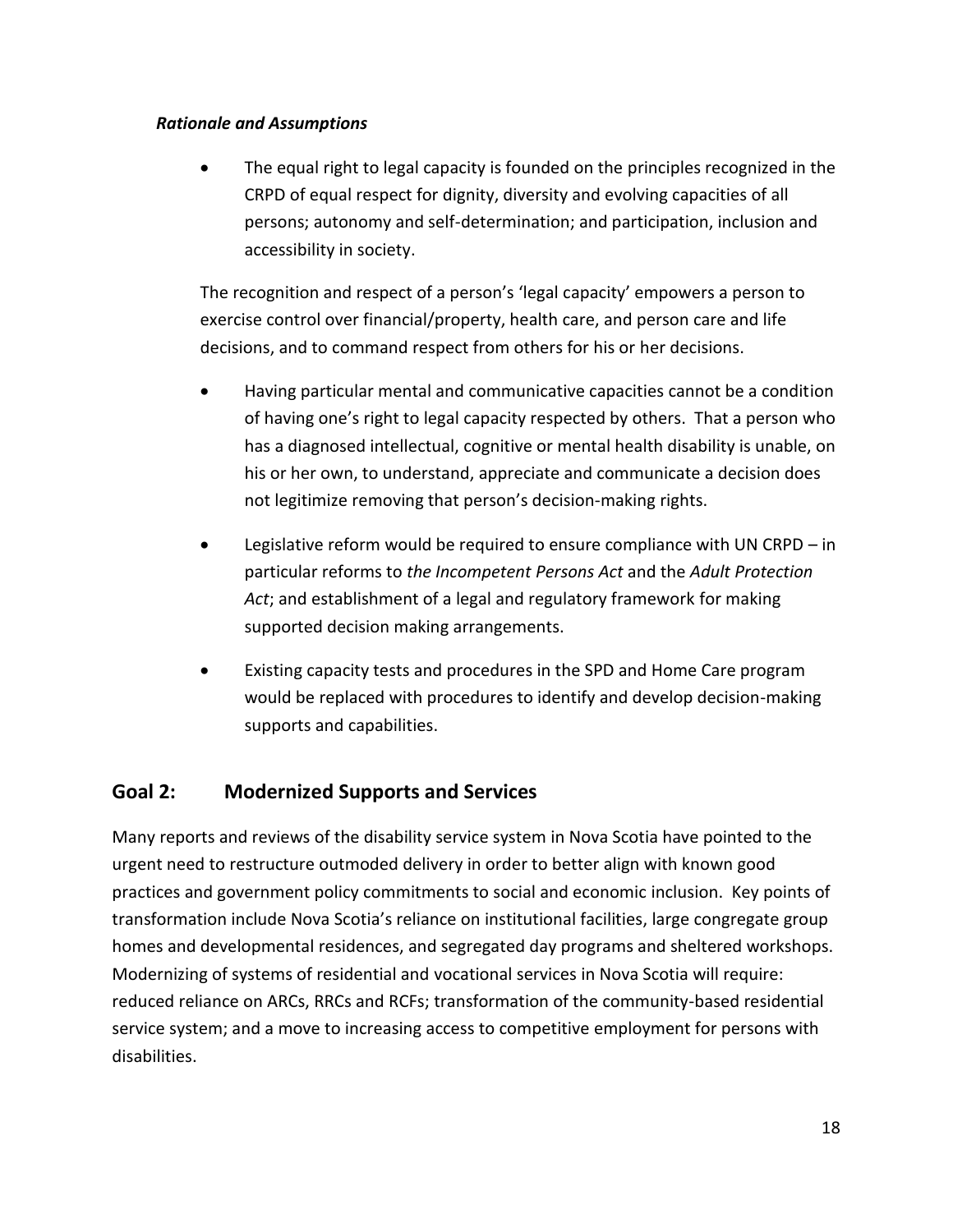## <span id="page-28-0"></span>**Reduced Reliance on ARCs, RRCs, and RCFs**

#### *The Issue*

With some 1,100 people living in large congregate care facilities, Nova Scotia has a disproportionate reliance on institutional facilities in comparison to other Canadian jurisdictions. Compared to other provinces and territories, it is more likely to support people with disabilities in large residential settings such as Regional Rehabilitation Centres and Adult Rehabilitation Centres. While at one point seen as a national leader with respect to deinstitutionalization (e.g. closures of provincial Children's Training Centres) in recent years such efforts have stalled. Significant public funds continue to be spent on an institutional model – a model that universally has been proven to produce less than quality outcomes for persons with disabilities (in comparison to supported community living) and a model that has been unequivocally rejected by persons with disabilities. Nova Scotia remains as the only jurisdiction in Canada that is not taking active measures to reduce / close its institutional facilities for persons with disabilities.

#### *What does it mean*

Jurisdictions across Canada and around the world are modernizing their disability support systems by phasing out large institutional residential facilities for people with disabilities given the evidence of superior outcomes (at all levels) associated with community-based service delivery as opposed to institutional models of delivery. Governments are replacing / have replaced some or all of their long term residential institutions with family and community based supports and services. Intrinsic in this transformation process is ensuring that the 'new or alternate' system of supports and services respects the rights, dignity, needs and wishes of each individual and their family.

#### *Transformation Recommendation # 5*

 Announce a clear commitment and take steps to phasing out, over a multiyear period, use of ARCs, RRCs and RCFs as a response to the residential needs of persons with disabilities, in concurrence with development of necessary community-based alternatives.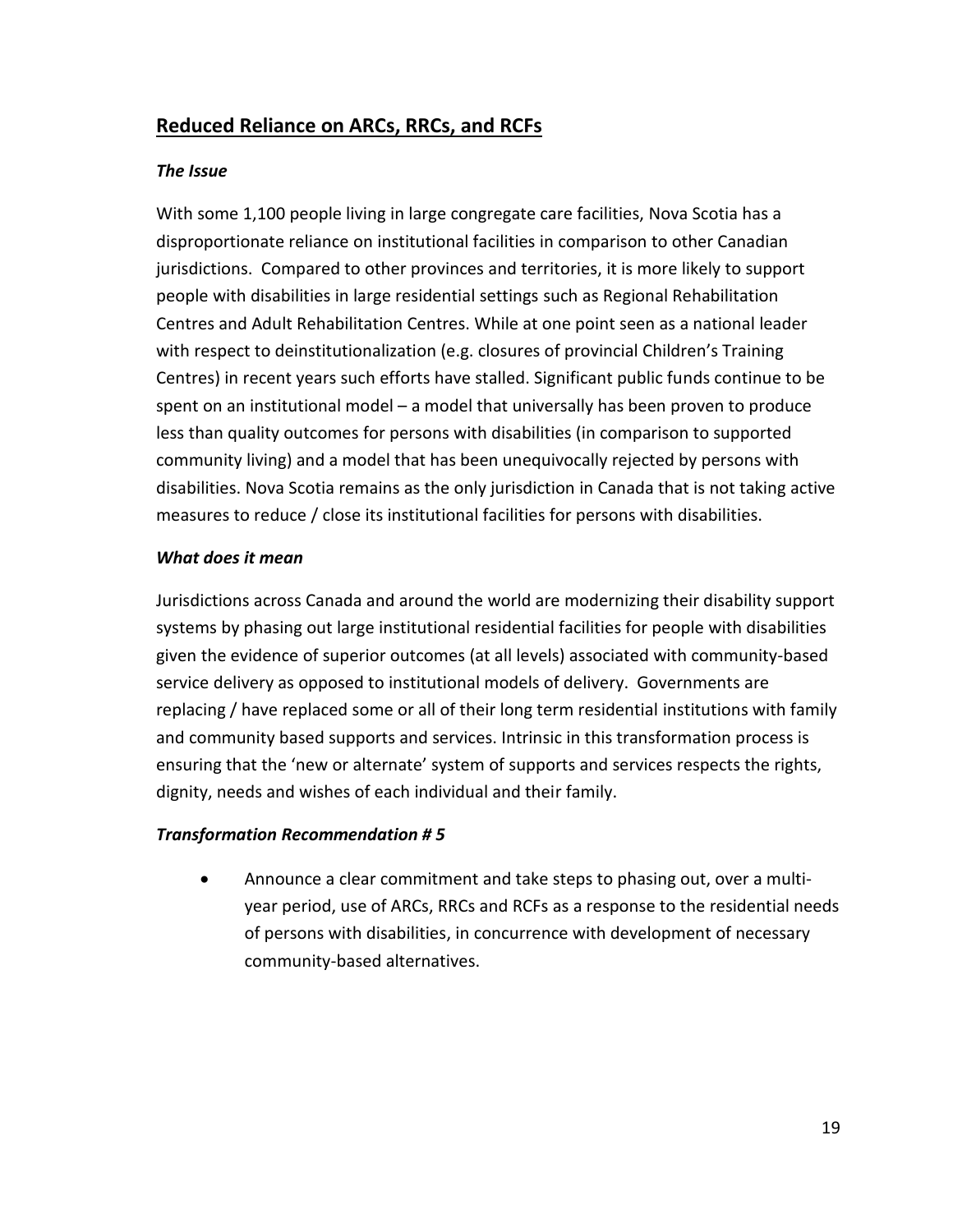#### *Proposed Actions*

- 1) Take immediate steps to reduce reliance on ARCs, RRCs and RCFs including, but not limited to:
	- (a) Provide person-directed planning/navigation support and access to the DSP for those considered to be in need of these facility placements;
	- (b) Initiative development of community-based networks of specialized care/support are in place, with capacity to respond on a 24/7 basis (as discussed in recommendation #9);
	- (c) Establish protocol and accountabilities to ensure that when an individual is referred to a facility by a health or social service professional, protocol requires the agency, DCS-Regional and DCS-Provincial to coordinate efforts and arrange an alternative.
	- (d) Develop and implement a 'last resort' short-term admissions policy, with clear procedures for exhausting alternatives in advance, and requirement for timely return to community.
	- (e) Establish coordination mechanisms with community-based providers to deal with emergency situations.
	- (f) Develop and deliver information and human resources support to management and staff of ARCs, RRCs and RCFs providers to assist and manage the reduced reliance and phase-out process.
- 2) Establish moratorium on admissions to ARCs, RRCs, and RCFs with effect as of April 1, 2015.
- 3) Effective immediately, no expansion to ARCs/RRCs/RCFs undertaken; and any new financial investment directed only to maintenance of health / safety standards.
- 4) Develop a prototype for ARCs and RRCs to test and demonstrate restructuring/phase-out process:
	- (a) Identify at least five facilities, with at least one per Region to demonstrate the restructuring/phase-out process.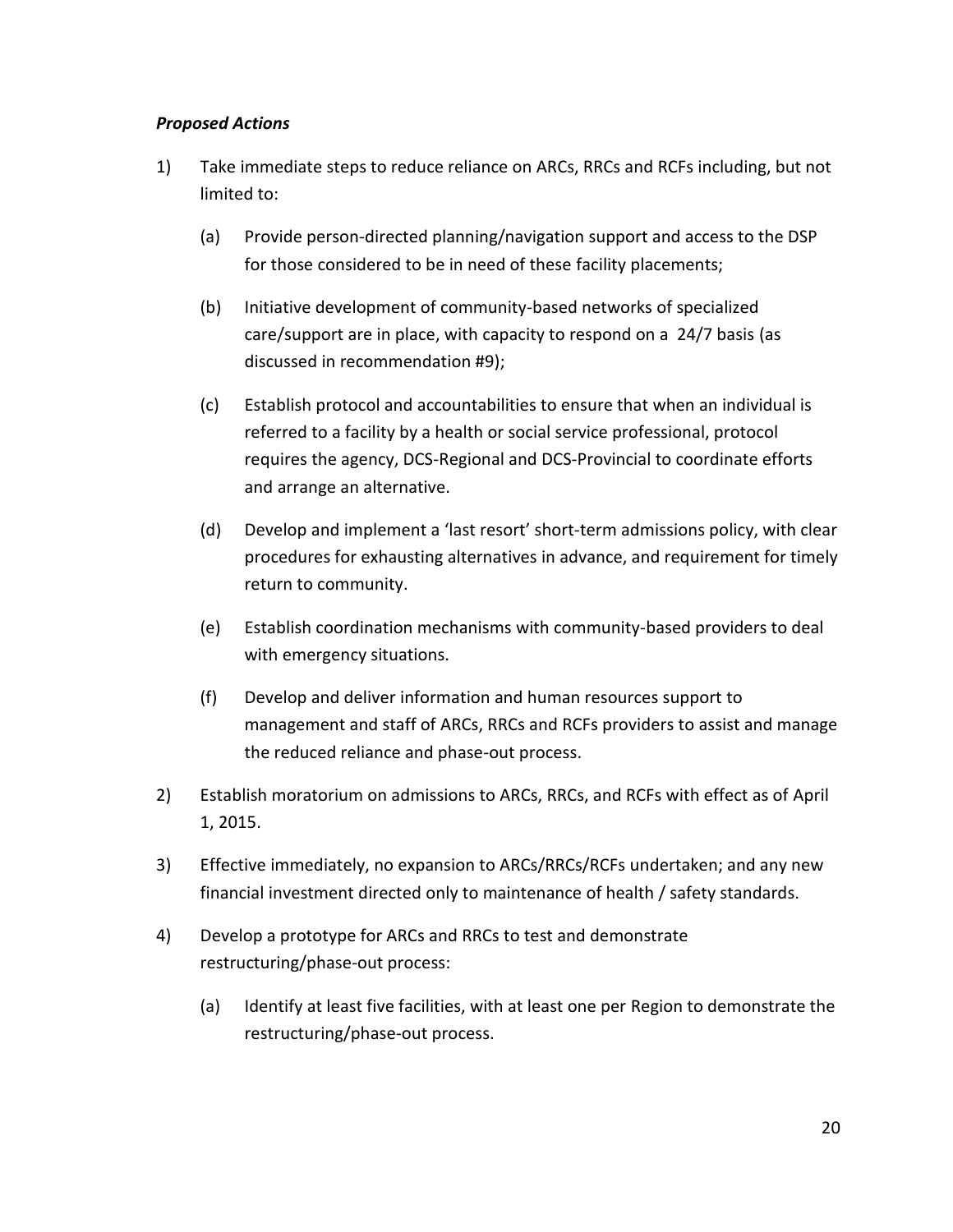- (b) Establish Restructuring Advisory Committee for each site (comprising representation from government, facility management, labour, community leaders and specialized experts) to guide process for reducing reliance on and ultimate phasing-out the facility including development of a plan to address human resource issues.
- (c) Collaborate with government agencies (e.g. Housing Nova Scotia) and other community agencies and NGOs as necessary to assist people to return to community.
- (d) Develop, finance and test restructuring process.
- (e) Undertake ongoing evaluation/learning process.
- 5) As prototypes are developed, consider policy and program framework and incentives for scaling up with other providers.

#### *Rationale and Assumptions*

- People with disabilities have a right to live and to be included in the community.
- Everyone should have the opportunity to live and participate in the community they choose. They should be involved in decisions about the support they receive and have maximum control over their lives.
- It is widely accepted that continued investment in institutional care now represents poor public policy. This is because public funding is going into services that are shown to produce poor outcomes for the people served. Community-based systems which facilitate supported living, when properly set up, managed and accessed, deliver better outcomes for the people that use them: improved quality of life, better health and the ability to contribute to society. Investment in such services therefore makes better use of taxpayers' money.
- A comprehensive strategy for the eventual phase out of Nova Scotia's large residential facilities designated for people with disabilities needs to focus simultaneously on two areas: 1) measures which seek to prevent institutionalization and the need for alternative care; and 2) measures aimed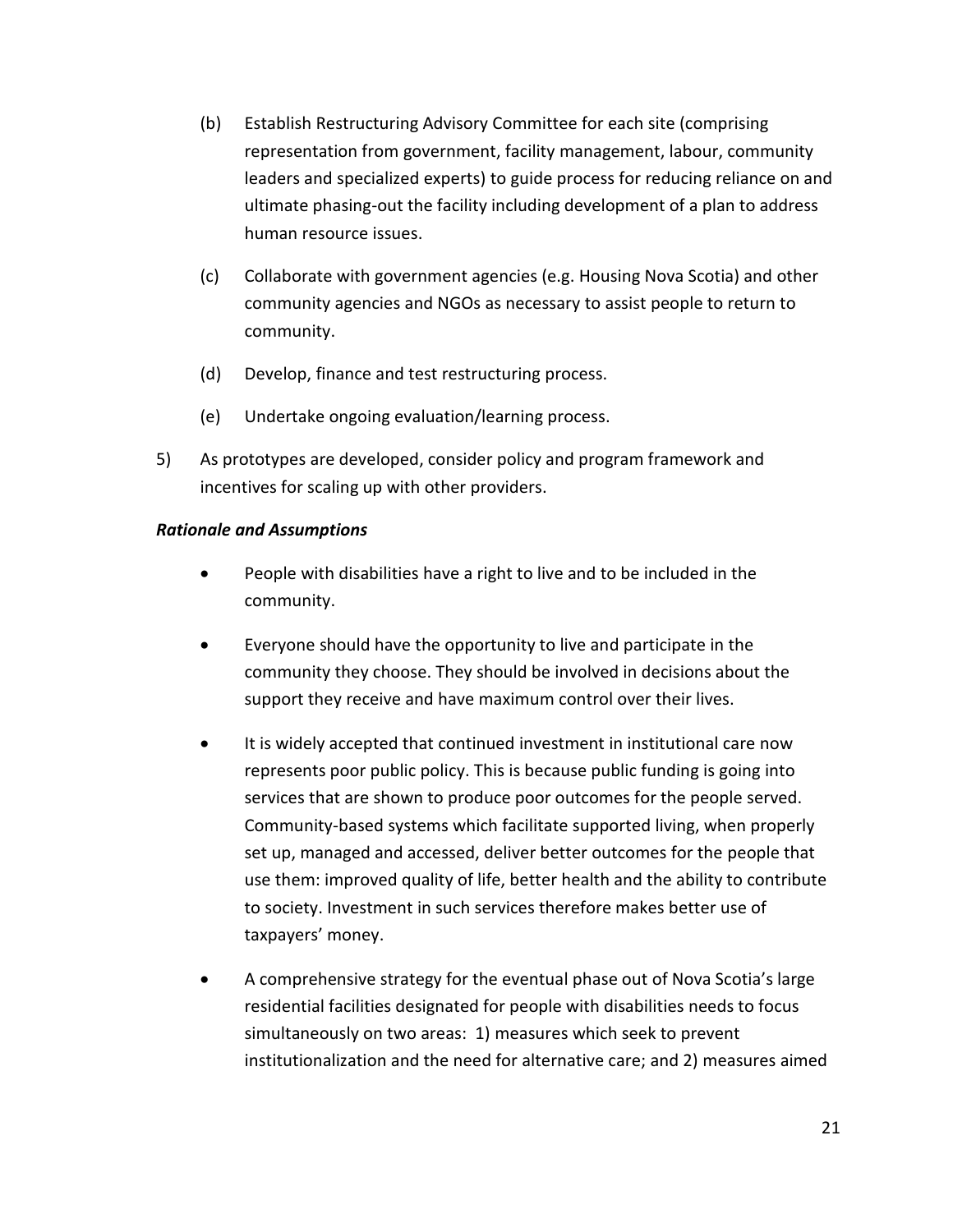at bringing back to the community those people who are currently in institutional care.

• It is also generally recognized that the marginally increased cost of community-based service in the short-term is outweighed by its beneficial outcomes, and that overall a community-based system of supports and services is more financially sustainable and cost-effective than institutional care.

## <span id="page-31-0"></span>**Transformed Community-based Residential Service System**

#### *The Issue*

Reports from individuals with disabilities, their families and service providers all confirm that the current system Small Option Homes, Group Homes and Developmental Residences currently supporting about 1200 people are not adequate or appropriate to meet current or future demand. In particular, there is a significant gap in providing options/choices for people who need more than 21 hours of support per week (i.e. the maximum available in the Independent Living Supports program). For these individuals the only option, to access the disability supports needed, is to seek placement in a group home or even larger facility. The current system can be characterized as one that funds 'bricks and mortar' rather than individuals. Lack of capacity and choice are frequently used descriptors of the current system. Individuals and families are clear: they want development of individualized options through a person-directed planning process. Many, many service providers concur.

#### *What would it mean*

A transformed residential service system would realize the shared vision of individuals, families, the disability community, service providers and the provincial government for supported living in the community for all people with disabilities, including people currently living institutionalized lives. This will require phasing out institutional facilities as the government has recognized, and ending the practice of out-of-home placement simply because of lack of personal disability and family supports. Housing choices would be based on the needs and aspirations of the individual (and family), and 1,000 individuals with disabilities would be repatriated from large congregate facilities to supported living in community – to homes and communities of their choice.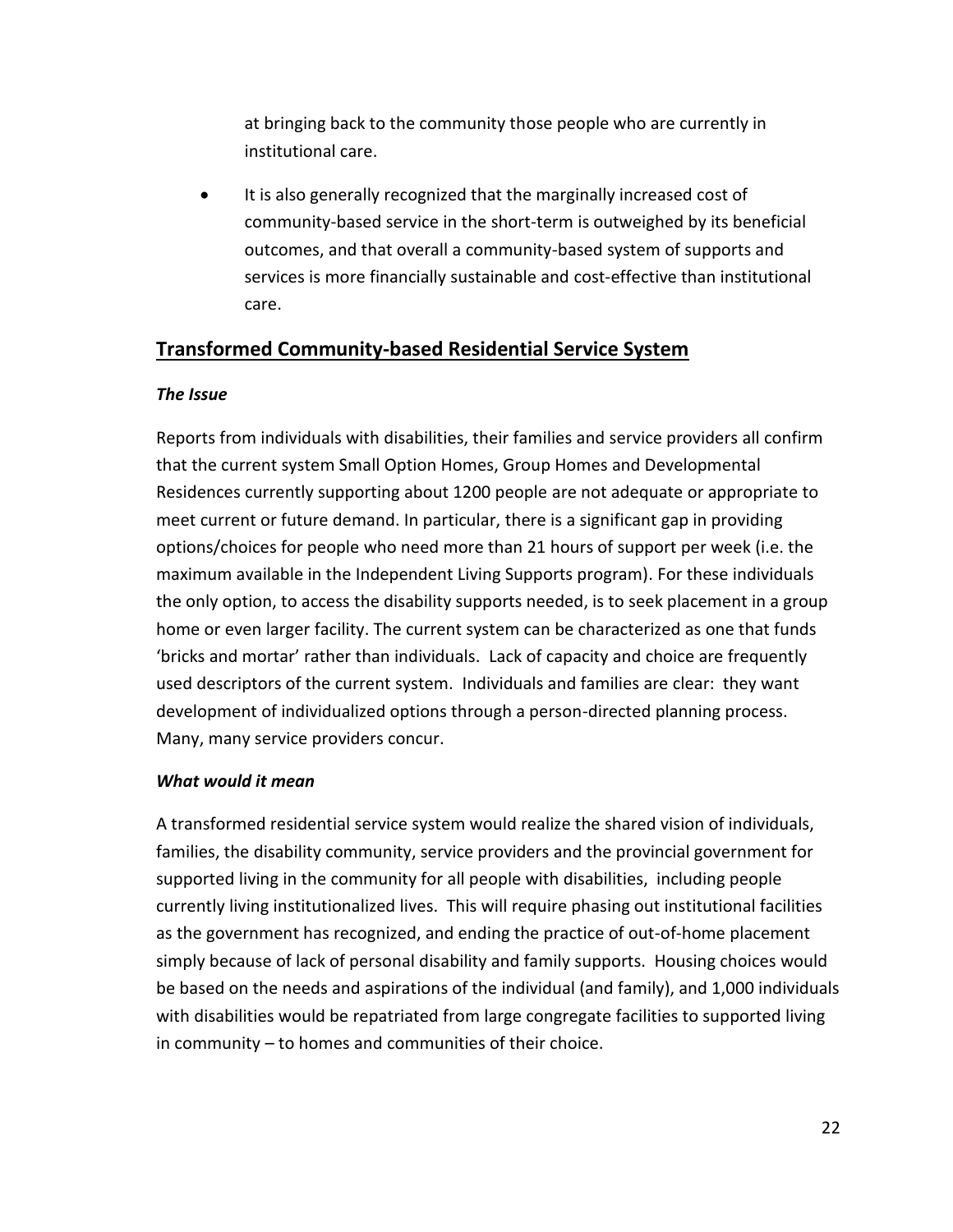#### *Transformation Recommendation #6*

 Redefine roles of current residential service agencies from a primary provision of place-based services to delivering and enabling more individualized supported living arrangements through a person-directed and individualized funding approach.

#### *Proposed Actions*

- 1) Redefine roles of current residential providers to include:
	- (a) Act as a community resource and community development catalyst to assist individuals and families in securing housing options and in implementing and managing individualized support packages;
	- (b) Act as a third party fund administrator for individuals and families within an IF model;
	- (c) Provide management, finance and administrative support to assist individuals and families in managing their direct funding;
	- (d) Work with generic providers in communities to adapt supports and services as per individual/family plans and requests;
	- (e) Provide specialized services as needed to individualized arrangements (e.g. for complex health and behavioural support needs).
- 2) Through a piloting process, develop a prototype for Group Home (GH) and Developmental Residence (DR) providers to lead, test and demonstrate downsizing and/or phasing out of traditional block-funded residences, as a wider array of housing choices becomes available:
	- (a) Identify participating agencies;
	- (b) Collaborate with relevant agencies and NGOs (e.g. Housing Nova Scotia) to leverage current residential facility assets; expand capacity to develop generic housing; and create revenue streams to expand provision of supports to people with disabilities;
	- (c) Develop, finance and test restructuring process;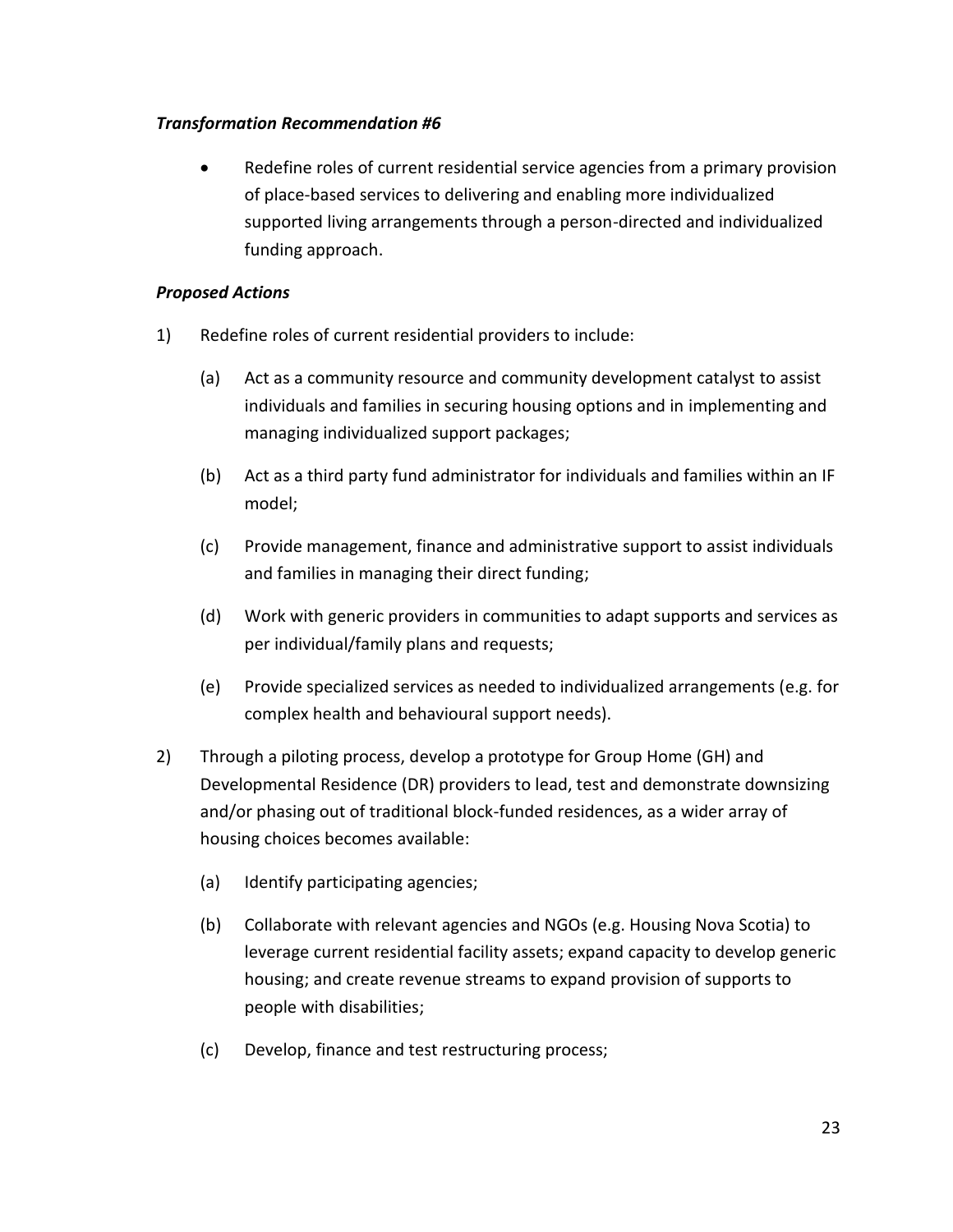- (d) Undertake ongoing evaluation/learning process, including tracking capacity development in participating agencies and communities, cost-effectiveness and new revenue streams generated through the pilots;
- (e) As prototypes are developed, consider policy and program framework and incentives for scaling up with other providers.
- 3) Develop a policy/program framework to contract agencies (either existing or new agencies) as providers of services outlined in 1.(a)-(e) above, and to provide transitional funding as may be required. Engagement of agencies should be via a Request for Proposals (RFP) process.
- 4) Develop a policy/program and funding framework to support residential service providers in transitioning their agencies from provision of place-based services to more individualized supported living arrangements funded through the IF mechanism (including development and delivery of training resources for this purpose).
- 5) Establish a Residential Services Transformation Advisory Group to guide the transformation process of the residential services system, with two working groups:
	- (a) Provincial Waitlist Management Working Group
	- (b) Crisis Response and Specialized Networks Working Group.

#### *Rationale and Assumptions*

- The current range of residential options available is not adequate or appropriate, resulting in a lack of real choice for families and individuals. There are unmet and growing demands for the existing service 'menu' and largely place-based options funded through the SPD program. Currently the solution tends to be development and funding of more 'residential' options, rather than looking at increasing agency capacity for developing, delivering and managing individualized supports in ways that will enable access to the broader housing market and more individualized support arrangements.
- A number of current residential provider agencies have expertise and knowledge of providing individualized supports, resources to leverage and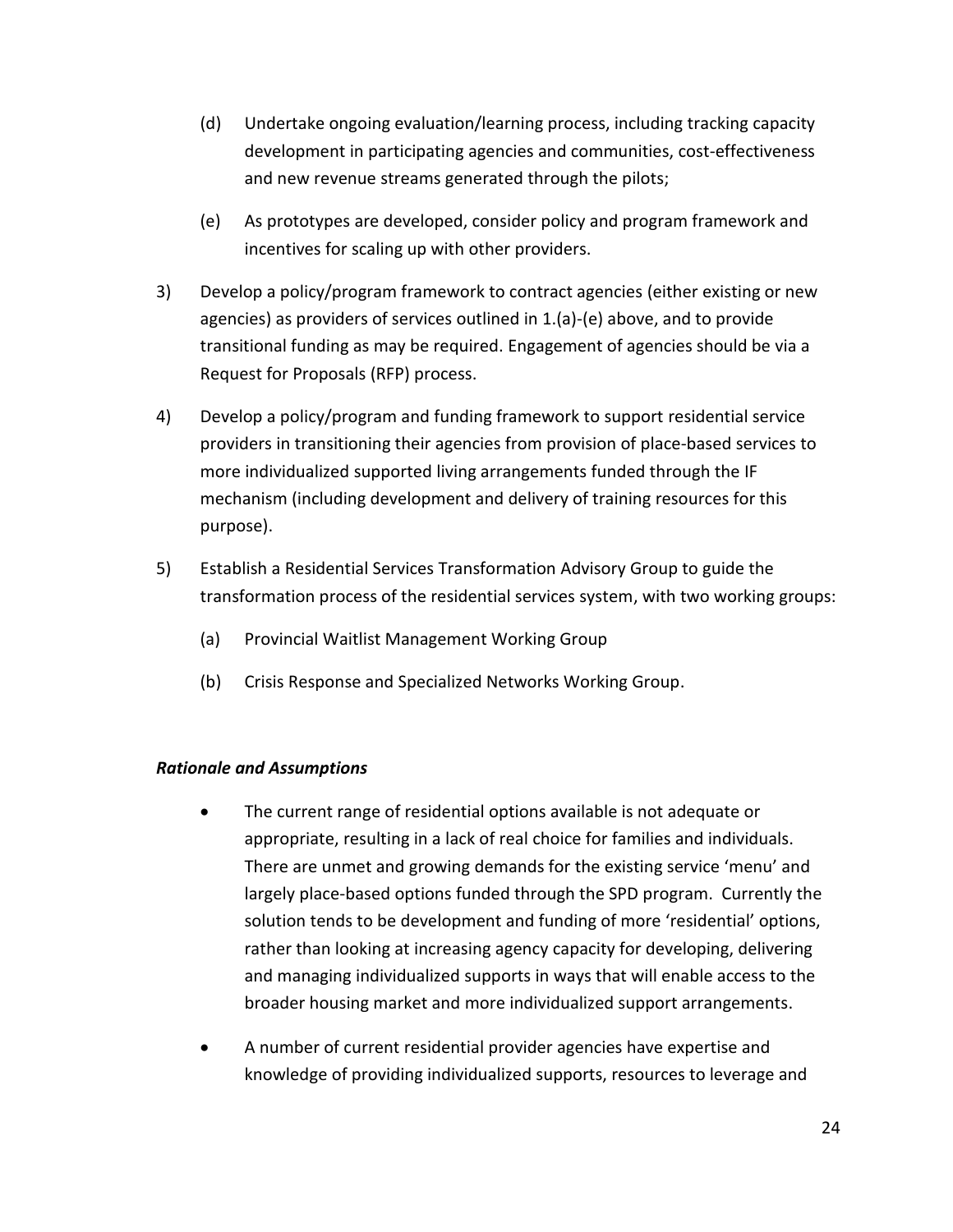build upon, and have the leadership and commitment to play a lead role in transforming the community-residential system.

- Many individuals with disabilities who wish to establish supported living outside the nuclear family home do not need or want to live in traditional 'residential options' such as group homes.
- To enable individuals and/or families to achieve their goals and aspirations in ways that make sense to them, personal disability and family supports must be attached to people, not programs, services or physical structures. Accessing needed disability and family supports should not be contingent upon living in a particular type of residential option.
- To most effectively and efficiently utilize an individualized funding approach, individuals with disabilities and their families often require third party fund administrators and/or assistance with management and administration of direct funding, and existing service providers or financial institutions could take on these roles.

## <span id="page-34-0"></span>**Increased Access to Competitive Employment**

#### *The Issue*

The employment rate of Nova Scotians with disabilities remains well below that of their counterparts without disabilities. The current array of various vocational and employment programs has simply not been able to assist people with disabilities enter the labour force at a rate anywhere similar to that of non-disabled persons. While the primary responsibility for labour market programming for people with disabilities lies with the Department of Labour and Advanced Education, the SPD program currently funds thirty Adult Service Centres (ASCs). These service providers deliver a system of vocational services largely through segregated, sheltered day programs and represent the predominant SPD response to the employment needs of people with disabilities (particularly those with intellectual disabilities). While many of the ASCs do attempt to provide community based employment for their clients, the majority of people served remain outside the labour force. In particular, there is a recognized gap in service for individuals graduating from high school. Proven effective models of employment for persons with disabilities (i.e. supported employment, job coaches, etc.) are not common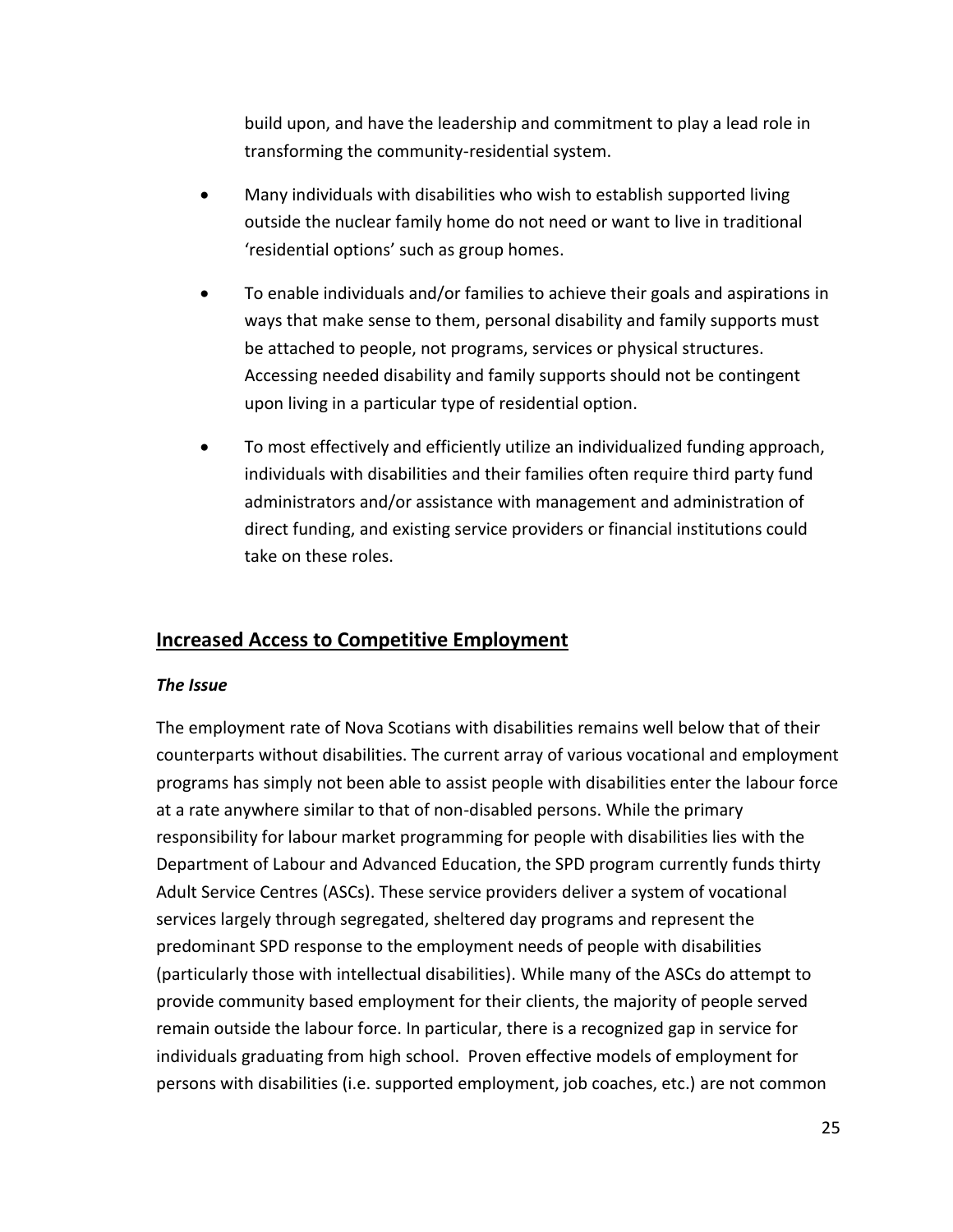features of present service delivery arrangements. As well, very few organizations provide fully individualized approaches to supporting individuals' employment needs.

#### *What would it mean*

Participation in the competitive labour force means that people with disabilities are employed and remunerated at rates equal to their non-disabled peers, and have the supports and accommodations to achieve this outcome. Individuals with disabilities can participate in the competitive labour force when there are: personal and family expectations for success; transitional supports to inclusive post-secondary education, training and employment opportunities; effective community supports; engaged and confident employers who view individuals with disabilities as an untapped source of capable and reliable employees; opportunities for entrepreneurship and small business development; and labour force participation that does not preclude eligibility for other required supports (e.g. income assistance, drug benefits, etc.).

#### *Transformation Recommendation #7*

 Adopt an 'Employment Focused' Framework for SPD-funded service providers delivering day programs and employability support services.

#### *Proposed Actions*

- 1) Create a senior staff position at the provincial level in the Department of Community Services with responsibility for designing implementation of an 'Employment Focused' Agenda. In doing so, coordinate the implementation with other initiatives including those of the Department of Education and Department of Labour and Advanced Education's 'Careers Nova Scotia' initiatives, the 'Nova Scotia Workforce Strategy (to ensure people with disabilities can access the generic employment supports system),' the 'Nova Scotia Persons with Disabilities Employability Table' and other relevant government and community initiatives.
- 2) As provided for under the Individualized Funding mechanism, Adult Service Centres will develop personal budgets for each of their clients, based on the portion of their operational budgets funded by SPD. This will enable individuals to use their funding to purchase alternate service for employment supports and/or community participation. Arrangements to support Service Centres in making this transition will need to be developed/negotiated with DCS.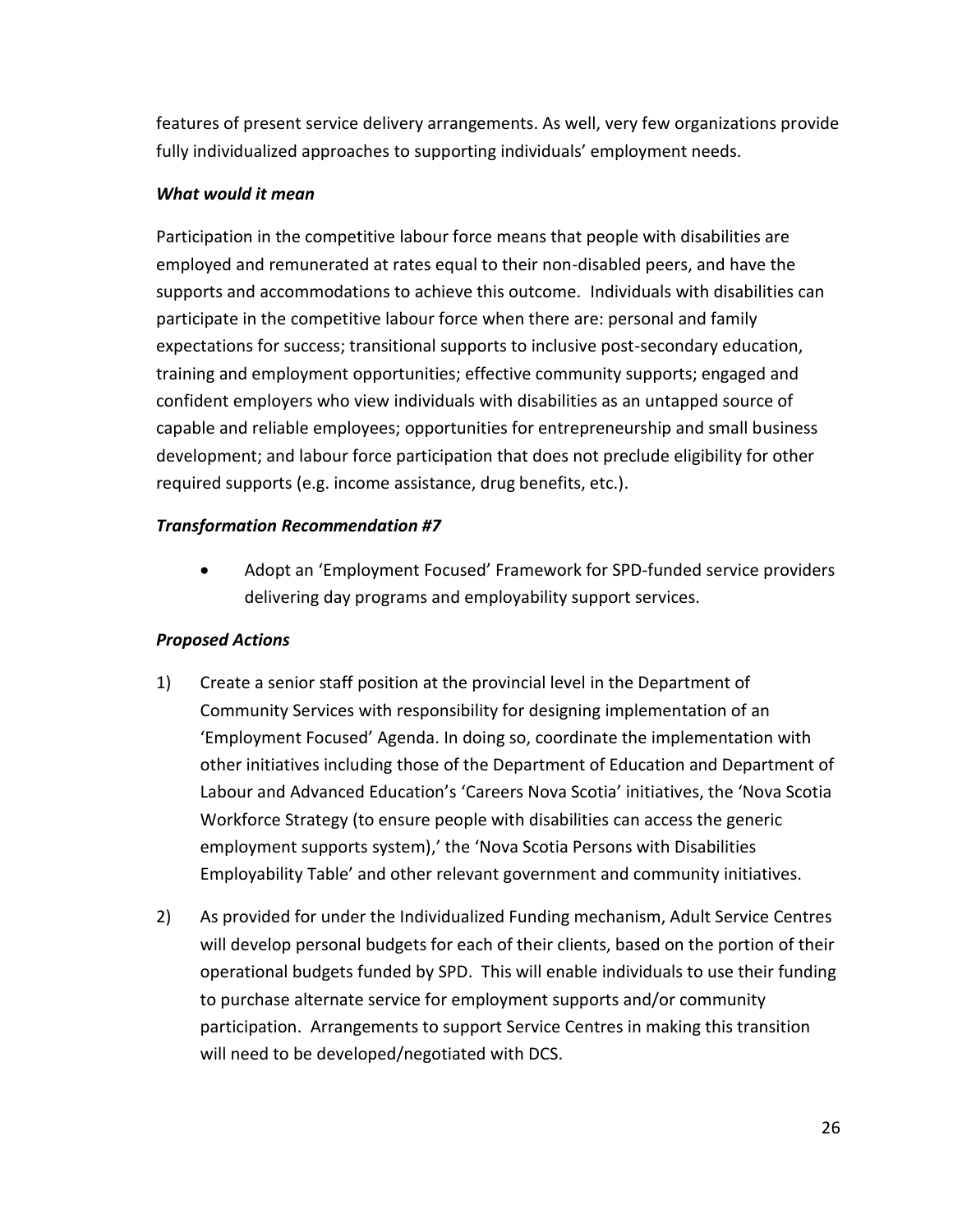- 3) Identify an existing Adult Service Centre within each region to pilot an Employment Focused approach. Each participating agency will:
	- (a) Facilitate/convene an 'Employment Focused Community Action Group' with employers and other stakeholders in the local community pilot site;
	- (b) Analyze current core operational budget and identify resources currently directed to securing and maintaining paid employment in community;
	- (c) Be provided with additional/reallocated resources to prioritize job identification, placement and support for all students with disabilities graduating from secondary school so as to ensure all students, including those with significant disabilities, do not enter a day program. Within each selected site, dedicated staff will:

 Focus on increasing employer awareness, capacity and confidence building (i.e. creating demand)

 Work with school(s) on transitional planning for students at the high school level / school leaving age (i.e. creating supply)

 Support development of 'Employer-to-Employer' networks which promote hiring of people with disabilities;

 Provide necessary support to those students who wish to pursue post-secondary education subsequent to high school graduation.

 Where employment opportunities are secured in excess to that needed by students leaving the school system such opportunities would be made available to interested individuals currently receiving services through the vocational centre.

4) Develop a region-wide strategy for scaling up Employment Focused initiative, based on pilot/demonstration initiative with the Adult Service Centre and collaboration with relevant stakeholders including regional Employment Resource and Career Centres.

5) Create / expand specific measures directed to increased employment of adults with disabilities (particularly youth), including: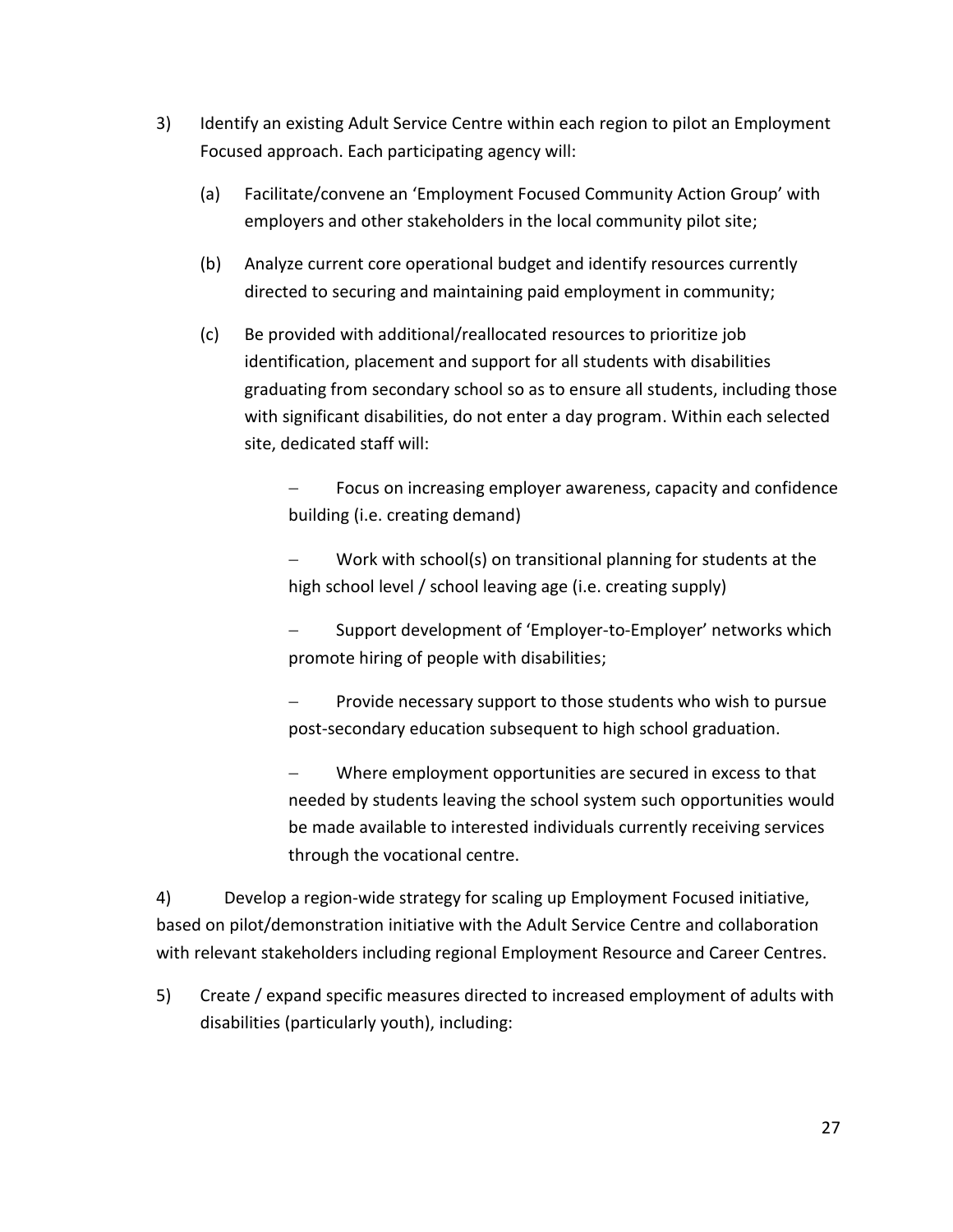- (a) Expand funding for employment supports (job Coaches, job site accommodations, etc.);
- (b) Increase after school and summer employment opportunities for students with disabilities;
- (c) Ensure that students with disabilities are fully included in existing Cooperative Education opportunities at the high school level;
- (d) Introduce Mentoring program within selected sites (providing support to youth with disabilities to explore career interests, develop skills and raise expectations through volunteer experiences);
- (e) Require mandatory Transitional Planning for students with disabilities within the school system. Necessary transitional supports provided;
- (f) Resources and supports made available to increase entrepreneurship and social enterprise opportunities.
- (g) Implement a province-wide public awareness campaign on the social and economic benefits of employing people with disabilities.
- 6) As part of the ongoing SPD transformation process Adult Service Centres should be mandated to:
	- (a) Shift resources into facilitating employment opportunity/placement for all individuals supported, including community economic development as needed and appropriate;
	- (b) Integrate lessons learned from the pilot initiatives into their programming;
	- (c) Report on successes in transitioning to a more employment-focused approach.
- 7) Consider developing a pilot for transforming Adult Service Centres into employment agencies in the context of the overall provincial labour market strategy for persons with disabilities, as agencies increase their capacity to find and maintain employment for the individuals they support.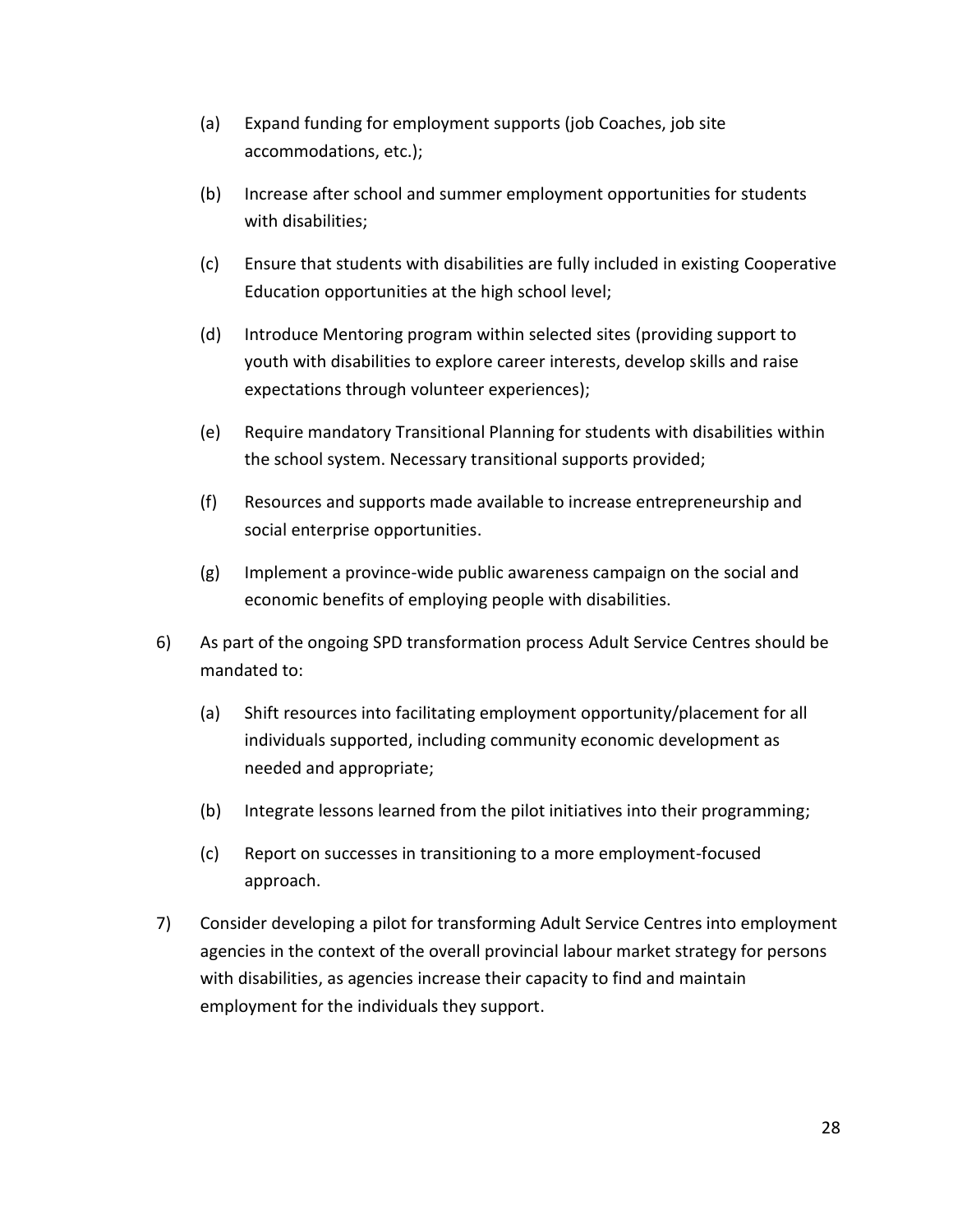#### *Rationale and Assumptions*

- People with disabilities face a unique set of barriers to employment both as individuals and as a matter of policy, yet with appropriate supports can and do successfully enter the labour market, though at much lower rates than the non-disabled population.
- Potential and future phase-out of these day programs and transition of current service agency capacity to better support competitive employment for people with disabilities will occur as demand for current programming decreases. This will be accomplished most effectively by creating employment opportunities for young adults leaving the secondary school system, and thus reducing the need for new placements into these programs.
- As individuals currently served through day programs access person-directed planning and the new DSP program, they may choose alternate daytime activities – including volunteering and community participation.

## <span id="page-38-0"></span>**Goal 3: Inclusive and Accessible Community Systems**

Access to disability-specific services and supports cannot, on its own, enable supported living in inclusive and accessible communities. The bulk of supports that any person requires to maximize their development and participate fully in social and economic life comes from mainstream education, health and social services, and from equal access to housing, transportation, labour markets, and information and communications technologies. Barriers in key sectors must be addressed in collaboration with transformation of the SPD program elements in order to maximize effective use of resources and ensure social and economic inclusion. We point to three key areas that should be addressed as part of the SPD Transformation Plan, including: access to housing; access to community-based specialized services to respond to complex health and behavioural support needs some individuals have; and collaboration and integration with mainstream community services.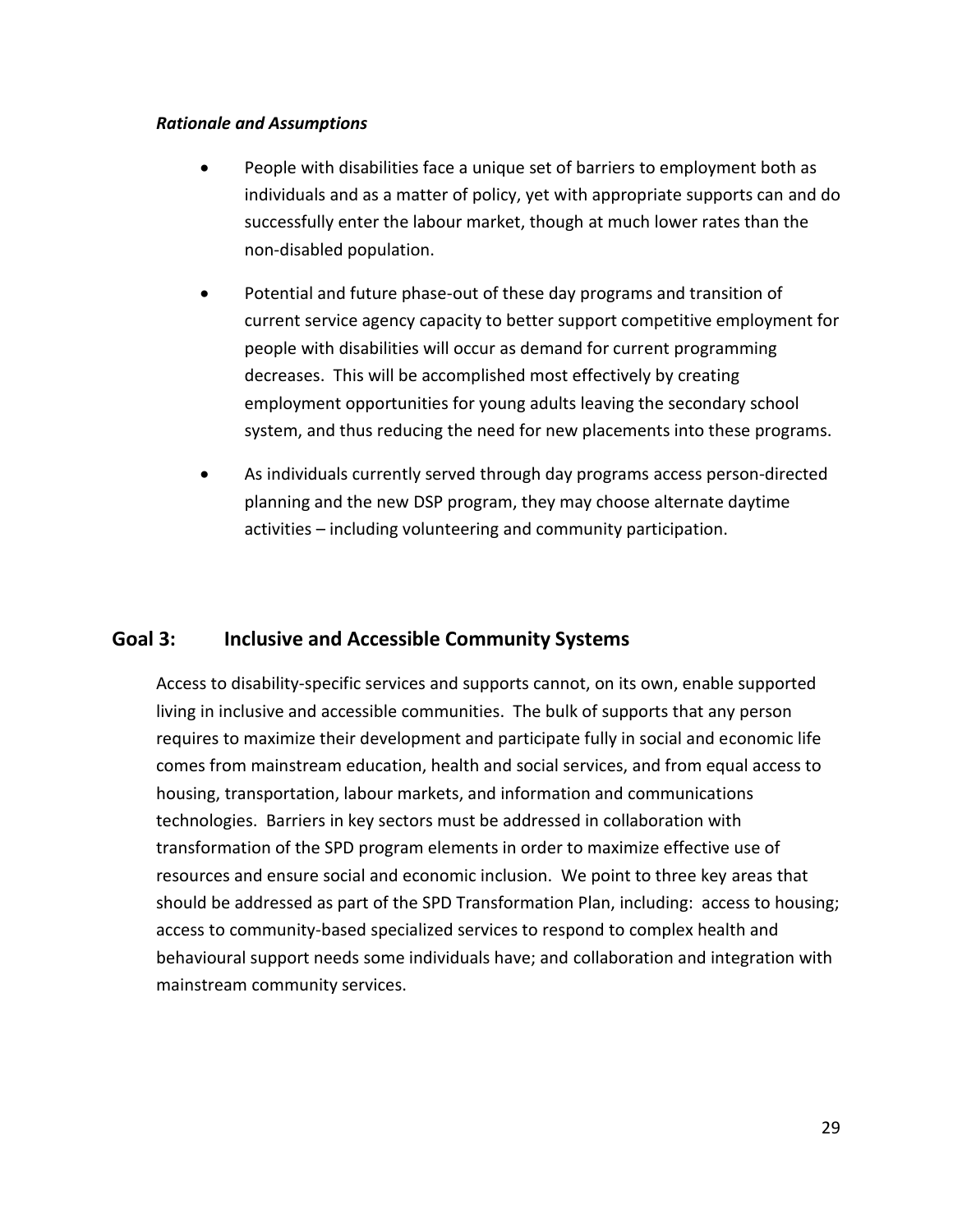## <span id="page-39-0"></span>**Equal Access to Housing**

#### *The Issue*

With Nova Scotia having the highest proportion of people with disabilities in the country (20 percent), and 1,100 people with disabilities currently living in large congregate facilities, one of the biggest challenges in creating opportunities for supported living in the community is to address housing needs. As well, the primary source of housing and disability support for people with disabilities is the parents' home. However, with aging families many of whom have been supporting adult children with disabilities long into their adulthood there is pent up demand for housing options to enable adults to live more independently. Add to these factors the high proportion of aging housing stock which poses particular challenges for accessibility and it is clear that new and a much wider array of options are required. To enable needed innovation to occur, it is essential to create new partnerships between current disability service providers and the public and private sector to enable people with disabilities to access a far greater array of housing options than currently provided through SPD funded services.

#### *How does this happen*

To enable inclusive lives in community, there must be an investment in people rather than buildings. People with disabilities need availability of generic housing stock (which is accessible, affordable and non-congregate) and access to the disability supports that will enable them to avail of this housing stock in a manner appropriate to their particular needs and preferences.

#### *Transformation Recommendation #8*

 Ensure people with disabilities have access to the full range of affordable and accessible housing in the community that is available to all Nova Scotians including those options created through the provincial Housing Strategy, and by enabling access to needed disability supports regardless of choice of housing.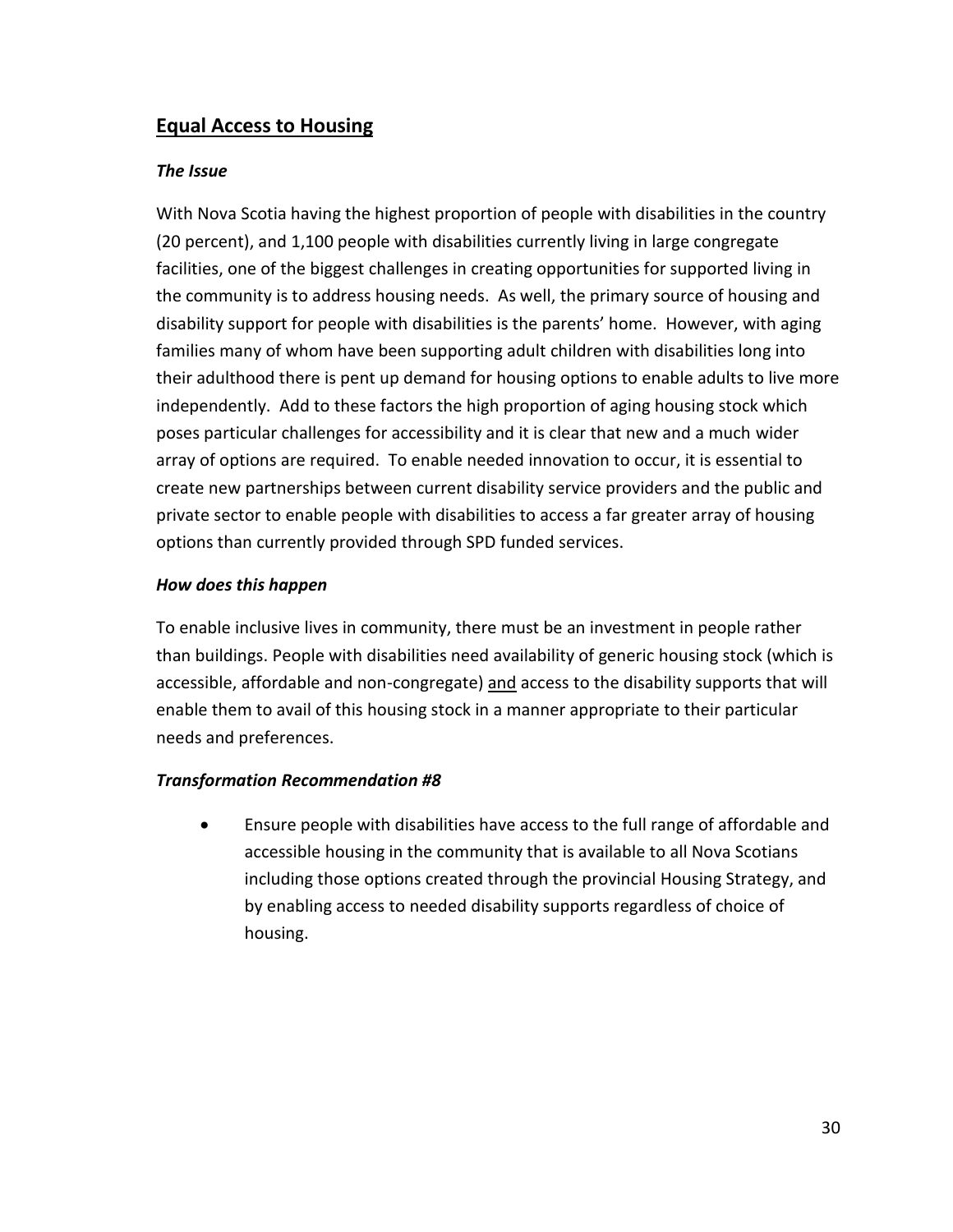#### *Proposed Actions*

- 1) Ensure the Nova Scotia Housing Strategy is implemented in a manner that makes available affordable and accessible housing stock and options sufficient to meet rental and/or ownership demand by persons with disabilities.
- 2) Mandate person-directed planners funded by SPD to identify full range of housing choices as distinct from 'residential placements', and ensure that online and other planning resources provide individuals with disabilities and their families access to information for this purpose.
- 3) Effective immediately, cease funding new clustered congregate care residential options.
- 4) If disability-specific housing is required as a last resort, limit development of this option to a maximum 4 people (developed on a dispersed, neighbourhood-based approach).
- 5) Strengthen and expand Alternate Family Program:
	- (a) Ensure appropriate training, support, reimbursement and monitoring of providers;
	- (b) Provide access to personal disability supports as required.
- 6) Facilitate 'Live-in Support' arrangements:
	- (a) Provide matching and back-up support for people with disabilities who wish to identify roommates, house-sharers for rental of housing on the private and public housing markets.

#### *Rationale and Assumptions*

- Supported living in inclusive communities means having a safe and decent home of your own, choice, and personalized assistance and support from others who care about and respect you, and having access to mainstream community services which are universally designed and accommodating of individual needs and differences.
- Supported living in not exclusively a housing issue. Simply building more disability specific housing units into which people are 'placed' cannot lead to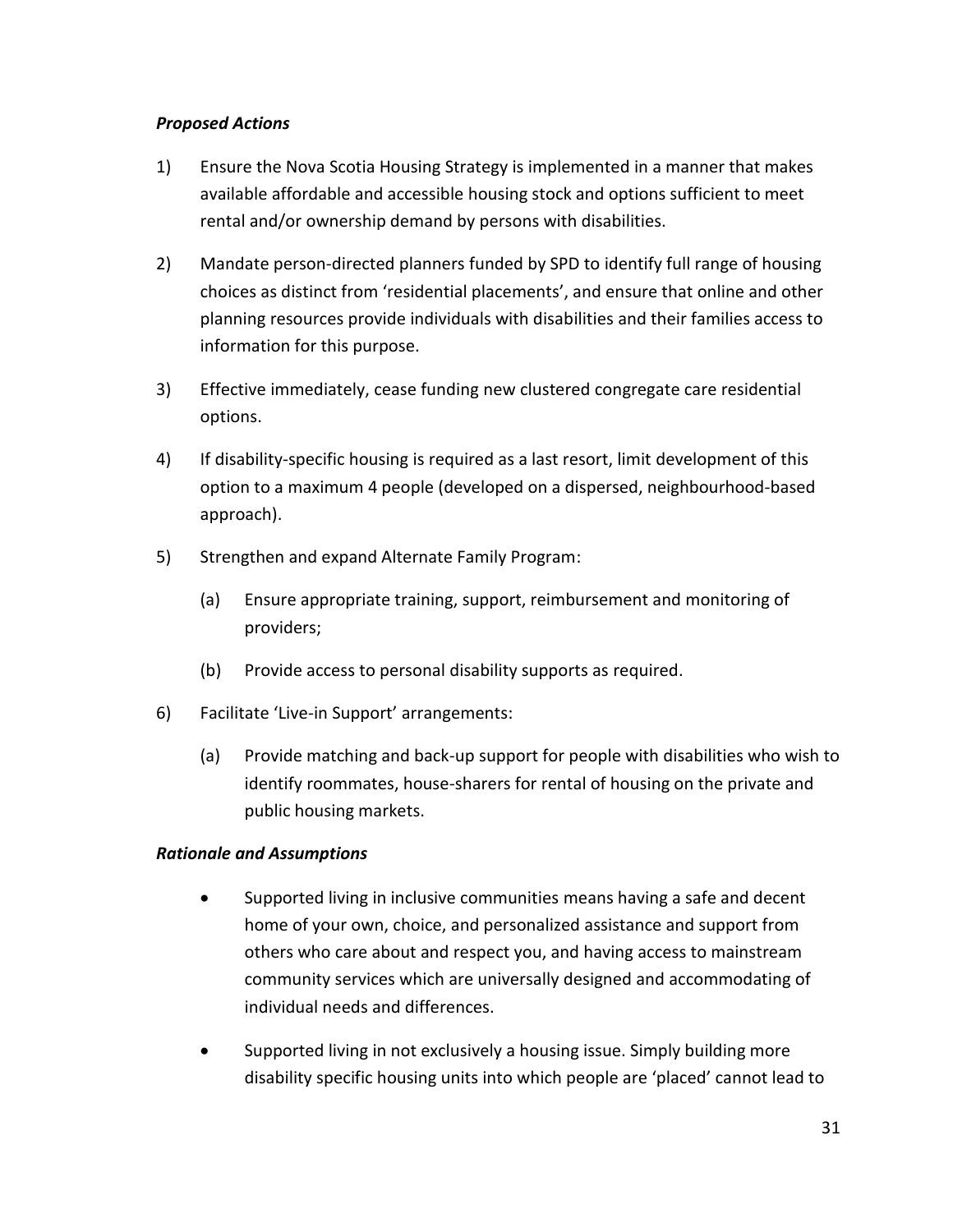inclusive lives in community. People with disabilities need and have a right to choice and mobility, not to be told that in order to have their disability needs met, they must live in a particular housing unit.

- The majority of people with disabilities do not want 'residential options' or 'specialized residential facilities'. They want a safe and decent home of their own, where they can exercise choice and control, choice of where and with whom they live, where they have tenure as tenants or homeowners, and have access to needed personalized support/assistance.
- The type and level of support individuals receive should not be determined by where they live, but by their needs and requirements. Support should follow the person wherever they live; even high levels of support can be provided in ordinary housing. Separating the provision of housing from disability support will ensure that individuals will not lose their support should they decide to change their living arrangements, for whatever reason.

A dispersed housing model is preferred practice - where people with disabilities live in apartments and houses of the same types and sizes as the majority of the population live in, scattered throughout residential neighbourhoods among the rest of the population, and accessed through mainstream housing markets.

## <span id="page-41-0"></span>**Comprehensive Community-based Networks of Specialized Supports**

#### *The Issue*

People with disabilities who have complex health and behavioural support needs have extremely limited options for living in the community. Current restrictions on funding for direct family supports and independent living supports leave little option but institutional care for people with more complex needs. While service providers may wish to support people to live in more community-based supported living arrangements, they do not have access to funding mechanisms or community-based delivery of needed expertise to make this possible. Nor have generic health and social service systems been organized to respond to this population of people with disabilities. For many, the assumption has been that 'complex care/support' services are best attached to health care and residential facilities. The provincial government's commitment to phase out institutional approaches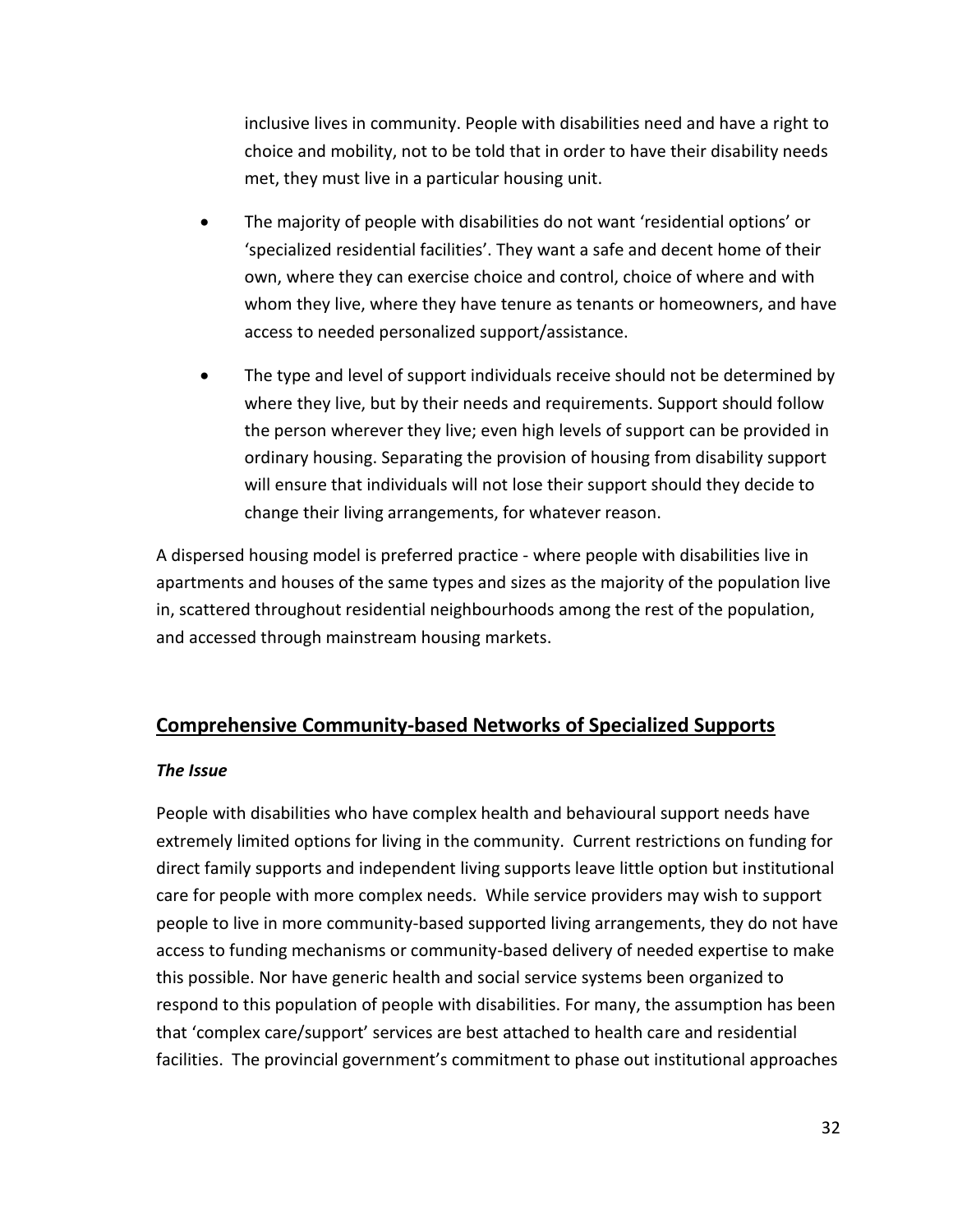to supporting people with disabilities cannot be accomplished without a strategy to fill the gap in the community for delivering more specialized support services.

#### *What does it mean*

Research on phasing out institutional care has shown that people with complex health and behavioral needs do not have to live in institutional environments in order to receive needed specialized supports. With a community-based networks of specialized care approach needed services can be provided to individuals in their own homes. This approach is supported with 'tele-health' technologies and networks of centres of excellence to deliver services in urban, rural and remote areas. Models for delivering specialized supports through community-based 'networks' of expertise to enable people with complex health and behavioural needs to live in the community have been implemented with success in other jurisdictions and are currently being explored in the Nova Scotia context.

#### *Transformation Recommendation #9*

 Establish networks of providers of specialized health and social support services which can respond on a 24/7 basis to individual and family needs in their own homes and communities, and expand capacities of generic health and social service providers to deliver these specialized supports.

#### *Proposed Actions*

- 1) Develop and implement a 'Comprehensive Community-based Networks of Specialized Supports' system to enable supported living in the community for those with complex health and behavioural support needs to:
	- (a) Strengthen and coordinate capacity to respond on a 24/7 basis in a timely, efficient way to individuals with complex care needs in a manner that maximizes supported living in the community;
	- (b) Support the shift from place-based/facility-based service delivery to a modernized system of support where individuals and families live in their own homes;
	- (c) Tap expertise within the current service providing system, including collaboration with District Health Authorities to access needed clinical expertise;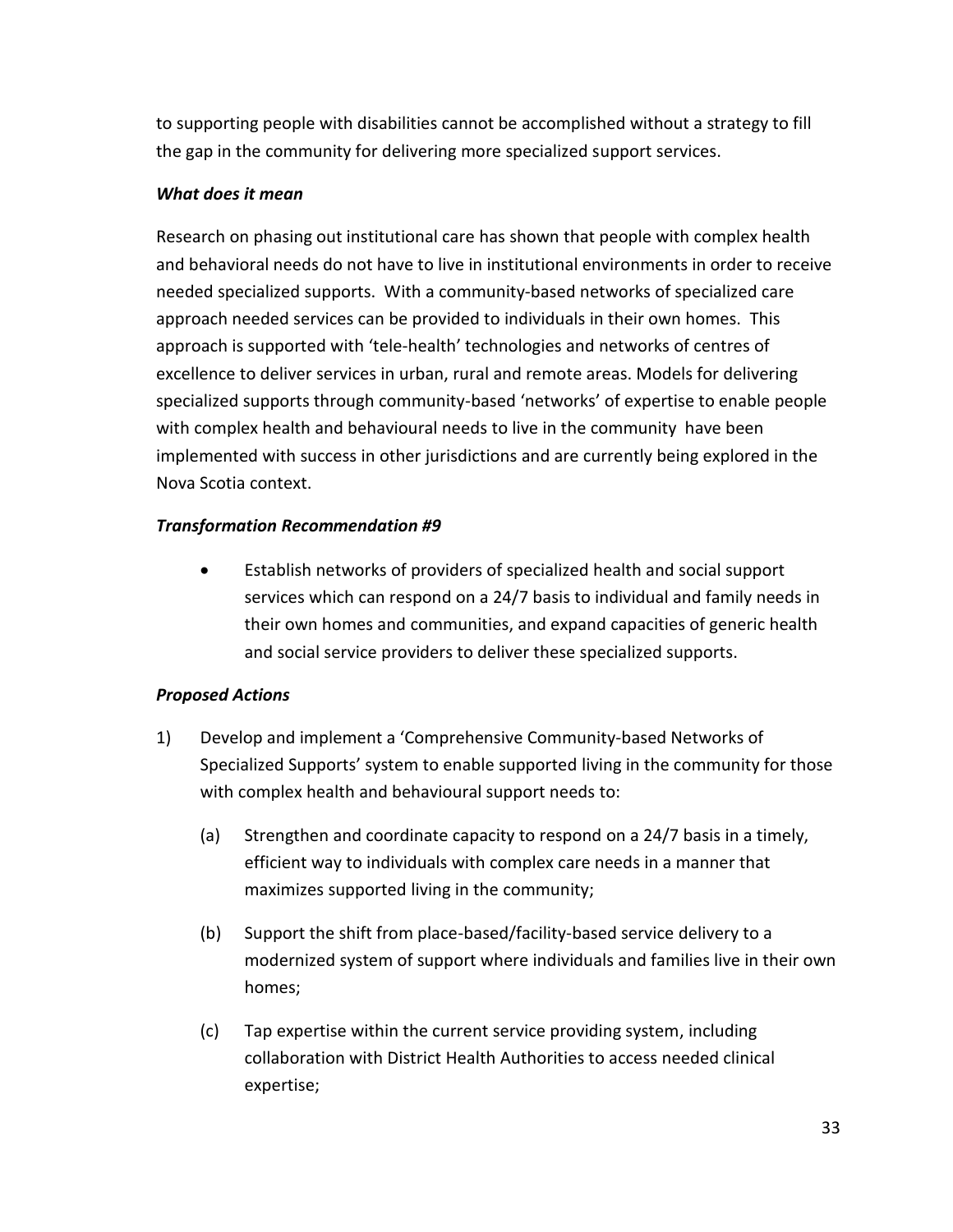- (d) Create effective linkages with other community-based health services (primary health care, mental health and addiction services, acute and tertiary specialized services, behavioural supports, etc.);
- (e) Build capacity within generic health services system through training, education and support;
- (f) Enhance coordination of specialized care at a community and regional level to identify and respond to gaps.
- 2) To design this system, establish a Crisis Response and Specialized Networks Working Group, in collaboration with the Nova Scotia Intellectual and Developmental Disabilities Network' (NSIDDN) and the 'Mental Health Speciality Networks' to advise on:
	- (a) Creating the network on a regional basis, identifying hubs within each region responsible for building needed linkages, identifying expertise, etc.;
	- (b) Establishing a network hub (located possibly with one of the networks) to provide and coordinate information resources, technological supports (e.g. tele-health, videoconferencing, etc.), training of professionals, research and evaluation.

#### *Rationale and Assumptions*

- Specialized supports to meet complex health and behavioural needs have largely been attached to facility-based delivery of disability-related supports. This has meant that people with more complex needs must live in such facilities if they are to access such supports.
- Government and community-based providers of services to persons with disabilities have been challenged to develop specialized services in ways that can enable people to live at home with their families or in supported living arrangements in the community.
- With the growing adoption of person-directed individual and family supports, and the de-linking of supports to place-based and facility-based delivery new mechanisms are required to ensure individuals and families can access the specialized supports required to enable supported living in the community.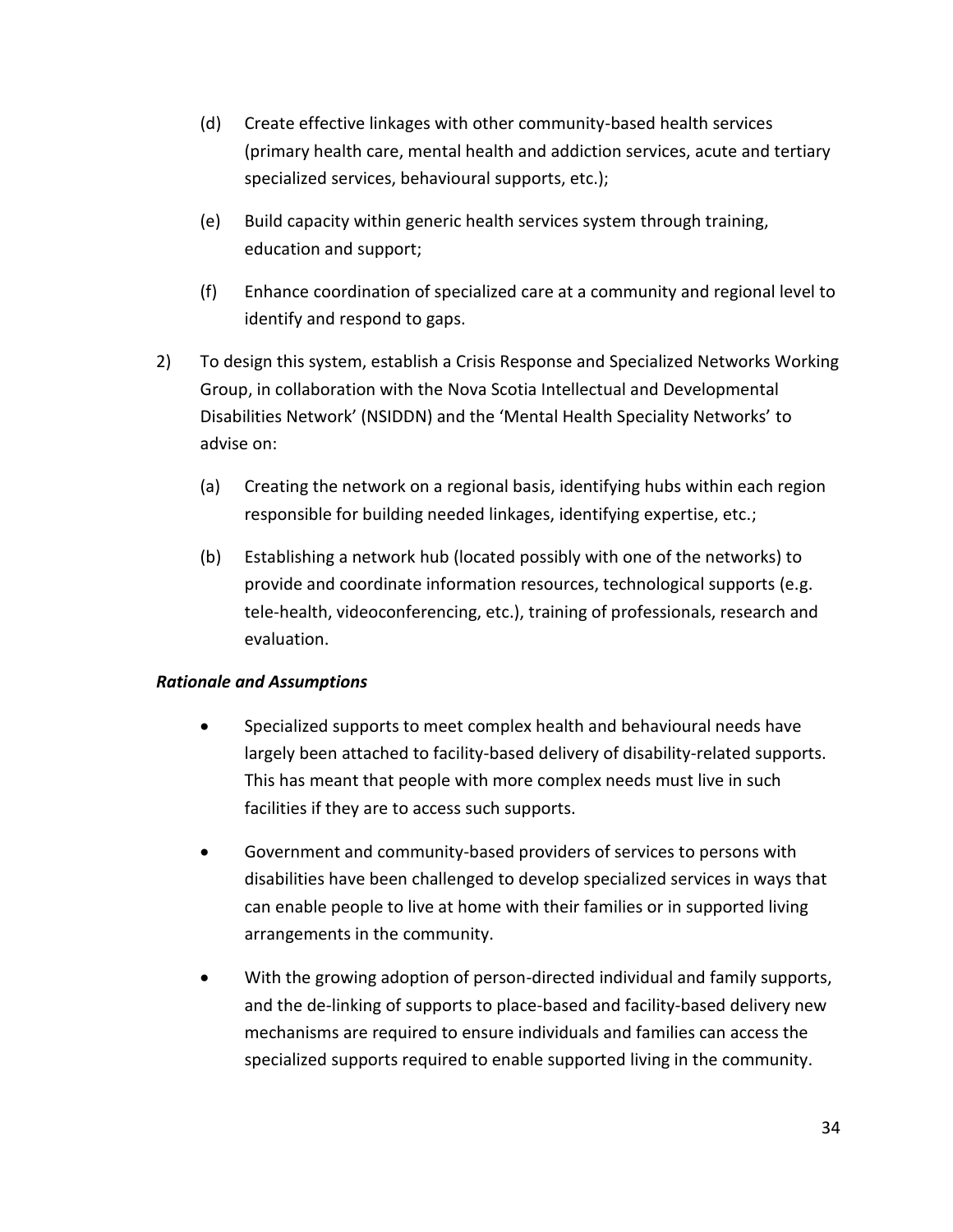The collaborative efforts and experience of the 'Nova Scotia Intellectual and Developmental Disabilities Network' (NSIDDN) and the 'Mental Health Speciality Networks', which in a recent evaluation have been shown to be effective, provide a good foundation on which to establish a province-wide strategy for networks for specialized supports.

## <span id="page-44-0"></span>**Coordinated and Integrated Disability-specific and Mainstream Services**

#### *The Issue*

Mainstream community systems present a wide range of barriers to inclusion and participation of people with disabilities. In order to ensure long-term sustainability and effectiveness of investments in supported living in the community mechanisms are needed for integration and coordination among the disability-specific and mainstream services – at both regional and provincial levels.

#### *What does it mean*

There has been a decisive move in the Canadian and international contexts towards integrating mainstream health services, through such mechanisms as District Health Authorities and Community Health Boards, in order to develop a more effective and responsive continuum of services and to more efficiently manage scarce resources in the health care sector. Increasingly, there is recognition that broader integration is also needed across health, social and broader community systems in order to address complex issues related to: the aging of the population; increasing prevalence of disability; increased demand for community-based health and social supports to enable people to live at home in their communities; adoption of an international human rights framework including the UN *Convention on the Rights of Persons with Disabilities*; and, an anticipated UN Convention on the Rights of Older Persons, which recognize a right to living in the community with supports as paramount.

Benefits of increased integration and coordination across community systems include: cost-effectiveness; decreased reliance on facility-based long-term care for older persons and those with disabilities; enhanced quality of life; and reduced complexity in accessing services from different systems.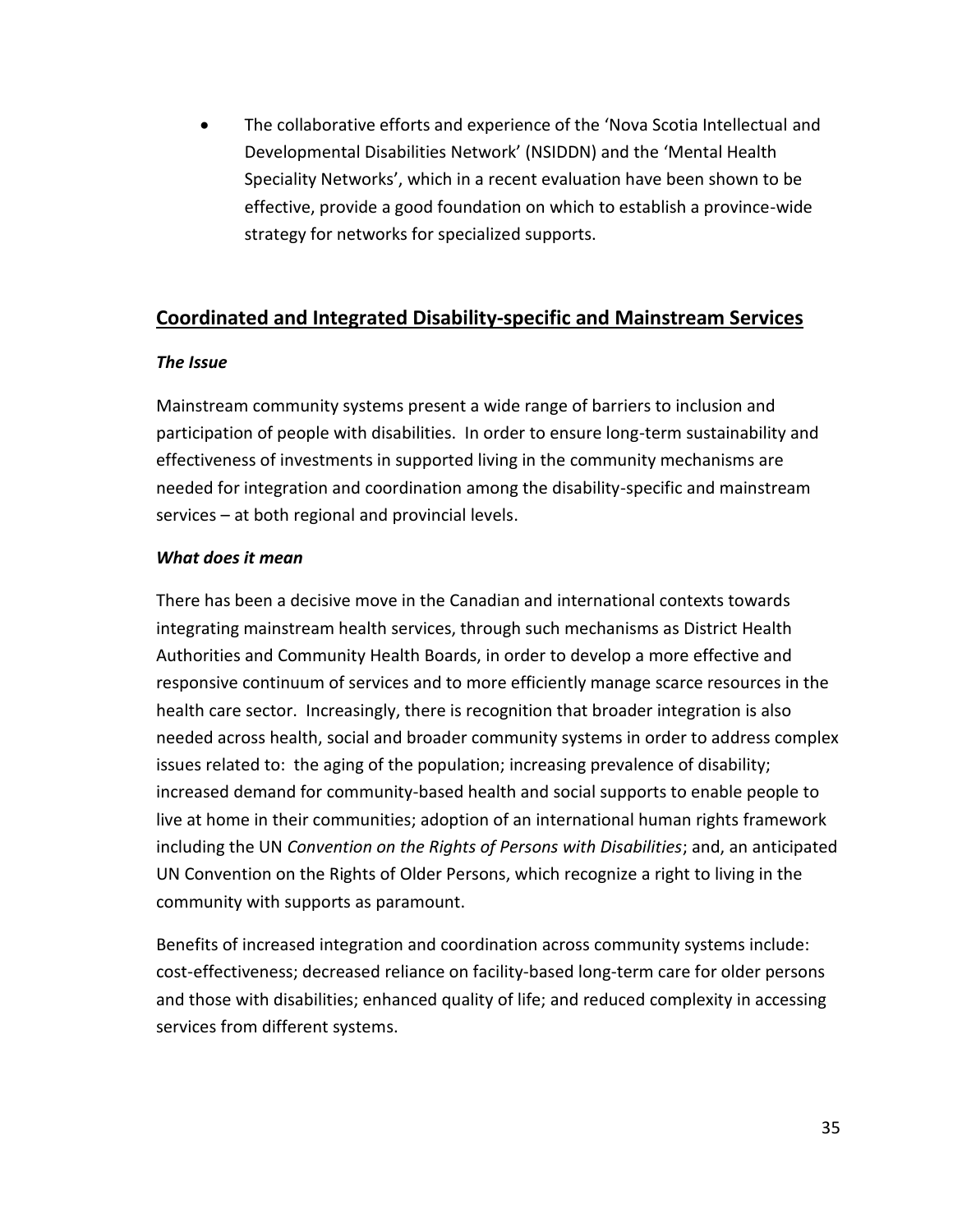#### *Transformation Recommendation #10*

 Establish provincial and regional-level mechanisms to coordinate and integrate government, disability-specific and mainstream systems in developing community capacity for social and economic inclusion of people with disabilities and their families.

#### *Proposed Actions*

- 1) Establish a Provincial SPD Transformation Advisory Group and corresponding regional advisory groups, with representation from government, disability-specific service providers, the disability community and mainstream community systems to:
	- (a) Advise on and monitor provincial- and regional-level implementation of the Transformation Plan for SPD;
		- Make recommendations to DCS on detailed development and ongoing implementation of the SPD Transformation Plan;
		- Identify implementation issues;
		- Ensure that all identified savings arising from the transformation of services are reinvested in SDP services;
		- Track new capacities developed and resources leveraged, and consider ways to achieve cost-effectiveness and efficiencies in developing and implementing the SPD Transformation Plan.
	- (b) Work with the SPD in identifying trends and issues arising through individual planning processes, and developing community, regional and provincial plans to respond;
	- (c) Identify issues and make recommendations related to access and inclusion in mainstream community systems (housing, education, social services, transportation, labour market, etc.).
	- (d) Advise on and facilitate training for local, regional and provincial mainstream services on access and inclusion of people with disabilities within generic systems.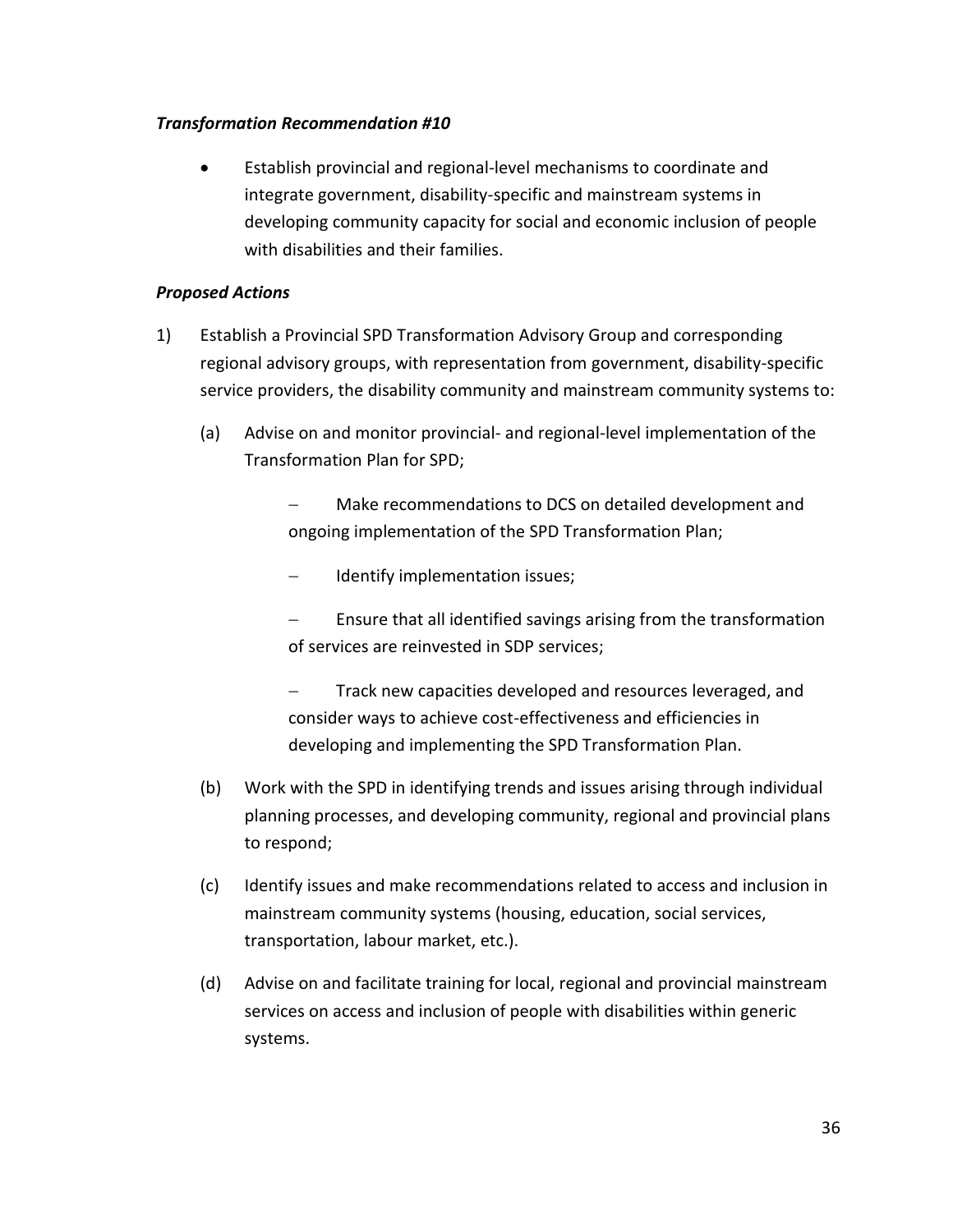#### *Rationale and Assumptions*

- Access to disability-specific supports, and mainstream housing, transportation, education, training and employment are key sectors to integrate in a coordinated community-level planning and development approach if the systemic issues related to employment, poverty, unmet housing need, transportation needs, etc. are to be effectively addressed. For example, recognizing that there are challenges in ensuring and enabling access to affordable and adequate housing points to the need for an integrated community strategy to ensure housing development takes account of the need and demand by people with disabilities.
- Broader systemic barriers related to social and economic inclusion cannot be resolved by the SPD program alone, but rather through a provincial and regional-level planning and development strategy that links leaders from across key sectors and systems.
- Integration of disability-specific and mainstream services should be coordinated at both provincial and regional levels to: respond to diverse community and regional realities in Nova Scotia; to develop sustainable plans and investment strategies for social and economic inclusion; and provide input to the DCS Minister on program issues and direction.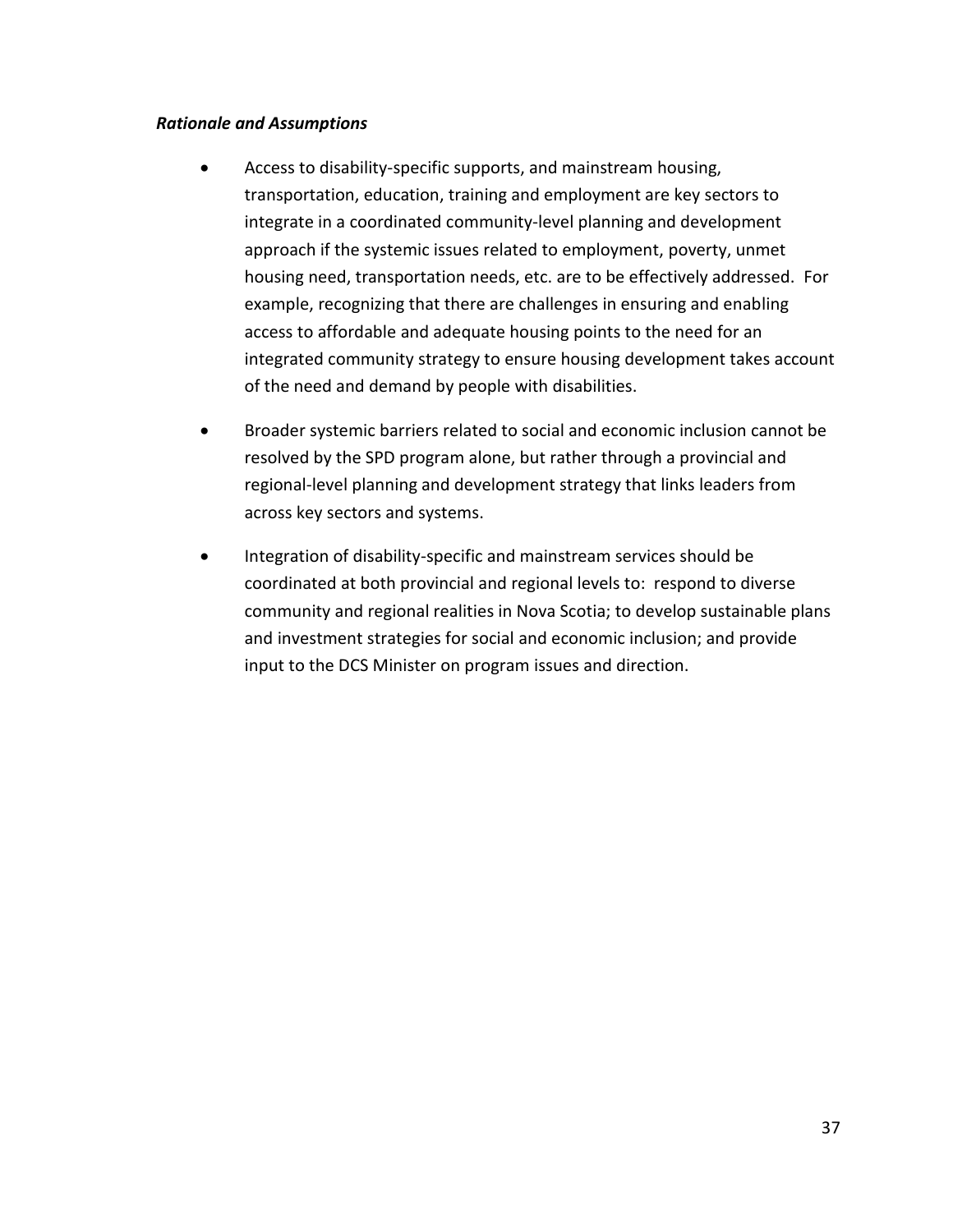## <span id="page-47-0"></span>**Program Transformation – Mechanisms for Partnership, Innovation and Sustainability**

The Advisory Committee recommends the following mechanisms, many of which have been identified in the Transformation Plan, be established to guide design, guide and manage implementation.

#### **A. DCS Departmental Leadership**

The Department of Community Services would play the lead role within the provincial government for designing the Transformation Plan and managing implementation. The DCS Minister would have overall responsibility and accountability for the development and implementation of the Transformation Plan development and implementation should be mandated.

#### **B. Provincial and Regional SPD Transformation Advisory Groups**

With representation from government, the disability community, service providers, and mainstream community systems, the Provincial SPD Transformation and corresponding Regional SPD Transformation Advisory Groups would provide overall guidance to the development, implementation and financial monitoring of the detailed SPD Transformation Plan.

#### **C. SPD Transformation Project Implementation Team (DCS)**

Reporting to an Associate Deputy Minister, the Project Implementation Team would be led by the Director of the SPD Program. The team would include a dedicated Project Manager, necessary support staff and a dedicated staff in each region. The team would be responsible for policy and program formulation to implement the Transformation Plan and coordinate implementation and evaluation of the various elements of the plan.

#### **D. Interdepartmental Working Group**

In mandating the SPD Transformation, the provincial government should identify the lead Departments and quasi-governmental Agencies which will work closely with DCS to ensure coordinated, interdepartmental policy and program development and implementation to support SPD program transformation. The Advisory Committee recommends the establishment of an Interdepartmental Working Group, which should be comprised at the Associate Deputy Minister level from Departments and agencies of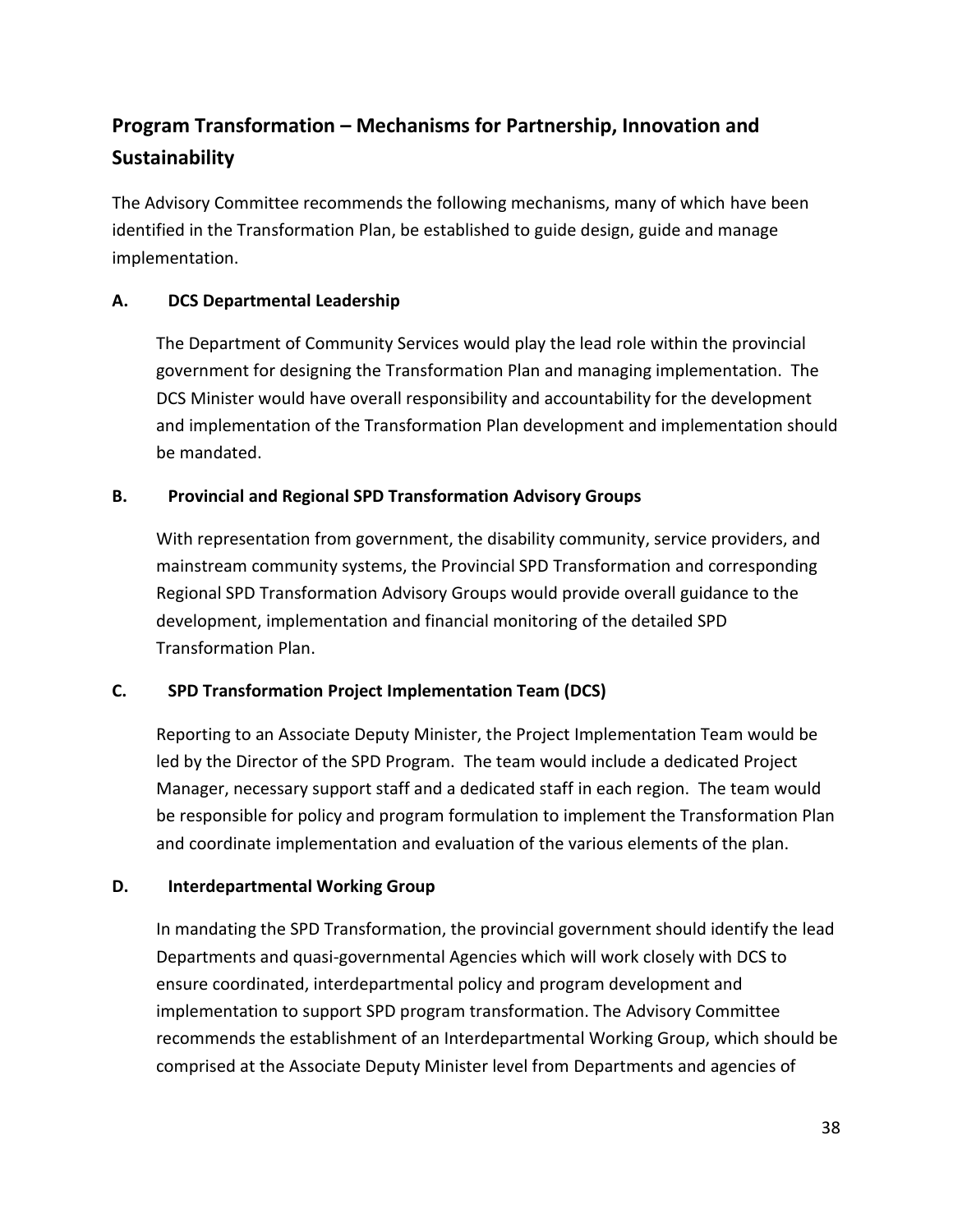Health and Wellness, Housing Nova Scotia, Labour and Advanced Education, Justice and Education.

#### **E. Community Advisory and Working Groups for SPD Transformation**

In addition to the mechanisms outlined above, the proposed SPD Transformation Plan should include the establishment of the following Advisory and Working Groups:

- 1) *Legal Capacity and Supported Decision Making Provincial Advisory Group* to provide guidance in developing a policy and program framework to advance promotion and protection of the right to legal capacity and supported decision making, and to play the lead role in designing and convening a provincial forum to bring stakeholders together to develop a long-term plan.
- 2) *Facility Restructuring Advisory Committees* (one for each ARC/RRC participating in pilot) – to advise on the restructuring of the facilities in each pilot site, bringing together key stakeholders.
- 3) *Residential Services Transformation Advisory Group* with representation from both government and service providers to provide input into the transformation of the community-based residential services system, and to establish two Working Groups which would address specific issues related to the transformation:
	- (a) *Waitlist Management Working Group* would coordinate response to the waitlist with the introduction of person-directed planning/navigation, the Personal Disability and Family Supports Program, individualized funding, restructuring of facilities, group homes and developmental residences, and activation of the housing strategy.
	- (b) *Crisis Response and Specialized Networks Working Group* would guide development of the proposed 'Community-based Networks of Specialized Supports' and address emerging individual cases and system response through the SPD Transformation period.
- 4) *Employment Focused Community Action Groups* (one for each Adult Service Centre participating in pilot) – with representation from the Centre, employers, government, disability community and the employment services system, would guide the pilot initiative to increase access to competitive employment and consider implications for restructuring of Centre programs and community capacity.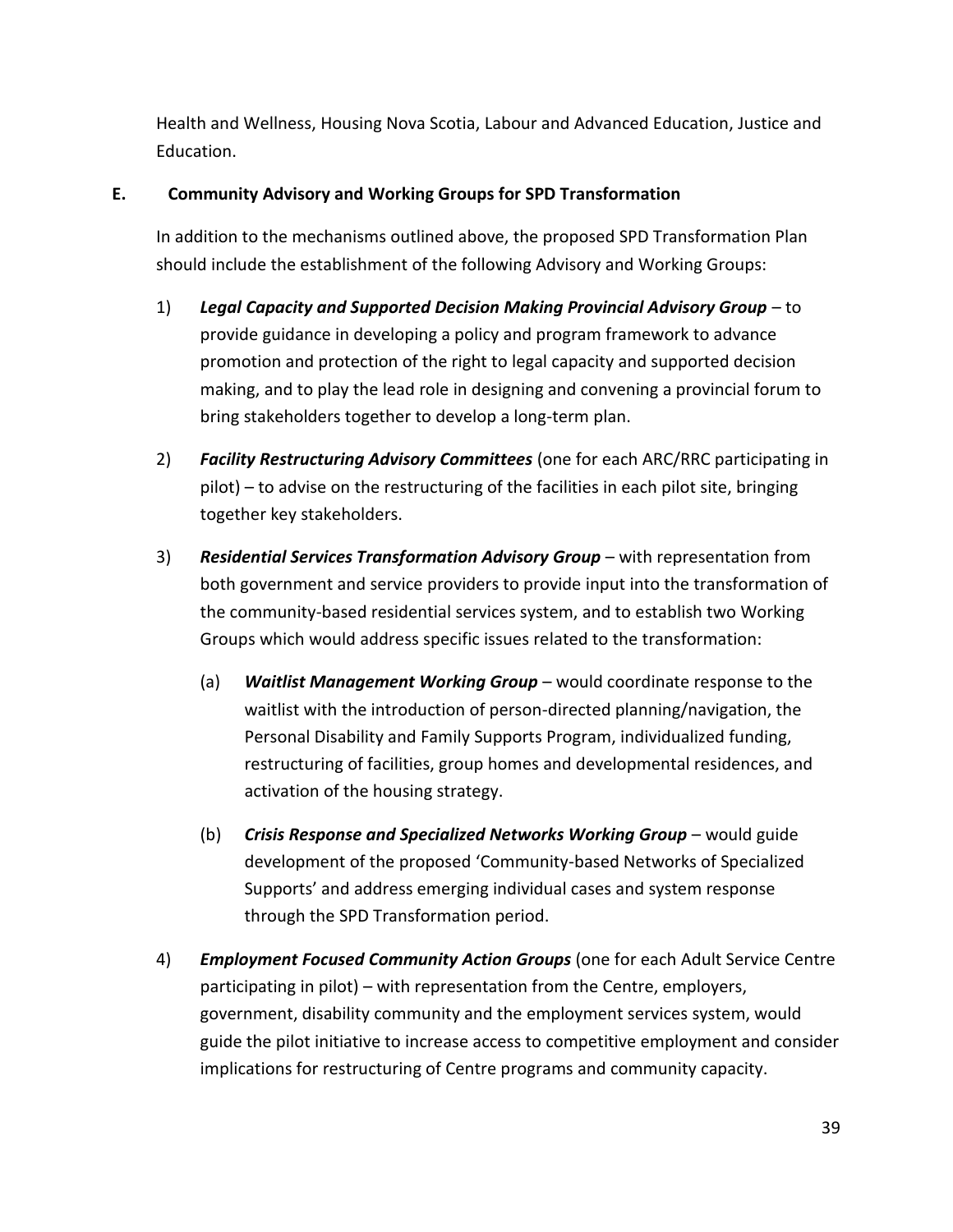#### **F. Evaluation of SPD Program Transformation**

The scale of SPD Program transformation, and the multiple dimensions of the change process will require and benefit from an ongoing evaluation process. The Advisory Committee recommends upon initiation of the transformation process an external evaluation team be engaged for the duration of the transformation process. The evaluation team should provide both interim and final reporting to enable both formative data to be used to inform and adapt the transformation process on an ongoing basis, and summative reporting.

#### **G. Communications Strategy**

In order to build understanding and support for the transformation process by various stakeholders and the general public it will be critical to be transparent and comprehensive in developing and implementing a communications strategy with respect to both the overall transformation plan and each of its elements. Effective communications will be needed in announcing the transformation initiative, and at regular intervals and key implementation stages throughout the transformation process.

#### **H. Coherent and Horizontal Policy Development**

In order to support a transformation of this magnitude, it will be essential to ensure complimentary policy formulation and implementation across Departments. To accomplish this, senior officials of key departments of the Government of Nova Scotia should participate in a series of workshops on disability and inclusion based policy analysis.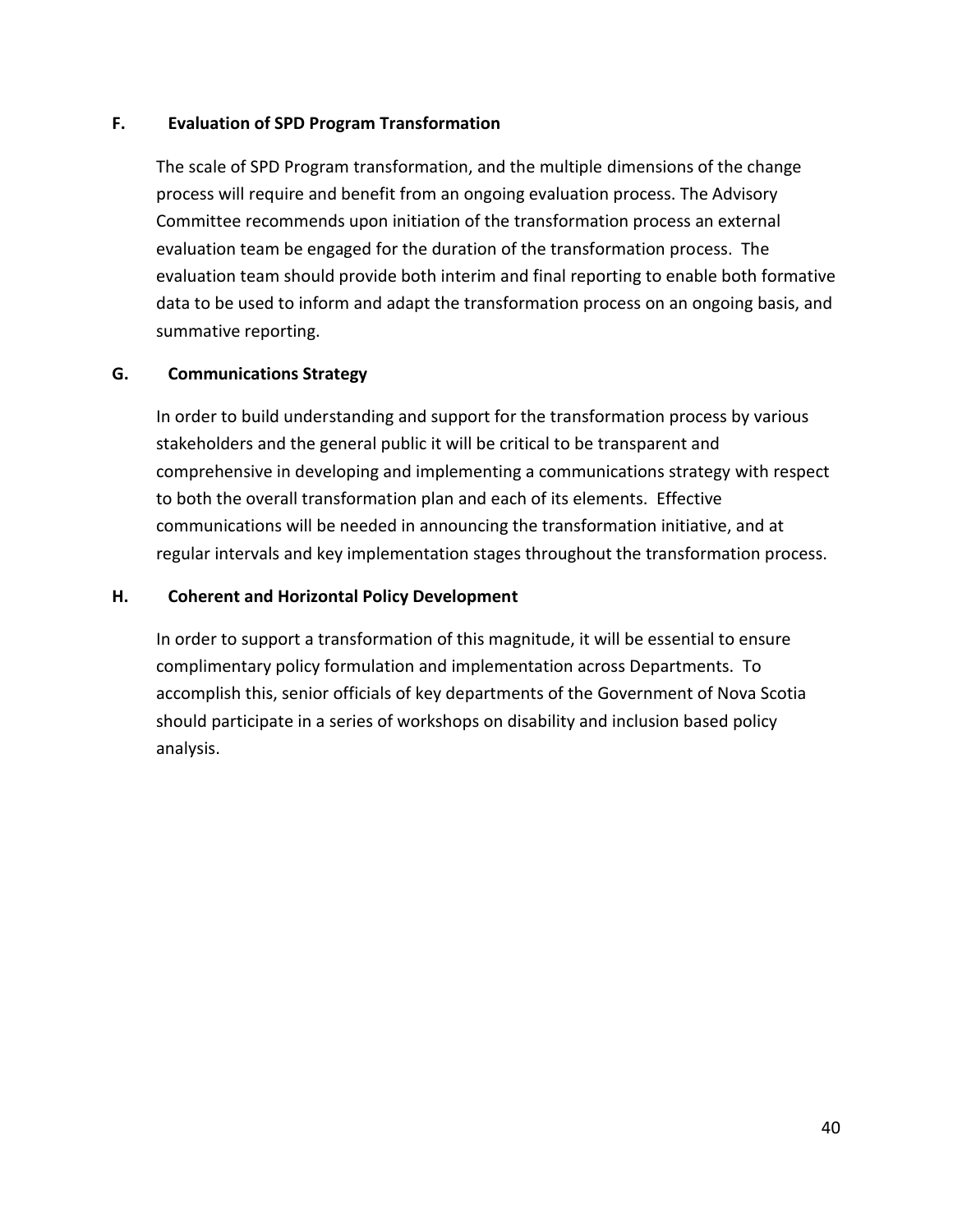## <span id="page-50-0"></span>**Roadmap to Transforming the SPD Program**

Preceding sections have outlined the overall Transformation Plan for the SPD Program, identifying three major goals, transformation elements, and proposed action steps. The Advisory Committee recognizes that not all the steps can be taken at once. Some action steps provide the foundations or 'stepping stones' for subsequent actions. As well, the Advisory Committee is very aware of the resource constraints and the need to build shared commitment and trust among the many stakeholders that will ultimately make the transformation possible. At the same time, the Committee is acutely aware of the need to take bold steps in order to address the urgent and pressing gaps in services and supports to enable people with disabilities in Nova Scotia to live with dignity and value in their communities.

In order to provide guidance on putting the Transformation Plan into action, the Advisory Committee has developed a 'Roadmap' to implementation over a five-year time frame. In developing this Roadmap, we have been guided by the Terms of Reference for the Advisory Committee's work as established by the Minister of Community Services, and in particular the mandate:

- to create a plan that taps the sense of urgency, but done in a way that can move to workable proposals within a tight fiscal environment;
- To plan for no major new investments for fiscal year 2013-14, using this year to develop shared government-community commitment and leadership, and detail implementation plans, time-frames, and actionable steps that could begin major rollout in 2014-15.

With these criteria in mind, the Advisory Committee designed a roadmap that shows main steps in implementing each of the ten elements of the SPD Transformation Plan over a five-year period starting in 2013-14. We outline these steps in the following table.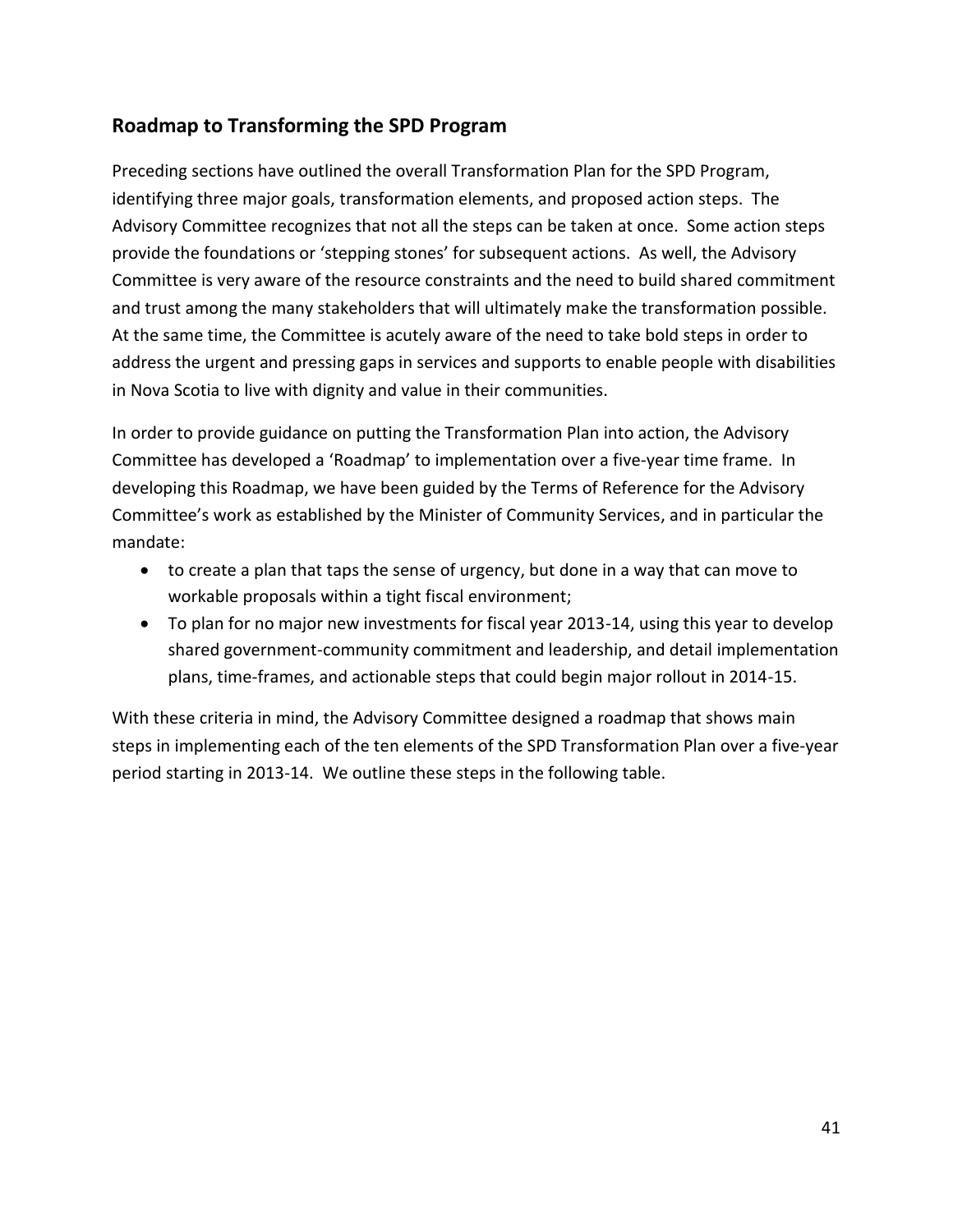## **Roadmap to Transformation of the Services to Persons with Disabilities Program**

| <b>SPD Program</b><br><b>Transformation</b><br><b>Elements</b> | 2013-14                                                                                                            | 2014-15                                                                                                                                                                                                                                                                                                                                      | 2015-16                                                                                                              | 2016-17                                                          | 2017-18        |
|----------------------------------------------------------------|--------------------------------------------------------------------------------------------------------------------|----------------------------------------------------------------------------------------------------------------------------------------------------------------------------------------------------------------------------------------------------------------------------------------------------------------------------------------------|----------------------------------------------------------------------------------------------------------------------|------------------------------------------------------------------|----------------|
| 1. Person-Directed<br><b>Planning/Navigation</b>               | Design Pilot on Person-<br>Directed Planning/<br>Navigation<br>Select agency to deliver<br>pilot in Central Region | Implementation of<br>Pilot with priority to<br>individuals on waiting<br>list and in RCFs.<br>- Central Region -<br>Independent<br>Planning/ navigation<br>- Region $2-$<br>restructured role of<br><b>DCS Care</b><br>Coordinators<br>- Region 3 and 4 $-$<br>status quo<br>- Evaluation of Pilots<br>(tender for, and begin<br>evaluation) | <b>Final Evaluation</b><br>Report<br>Model for delivery<br>of Person-Directed<br>Planning/<br>Navigation<br>selected | Full<br>Implementation<br>of Person-<br><b>Directed Planning</b> | Implementation |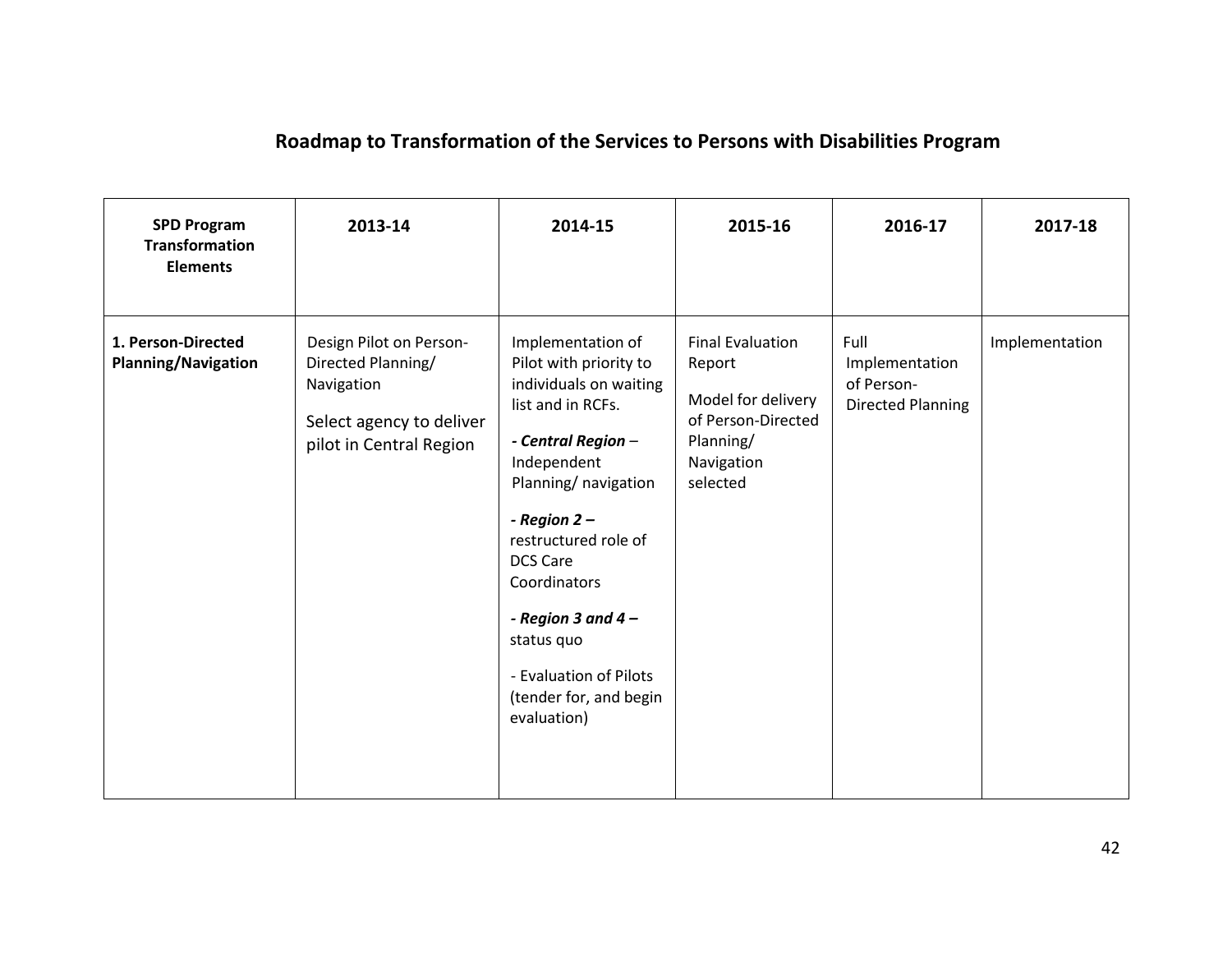| <b>SPD Program</b><br><b>Transformation</b><br><b>Elements</b>                | 2013-14                                                                                                                                                                                                                                                                                                                                        | 2014-15                                    | 2015-16 | 2016-17 | 2017-18 |
|-------------------------------------------------------------------------------|------------------------------------------------------------------------------------------------------------------------------------------------------------------------------------------------------------------------------------------------------------------------------------------------------------------------------------------------|--------------------------------------------|---------|---------|---------|
| 1. Person-Directed<br>Planning/Navigation<br>continued                        | Development of training<br>materials and resources<br>on Person-directed<br>planning<br>Delivery of training to all<br>person-directed planning<br>to care coordinators,<br>independent<br>planners/navigators, and<br>residential and vocational<br>providers<br>Develop online system<br>for access to information<br>and planning resources |                                            |         |         |         |
| 2. Individualized<br><b>Personal Disability and</b><br><b>Family Supports</b> | Design policy and<br>procedures for Disability<br>Supports Program (DSP)<br>- Budgetary implications<br>for implementation<br>quantified and necessary<br>funding requests made for<br>fiscal year 2014-15                                                                                                                                     | Begin implementation<br>of new DSP Program |         |         |         |
|                                                                               | Review need for aids and                                                                                                                                                                                                                                                                                                                       | Proposals developed                        |         |         |         |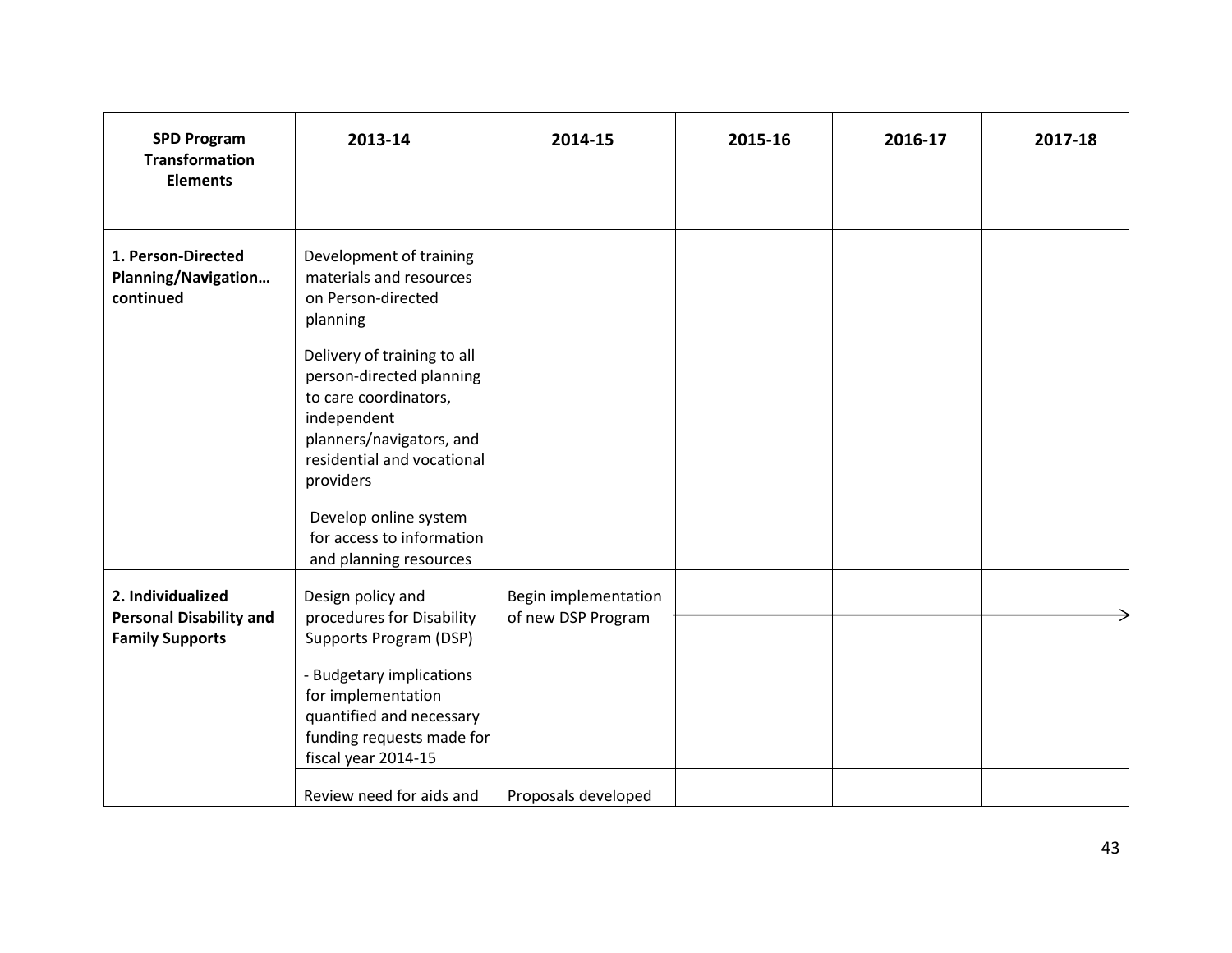| <b>SPD Program</b><br><b>Transformation</b><br><b>Elements</b> | 2013-14                                                                                                                                      | 2014-15                                                                                                                                                        | 2015-16                                                                                                                       | 2016-17 | 2017-18                    |
|----------------------------------------------------------------|----------------------------------------------------------------------------------------------------------------------------------------------|----------------------------------------------------------------------------------------------------------------------------------------------------------------|-------------------------------------------------------------------------------------------------------------------------------|---------|----------------------------|
|                                                                | devices and capacity of<br>current delivery system,<br>and consider options                                                                  | for revised provision<br>of aids and devices<br>through DSP program                                                                                            |                                                                                                                               |         |                            |
| 3. Individualized<br><b>Funding Mechanism</b>                  | Develop policy and<br>procedures to enable DSP<br>funding via an<br>individualized funding<br>model                                          | Implement<br>individualized funding<br>mechanism as part of<br>DSP program<br>(providing for both<br>third party fund<br>administrators and<br>direct payments |                                                                                                                               |         |                            |
|                                                                | Develop methodology and<br>process for residential and<br>vocational service<br>providers to personalize<br>budgets of clients now<br>served | Residential and<br>vocational service<br>providers undertake<br>personalization of<br>budgets for all clients                                                  | Current clients of<br>residential and<br>vocational services<br>begin accessing<br>individualized<br>funding, as<br>requested |         |                            |
| 4. Equal Recognition of<br><b>Legal Capacity and SDM</b>       | <b>Establish Provincial</b><br>Advisory Group on Legal<br>Capacity                                                                           | Initiate legislative<br>reform process                                                                                                                         |                                                                                                                               |         | New legislation<br>enacted |
|                                                                |                                                                                                                                              | Design and host<br>Provincial Forum on                                                                                                                         | Design and host<br>National Forum on                                                                                          |         |                            |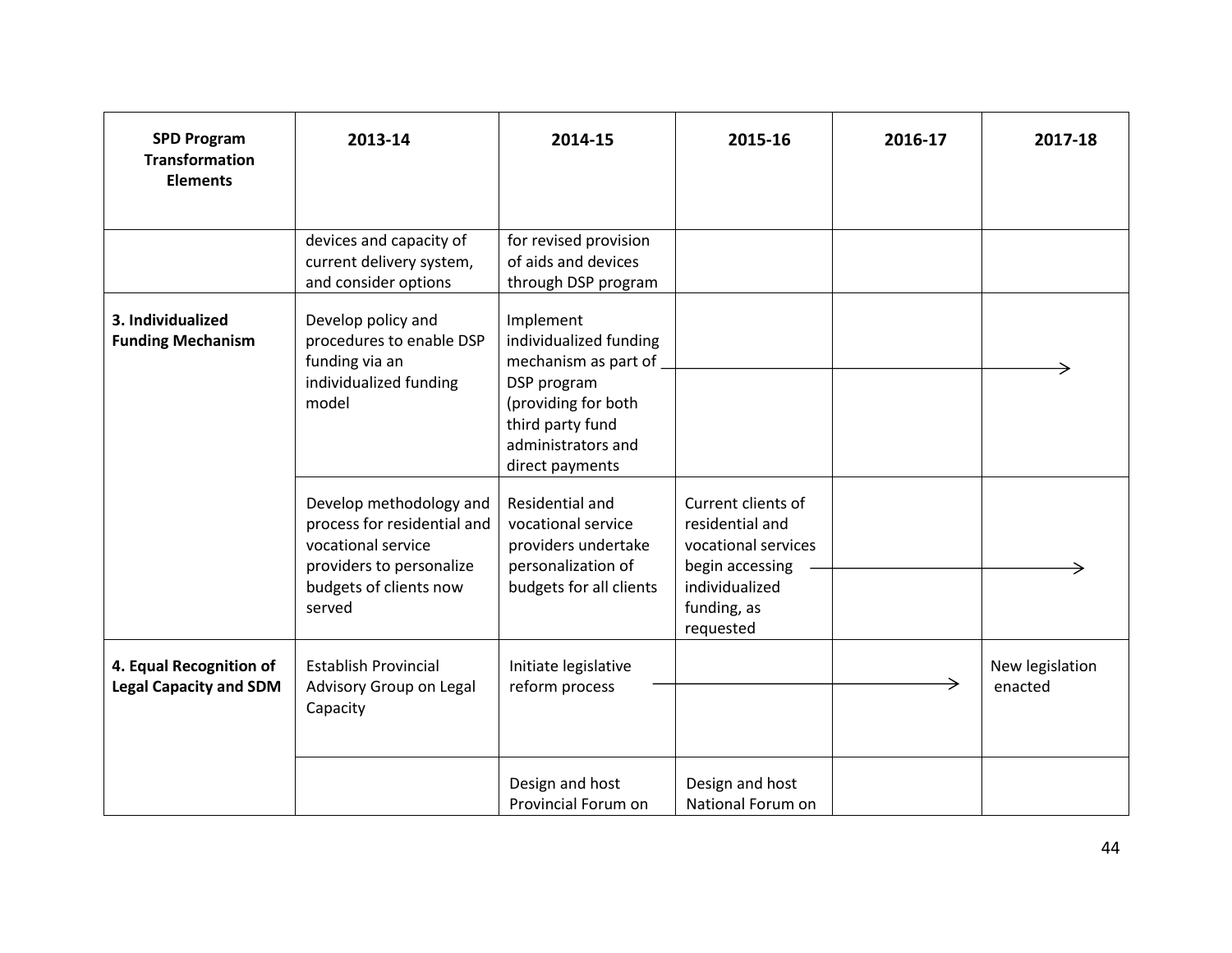| <b>SPD Program</b><br><b>Transformation</b><br><b>Elements</b>    | 2013-14                                                                                                                                                                                                             | 2014-15                                                                                                               | 2015-16                                                                   | 2016-17 | 2017-18 |
|-------------------------------------------------------------------|---------------------------------------------------------------------------------------------------------------------------------------------------------------------------------------------------------------------|-----------------------------------------------------------------------------------------------------------------------|---------------------------------------------------------------------------|---------|---------|
|                                                                   |                                                                                                                                                                                                                     | Legal Capacity and<br><b>Supported Decision</b><br>Making                                                             | Legal Capacity and<br><b>Supported Decision</b><br>Making                 |         |         |
|                                                                   | Develop policy and<br>practice guidelines for all<br>SPD program elements, to<br>recognize legal capacity<br>and supported decision<br>making<br>Develop related training<br>materials and information<br>resources | Deliver training to SPD<br>staff and stakeholders                                                                     | Develop and<br>implement<br>supported decision<br>making pilot<br>project |         |         |
| 5. Reduced Reliance of<br>ARCs, RRCs, and RCFs                    | Design protocols and<br>accountabilities for<br>implementation of<br>moratorium<br>Develop a last resort<br>short-term admissions<br>policy                                                                         | <b>Establish coordination</b><br>mechanisms with<br>community-based<br>providers to deal with<br>emergency situations | Moratorium on<br>admissions to<br>ARCs/RRCs/RCFs-<br>April 1 2015         |         |         |
| 5. Reduced Reliance of<br>ARCs, RRCs, and<br><b>RCFscontinued</b> | No expansion to<br>ARCs/RRCs/RCFs; new<br>investment directed only<br>to issues of health and<br>safety                                                                                                             |                                                                                                                       |                                                                           |         |         |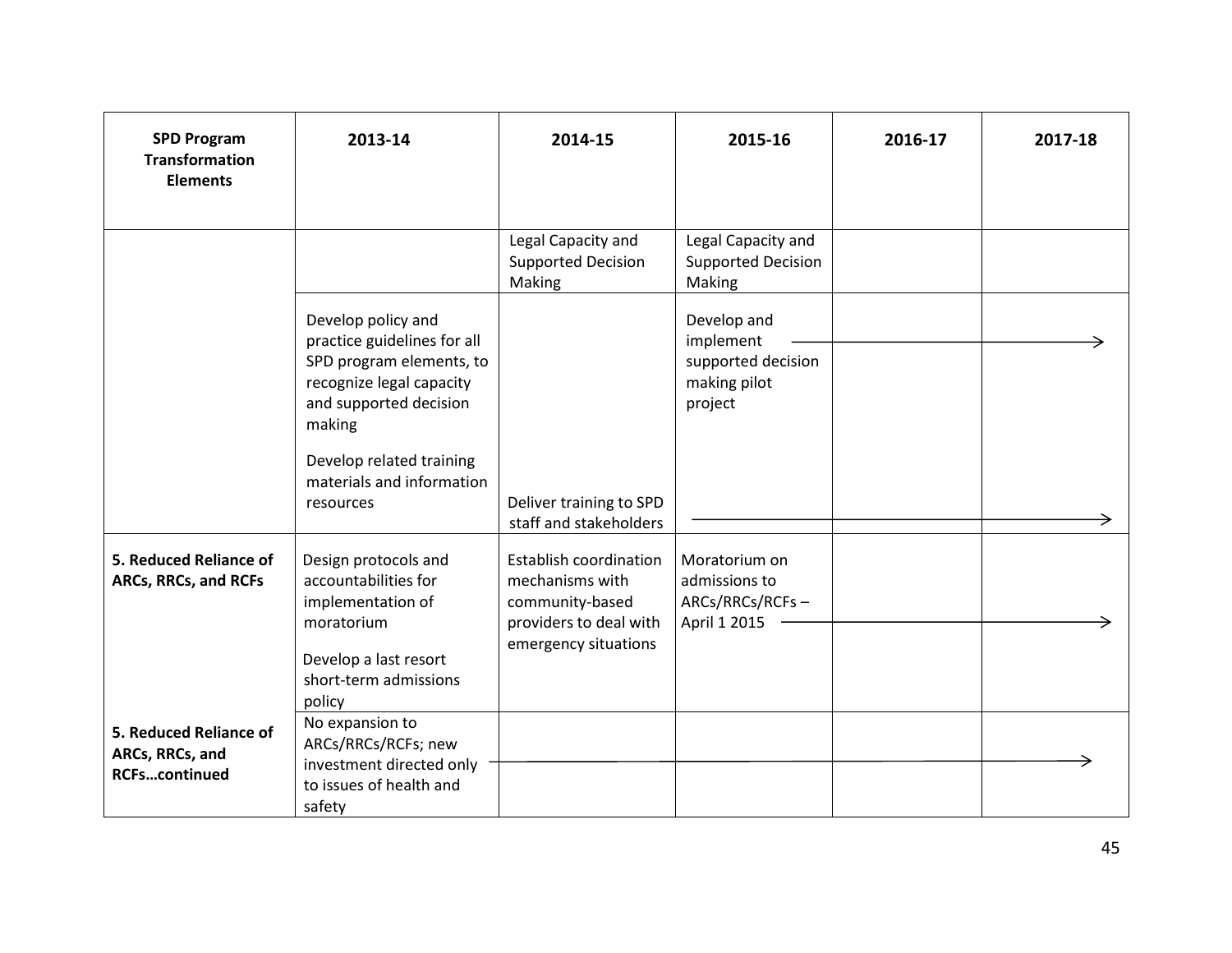| <b>SPD Program</b><br><b>Transformation</b><br><b>Elements</b>                   | 2013-14                                                                                                                                                                                    | 2014-15                                                                                                                                              | 2015-16                                                             | 2016-17 | 2017-18 |
|----------------------------------------------------------------------------------|--------------------------------------------------------------------------------------------------------------------------------------------------------------------------------------------|------------------------------------------------------------------------------------------------------------------------------------------------------|---------------------------------------------------------------------|---------|---------|
|                                                                                  | <b>Restructuring ARC/RRC</b><br>pilot initiatives: select<br>participating facility in<br>each Region and establish<br><b>Facility Restructuring</b><br>Advisory Committee in<br>each site | Restructuring plans<br>developed<br>Begin person-directed<br>planning and<br>transition of<br>individuals to<br>supported living in the<br>community |                                                                     |         |         |
|                                                                                  |                                                                                                                                                                                            |                                                                                                                                                      | Scale up<br>restructuring<br>process with other<br>ARCs/RRCs        |         |         |
| 6. Transformed<br><b>Community-Based</b><br><b>Residential Service</b><br>System | <b>Establish Residential</b><br><b>Services Transformation</b><br>Advisory Group, and 2<br>Working Groups: 1)<br>Waitlist Management and                                                   | Develop policy and<br>program framework<br>for supporting<br>agencies to transition<br>from place-based                                              | New contracting<br>program for<br>services (DCS RFPs)<br>introduced |         |         |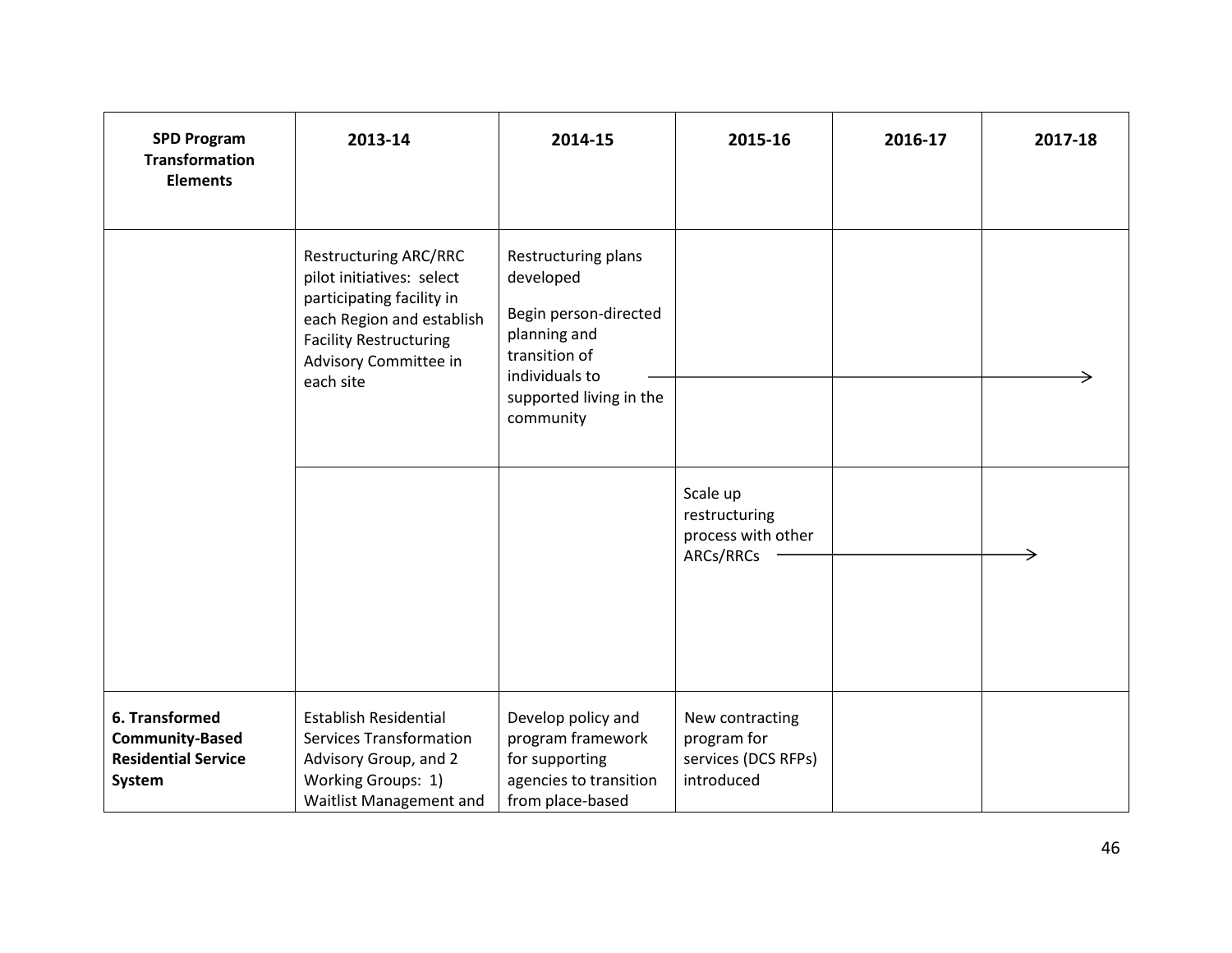| <b>SPD Program</b><br><b>Transformation</b><br><b>Elements</b> | 2013-14                                                                                                                                      | 2014-15                                                                                                        | 2015-16 | 2016-17                                                                                    | 2017-18 |
|----------------------------------------------------------------|----------------------------------------------------------------------------------------------------------------------------------------------|----------------------------------------------------------------------------------------------------------------|---------|--------------------------------------------------------------------------------------------|---------|
|                                                                | 2) Crisis Response and<br><b>Specialized Networks</b><br>Begin process of<br>redefining roles of current<br>residential service<br>providers | services to supporting<br>individualized living<br>arrangements                                                |         |                                                                                            |         |
|                                                                | Design pilot initiatives on<br>Group Home/<br>Developmental<br>Residence<br>transformation - select<br>agencies                              | Implement pilot with<br>selected agencies                                                                      |         | Begin scale up<br>restructuring<br>process with other<br>residential service-<br>providers | →       |
| 7. Increased Access to<br>Competitive<br><b>Employment</b>     | Create a senior staff<br>position to lead design<br>and implementation of an<br><b>Employment Focused</b><br>Agenda                          | Develop policy and<br>program framework<br>for supporting Adult<br>Service Centre to<br>transition from place- |         |                                                                                            |         |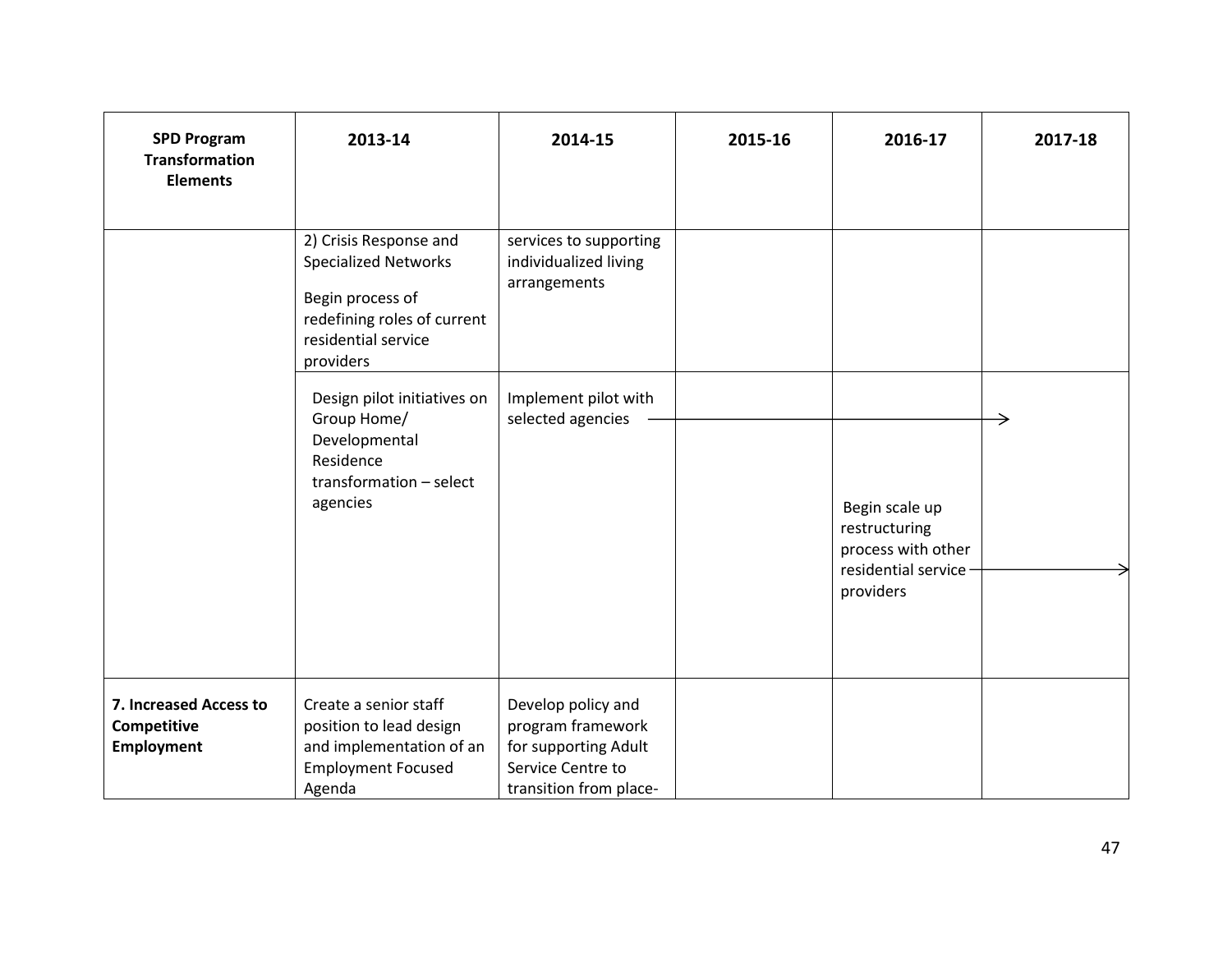| <b>SPD Program</b><br><b>Transformation</b><br><b>Elements</b>   | 2013-14                                                                                                                                                                                                                                                                                                           | 2014-15                                                                                                                | 2015-16              | 2016-17                                                                                  | 2017-18 |
|------------------------------------------------------------------|-------------------------------------------------------------------------------------------------------------------------------------------------------------------------------------------------------------------------------------------------------------------------------------------------------------------|------------------------------------------------------------------------------------------------------------------------|----------------------|------------------------------------------------------------------------------------------|---------|
|                                                                  |                                                                                                                                                                                                                                                                                                                   | based services to<br>supporting<br>individualized<br>arrangements                                                      |                      |                                                                                          |         |
|                                                                  | Design pilot initiatives on<br><b>Employment Focused</b><br>approach to service<br>delivery targeted for<br>youth leaving the<br>secondary school system<br>Select participating Adult<br>Service Centres - 1 in each<br>region, and convene<br>'Employment Focused<br>Community Action Group'<br>- for each site | Implement pilots                                                                                                       |                      | Develop a region-<br>wide strategy for<br>scaling up<br>Employment<br>Focused initiative |         |
| 7. Increased Access to<br>Competitive<br>Employment<br>continued |                                                                                                                                                                                                                                                                                                                   | Begin development<br>and expansion of<br>specific measures to<br>increase employment<br>of adults with<br>disabilities | <b>Adult Service</b> |                                                                                          |         |

 $\rightarrow$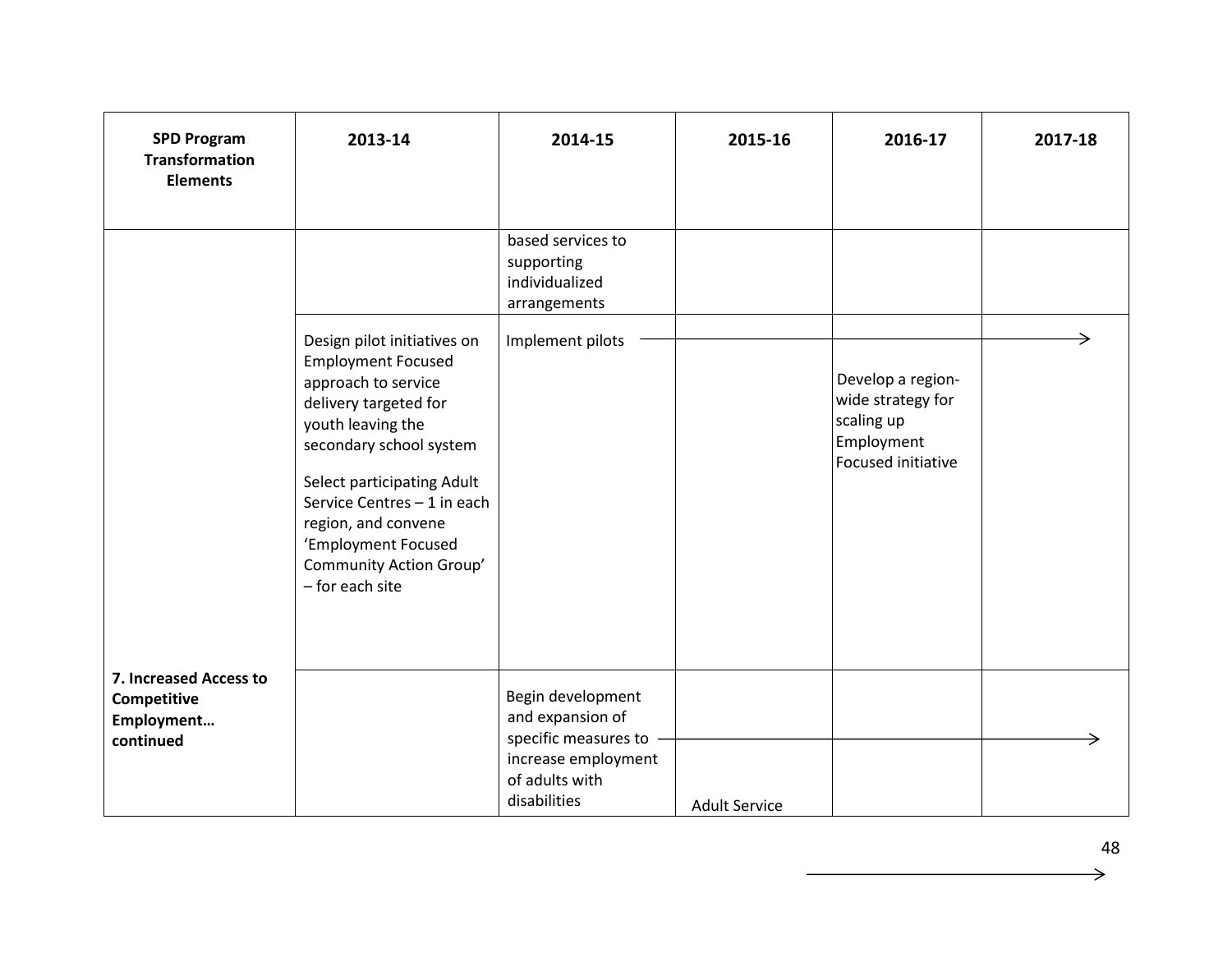| <b>SPD Program</b><br><b>Transformation</b><br><b>Elements</b> | 2013-14                                                                                                                                                                            | 2014-15 | 2015-16                                                                                            | 2016-17 | 2017-18                                                                            |
|----------------------------------------------------------------|------------------------------------------------------------------------------------------------------------------------------------------------------------------------------------|---------|----------------------------------------------------------------------------------------------------|---------|------------------------------------------------------------------------------------|
|                                                                |                                                                                                                                                                                    |         | Centres mandated<br>to increase<br>employment<br>opportunities for<br>all individuals<br>supported |         |                                                                                    |
|                                                                |                                                                                                                                                                                    |         |                                                                                                    |         | Develop a pilot<br>for ASCs to<br>transform into<br>employment<br>support agencies |
| 8. Equal Access to<br><b>Housing</b>                           | Coordinate with Housing<br>Nova Scotia to ensure<br>plans include measures<br>for sufficient affordable<br>and accessible housing to<br>meet demand of people<br>with disabilities |         |                                                                                                    |         |                                                                                    |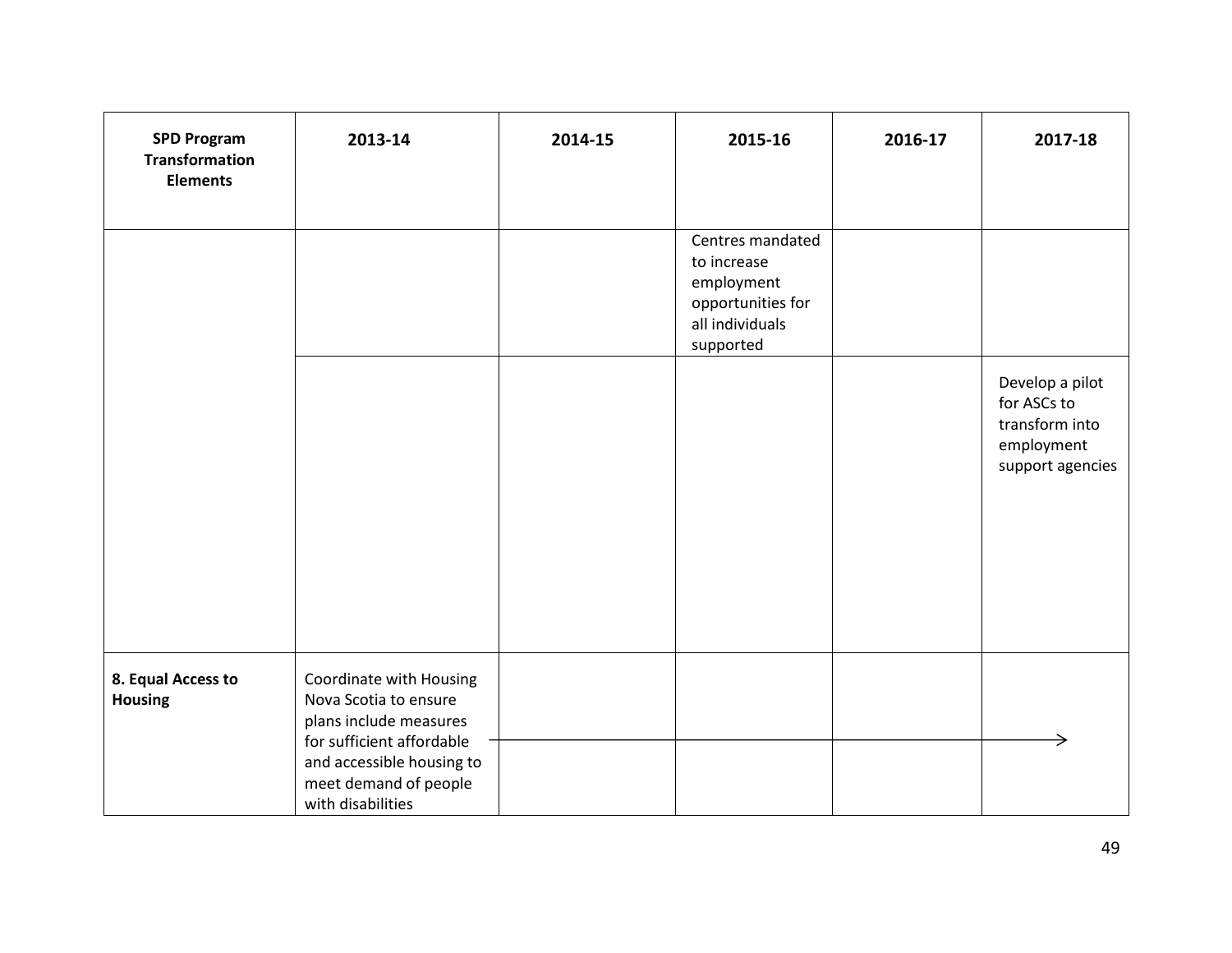| <b>SPD Program</b><br><b>Transformation</b><br><b>Elements</b>                                 | 2013-14                                                                                                                                                                                                                                                                     | 2014-15                                                                                                                      | 2015-16 | 2016-17 | 2017-18 |
|------------------------------------------------------------------------------------------------|-----------------------------------------------------------------------------------------------------------------------------------------------------------------------------------------------------------------------------------------------------------------------------|------------------------------------------------------------------------------------------------------------------------------|---------|---------|---------|
|                                                                                                | Mandate person-directed<br>planners/ navigators to<br>explore full range of<br>housing options<br>New clustered congregate<br>care options not funded<br>Limit any new disability<br>specific housing<br>development to a<br>maximum of 4 people, on<br>a last resort basis | Strengthen and                                                                                                               |         |         |         |
|                                                                                                |                                                                                                                                                                                                                                                                             | expand Alternate<br><b>Family Program</b><br>Facilitate Live-in<br>Support option                                            |         |         |         |
| 9.Comprehensive<br><b>Community-Based</b><br><b>Networks of Specialized</b><br><b>Supports</b> | Crisis Response and<br><b>Specialized Networks</b><br>Working Group - begins<br>development of plan to<br>develop Comprehensive<br>Networks                                                                                                                                 | Implementation of<br>Comprehensive<br>Community-Based<br>Networks of<br><b>Specialized Supports</b><br>system<br>Develop and |         |         |         |

 $\rightarrow$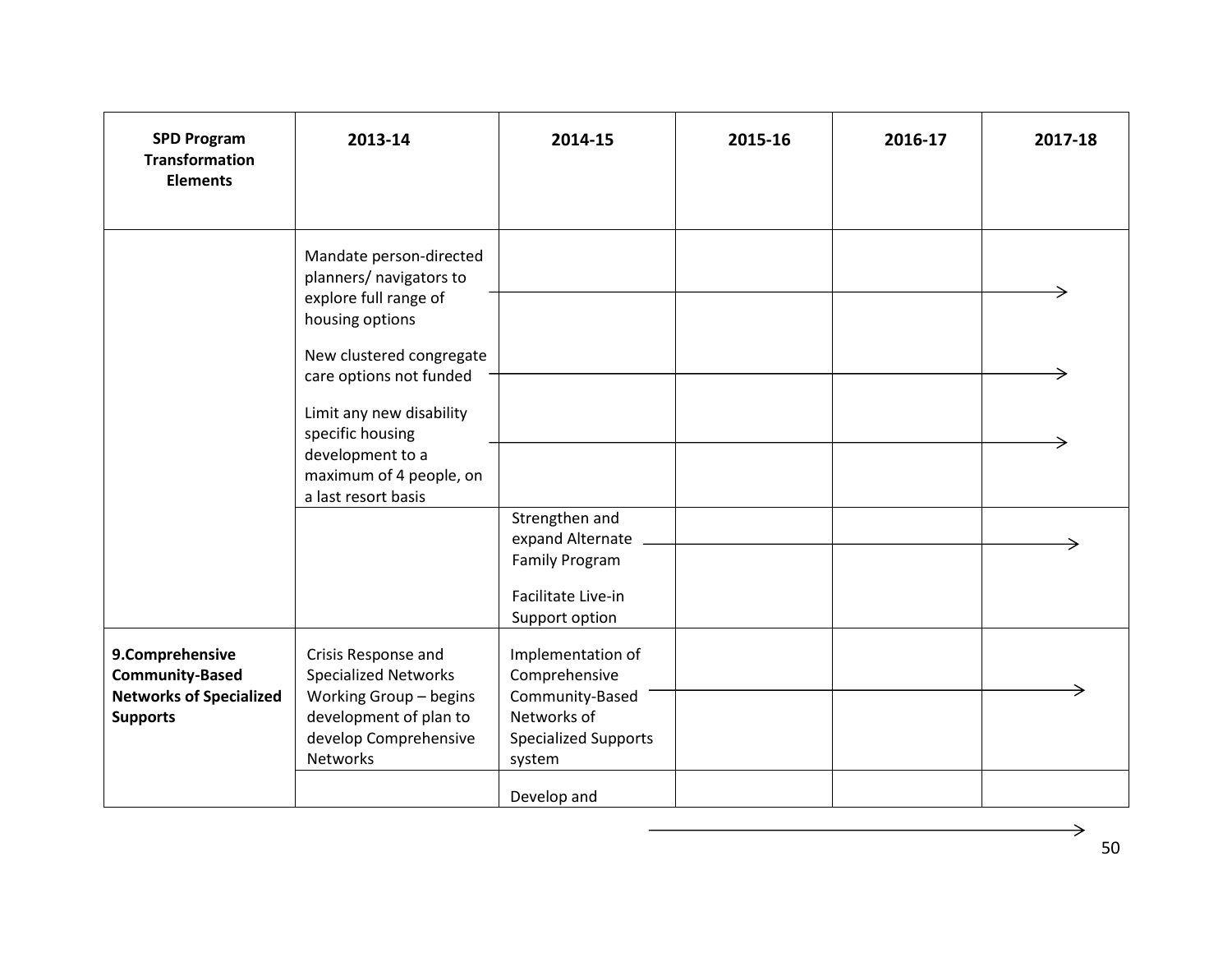| <b>SPD Program</b><br><b>Transformation</b><br><b>Elements</b>                                            | 2013-14                                                                                                             | 2014-15                                                                                | 2015-16 | 2016-17 | 2017-18 |
|-----------------------------------------------------------------------------------------------------------|---------------------------------------------------------------------------------------------------------------------|----------------------------------------------------------------------------------------|---------|---------|---------|
|                                                                                                           |                                                                                                                     | implement related<br>information and<br>training resources and<br>delivery of training |         |         |         |
| 10. Coordinated and<br><b>Integrated Disability-</b><br><b>Specific and</b><br><b>Mainstream Services</b> | <b>Establish Provincial SPD</b><br><b>Transformation Advisory</b><br>Group - monitoring and<br>advisory roles begin |                                                                                        |         |         |         |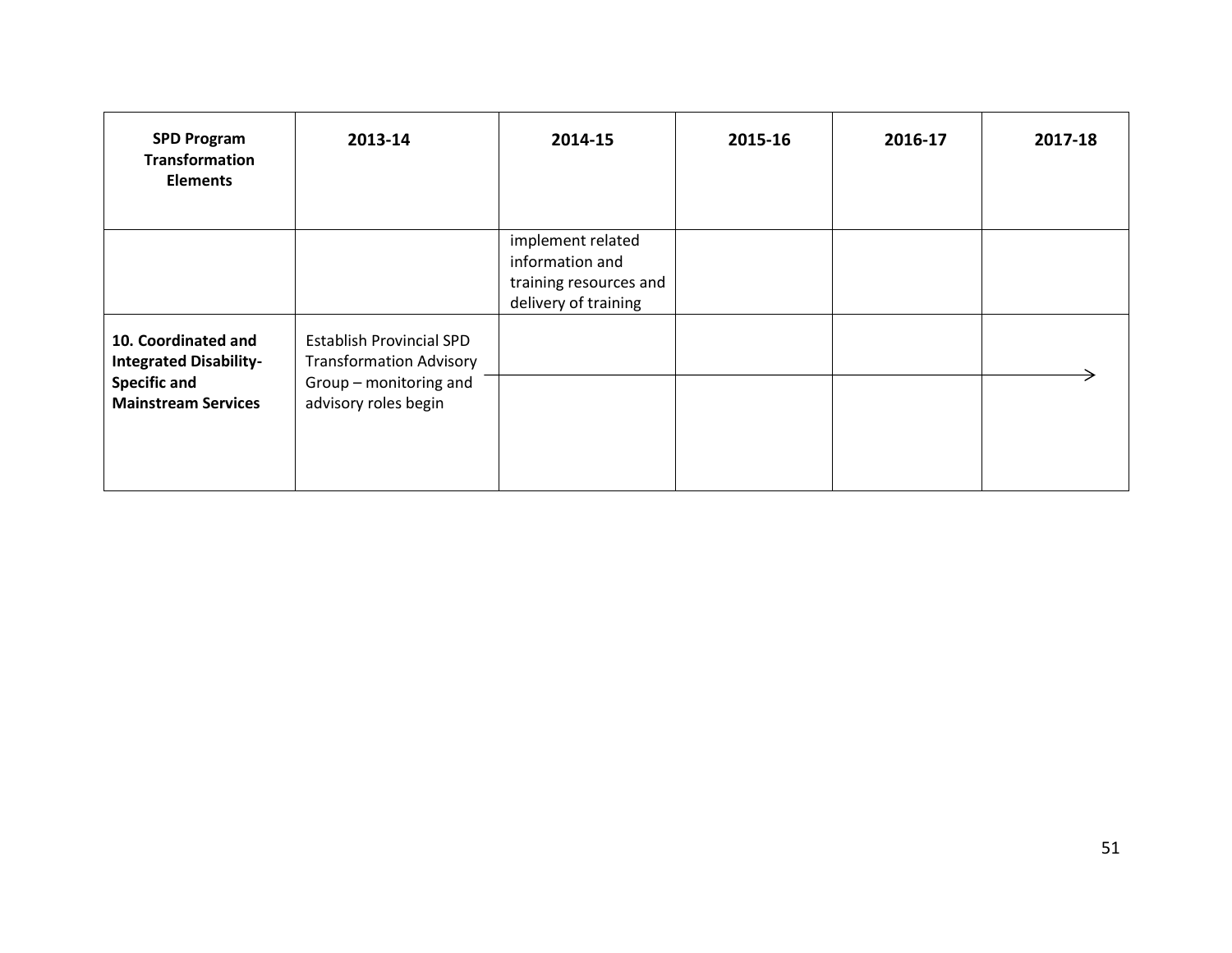#### <span id="page-61-0"></span>**Conclusion**

The 'Joint Community-Government Advisory Committee on Transforming the Services to Persons with Disabilities (SPD) Program' was honoured to undertake the work of developing the recommendations and roadmap presented in this report. We are fully aware of the challenges ahead. Transformation of the SPD Program will take visionary leadership, steadfast commitment, and resolute determination over a four-to-five year period. Developing the proposed SPD Program elements and undertaking the action steps will require these qualities from elected leaders, government, community service providers, mainstream community systems, and disability organizations.

To put our proposed SPD Transformation Plan and Roadmap into action will require the building of effective mechanisms to detail the transformation plan, guide its implementation, and provide ongoing evaluation and adaptation as actors across all levels gather learning from the process. We urge that immediate steps be taken, as outlined in the Transformation Plan and Roadmap to establish these mechanisms. This is essential so that the needed leadership and partnerships can get to work on detailed design of the transformation and so that trust can be restored among the many stakeholders whose joint and sustained efforts will be needed over the next few years to execute the Transformation Plan and sustain momentum for change.

We are fully aware that our proposed Roadmap for change will require substantial investment beginning in 2014-15. We see this is a transformative investment that will lead to the creation of a sustainable cost-effective system of supports. The research we have reviewed suggests cost-effectiveness and savings will result in a number of areas, including: reduced reliance on congregate facilities; increased use of generic community services; tapping the resources of the housing market and Nova Scotia Housing Strategy; reduced reliance on high-cost, acute care services as a result of maximizing supported living in the community; and social assistance savings and increased personal tax revenue from increased labour force participation of persons with disabilities.

We believe it is critically important to channel the sense of urgency for change among so many individuals with disabilities and families in Nova Scotia, heard so loudly and clearly through the *Putting People First* consultations. We share, along with individuals, families, the disability community, service providers and the Government of Nova Scotia, the passionate belief that change is possible; that with our proposed plan we can indeed enable Nova Scotians to 'enjoy good lives of their choosing in inclusive and welcoming communities.'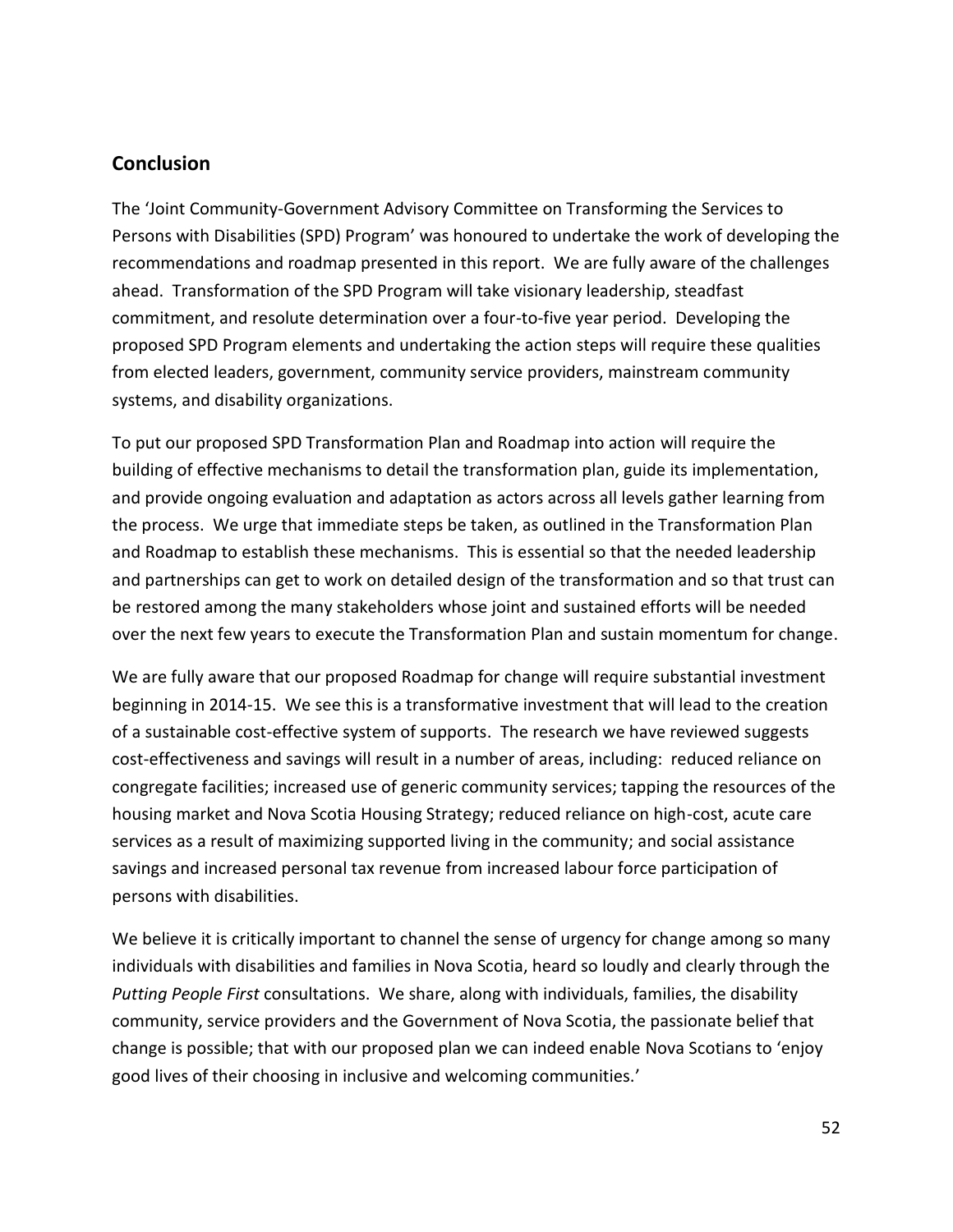## <span id="page-62-0"></span>**Appendix A – Members of the 'Joint Committee on Transforming the SPD Program'**

#### **Co-chairs:**

Lynn Hartwell – Associate Deputy Minister, Department of Community Services Wendy Lill – Community Homes Action Group (CHAG)

#### **From community:**

Jean Coleman – Nova Scotia Association for Community Living Dorothy Kitchen – Nova Scotia Disability Strategy Network Committee Linda Quigley – Nova Scotia Disability Strategy Network Committee Lois Miller – Community Homes Action Group Heather Tracey –People First Nova Scotia Linda MacDonald – Mental Health Advocate

#### **From organized labour**

Sarah Hollahan – Regional Residential Services, Front line worker

#### **From service providers:**

Carol Ann Brennan – Nova Scotia Residential Agencies & Association (NSRAA); Continuing Care Association of Nova Scotia (CCANS) Millie Colbourne – Adult Residential Centres/Regional Residential Centres (ARC/RRC) Association Marilyn Forrest – DirectioNS Nova Scotia/Adult Day Program Association Charlie MacDonald – Teamworks, Employability Table Hilary Amit – Nova Scotia Residential Agencies Association

#### **From government:**

Anne MacRae – Disabled Persons Commission Lorna MacPherson – Director, Services for Persons with Disabilities Lynn Brogan – Regional Administrator, Central Region Francine Vezina , Department of Health & Wellness Mike Hazelwood, Care Coordinator, Western Region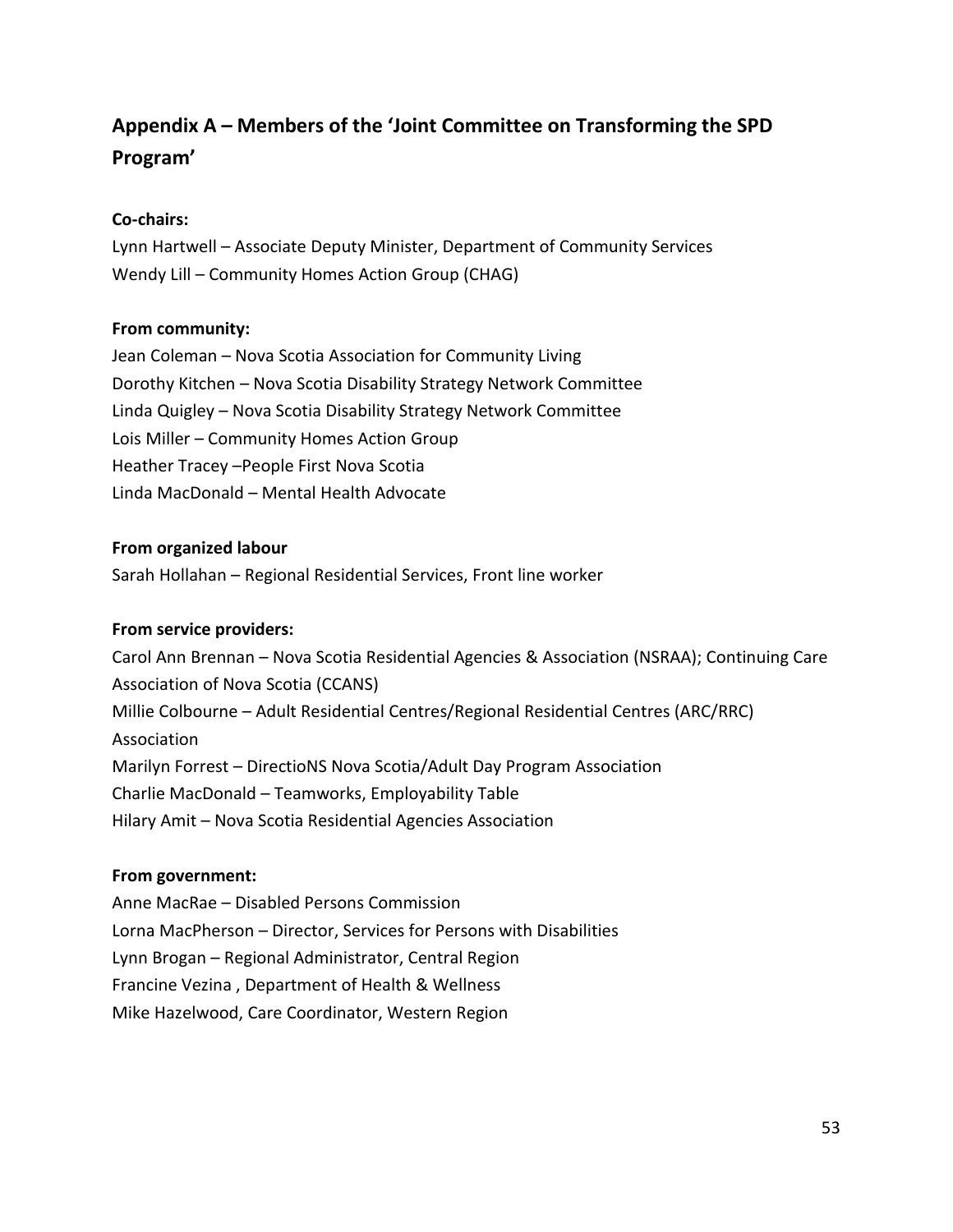## <span id="page-63-0"></span>**Appendix B – Overview of the Advisory Committee's Work and Methodology**

#### **Introduction**

The Committee was appointed by the Minister of Community Services for the process and operated according to Terms of Reference the Department established. The process was originally envisaged to include opportunity for public engagement through an online engagement process and some public consultation with identified stakeholders. However, as the *Putting People First* consultations were being undertaken at the same time as this Committee's work, and they became more extensive than originally anticipated, it was determined that these additional engagement steps would be redundant. The Committee drew on the proceedings of the *Putting People First Consultations* as we developed the proposed SPD Transformation Plan and recommendations.

#### **Objectives of the SPD Engagement Process**

- 1. To develop a roadmap for transformation of the Nova Scotia Services to Persons with Disabilities Program, guided by the United Nations *Convention on the Rights of Persons with Disabilities (*CRPD) and directed toward the following outcomes:
	- o Adopt a person-centred focus
	- o Enhance and expand community-based services
	- o Reduce reliance on institution-based care
	- $\circ$  Increase the integration and coordination with other services and programs, including Department of Health and Wellness Programs
	- o Ensure financial sustainability
- 2. In developing this roadmap, to identify promising practices from other jurisdictions and from the Nova Scotia experience.
- 3. In considering options, and with the lens of the CRPD, to give particular attention to:
	- a. Roles and responsibilities of government and community service provider agencies and organizations;
	- b. Needed development of a policy and program framework to enable current providers of community-based residential, day, and vocational/employment supports to ensure their delivery maximizes principles of person-centred supports, community inclusion and labour force participation;
	- c. Transformation of residential programs and services towards provision of community-based supports consistent with the identified outcomes;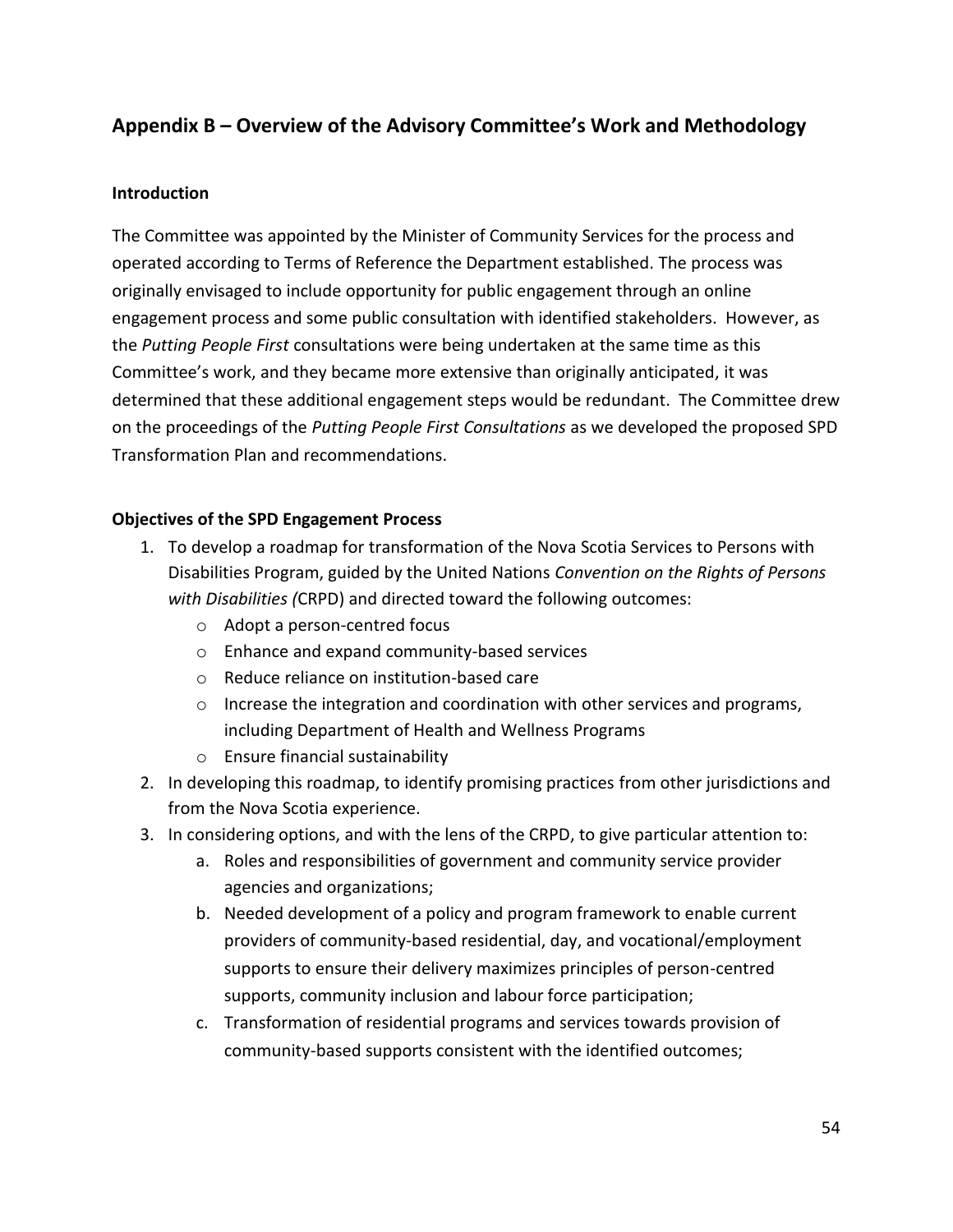- d. Transformation of community-based vocational and employment supports and services to result in labour force inclusion of working-age adults with disabilities
- e. Intersection of SPD transformation with other policies and programs including for example, but not limited to, housing, income benefits, education and transportation policies and programs – in order to maximize achievement of the outcomes.
- 4. To identify short, medium and long-term outcomes and benchmarks for guiding, monitoring and reporting on the transformation process, informed by the principle of "progressive realization".
- 5. To recommend immediate short-terms steps to trigger the transformation process.

## **Joint Government-Community Advisory Committee on Transforming the Services to Persons with Disabilities Program**

The engagement process was guided by the Joint Government-Community Advisory Committee, co-chaired by Lynn Hartwell, Associate Deputy Minister in DCS, and a community Co-Chair Wendy Lill, who brings recognized leadership and profile in the community and experience with the disability sector. Along with the Co-Chairs, 12 Committee members were appointed by the Minister of DCS, based on recommendations from Departmental Staff, the disability advocacy community, disability service providers and the Disabled Persons Commission. Committee members made the commitment to:

- act as individuals on the Committee, and not represent particular organizations, other than the Government representatives;
- the objectives of the engagement process;
- confidentiality.

The Institute for Research and Development on Inclusion and Society (IRIS) was engaged by the Deputy Minister, DCS to provide technical support to the Advisory Committee. IRIS assisted in designing the process, facilitated the Committee discussions under the direction of the Co-Chairs, prepared background papers on issues identified by the Committee, and assisted in preparing the Committee's report.

A secretariat, constituted by the SPD Director provided secretariat support to the Joint Advisory Committee to coordinate meetings and provide logistics support; supported the Co-Chairs and IRIS in coordinating preparation of Committee Reports; and responded to the Committee's requests for information and assist in any costing/data analysis.